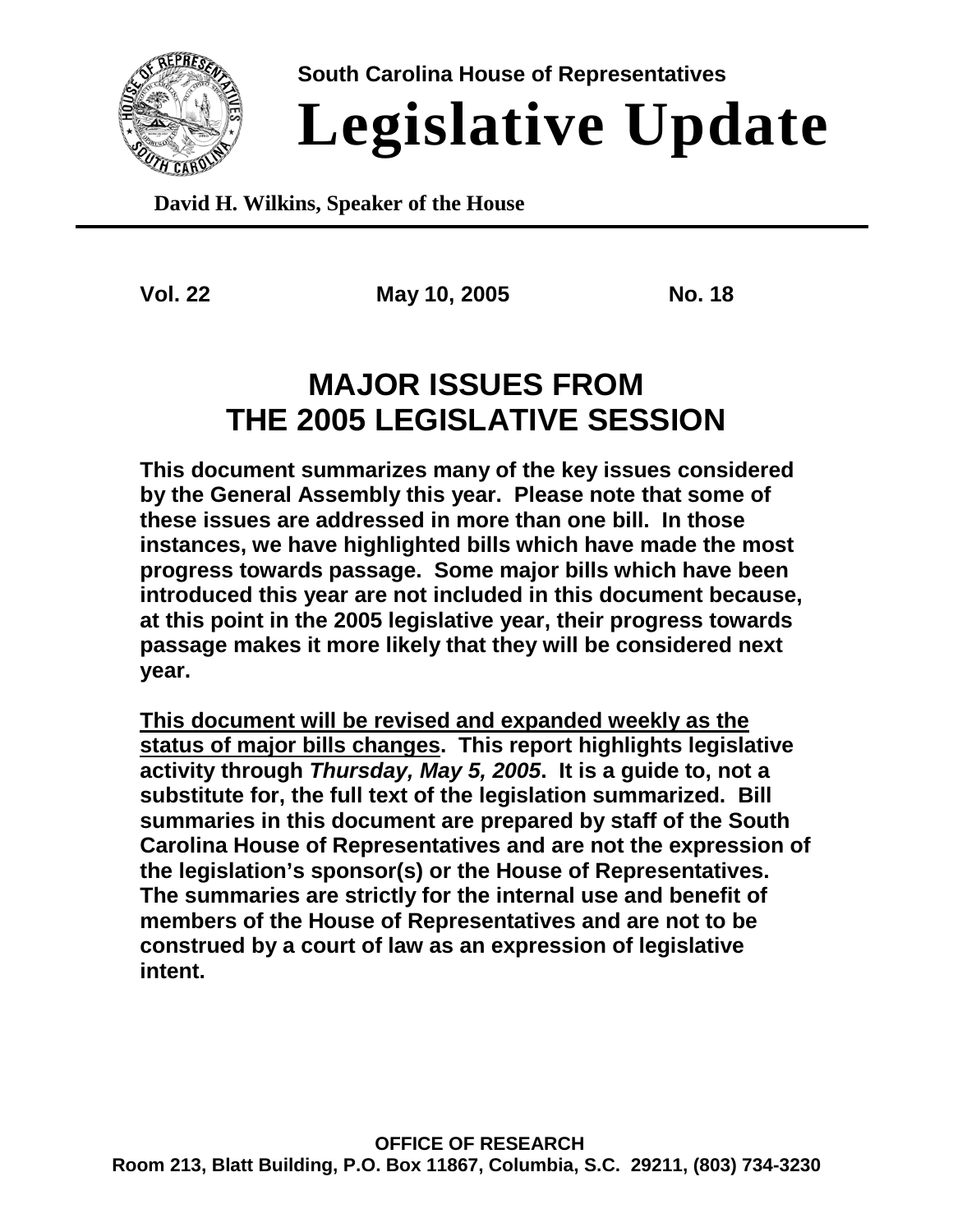## **CONTENTS**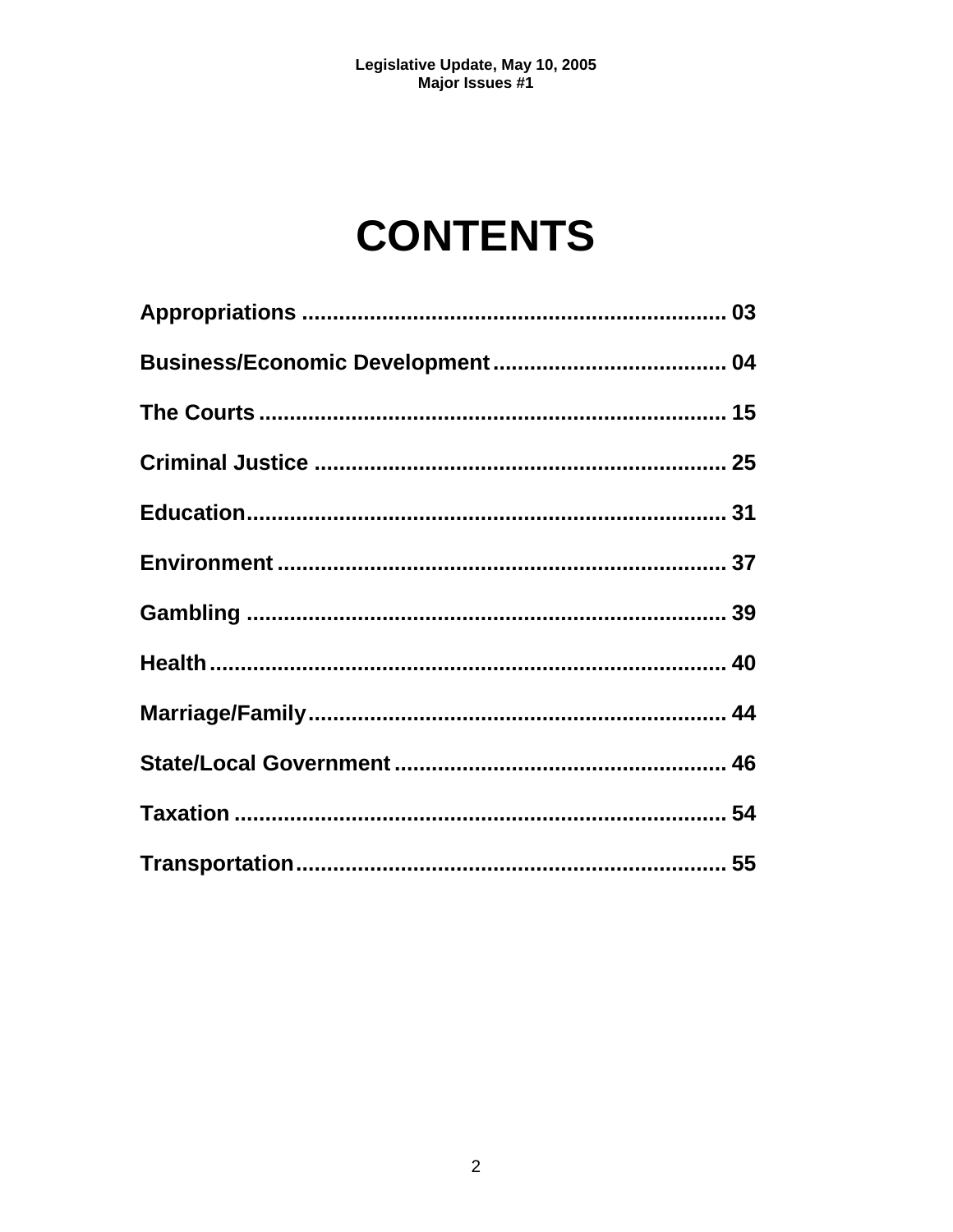## **APPROPRIATIONS**

## **2005-06 APPROPRIATION BILL AND CAPITAL RESERVE FUND**

The House and the Senate have approved differing 2005-2006 budget plans (**H.3716**) and Capital Reserve Fund appropriations plans (**H.3717**), and those differences are now being considered in a House-Senate conference committee. The Conference Committee has already agreed to adopt identical line items from the respective plans, which leaves only a few major disparities to negotiate. Significant highlights of the plans:

- Both the House and the Senate budget plans provide \$315.1 million additional dollars to fully fund the EFA Base Student Cost at \$2,290; this increase brings the total EFA and fringe funding to \$1.76 billion;
- Both the House and the Senate budget plans provide a 4% pay increase for state employees;
- Both the House and the Senate budget plans provide additional pay increases above the 4% for law enforcement officers, but the plans are different;
- The House and the Senate funded Medicaid growth and annualization at \$67 million and \$68 million, respectively; but they funded it in differing amounts of recurring and non-recurring dollars;
- The House and Senate appropriated differing amounts of Education Lottery funds for tuition assistance for two-year colleges and for LIFE Scholarships;
- Both the House and the Senate appropriated \$11.5 million from the Capital Reserve Fund to the Department of Social Services for the Child Support Enforcement Computer System; differences in the House and Senate Capital Reserve fund include, but are not limited to, \$5 million in the House plan for beach renourishment and \$7 million in the House plan for Charlestown Landing;
- Both the House and the Senate appropriated \$31 million for summer schools;
- Both the House and the Senate fully funded the health insurance plan for State employees so that there will be no premium increases or changes in benefits to plan participants in the fiscal year;
- The House budget plan includes a \$14.2 million appropriation to fund a House EFA hold harmless provision which ensures that no district has a net decrease in state funding from certain specified appropriation categories and revenue codes

*STATUS: The House and the Senate have approved differing versions of H.3716 (the 2005-06 Appropriation Bill) and H.3717 (the Capital Reserve Fund bill) and those differences are currently being negotiated in a House-Senate conference committee.*

## **STATE FUNDS**

The House approved and sent to the Senate **H.3847**, a bill which requires that, upon the ratification of a specified corresponding amendment to the South Carolina Constitution the first ten percent of any surplus general fund revenues for any fiscal year must be placed in the General Reserve Fund for use in offsetting operating deficits. The bill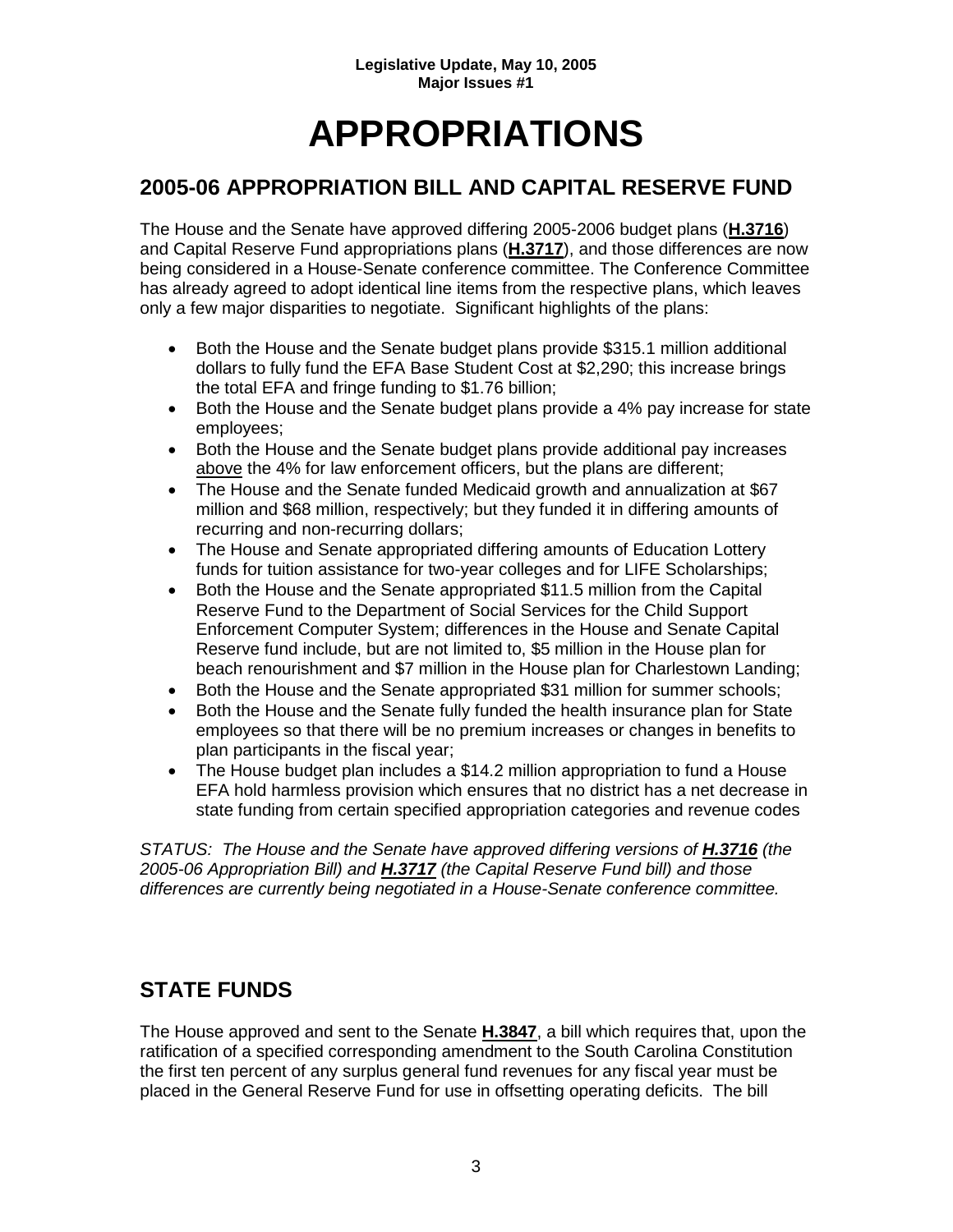provides that no restoration within three fiscal years is required for General Reserve Funds used to cover an operating deficit which were derived from the requirement that the first ten percent of any surplus general fund revenue for any fiscal year be placed in the General Fund. The bill further provides that, upon ratification of a specified corresponding amendment to the State Constitution appropriations from the Capital Reserve Fund take effect on September first of the following fiscal year. The bill provides that unobligated surplus General Fund revenues are also available for expenditure after September first of the next fiscal year and after the state's financial books for the previous year have been closed. The bill provides that if the Comptroller General determines upon the closing of the state's financial books for a fiscal year that the State has a negative Generally Accepted Accounting Principles Fund balance (GAAP Fund Deficit), any appropriations contained in a general or supplemental appropriations act which expends surplus general fund revenues or in a Capital Reserve Fund appropriations act to be effective during the next fiscal year are suspended and must be used to the extent necessary to offset the GAAP Fund deficit in the manner the General Assembly shall provide. The bill requires that each state entity receiving three percent or more of the State's General Fund appropriations for any fiscal year must provide an estimate of its planned General Fund expenditures for the next three fiscal years. The bill requires the Office of State Budget to use this estimate and the Board of Economic Advisors' long-term revenue estimate to compile a three-year financial plan which shall be updated annually and distributed as provided in the bill.

*STATUS: H.3847 was approved by the House and is pending consideration in the Senate Finance Committee.*

## **BUSINESS/ECONOMIC DEVELOPMENT**

## **AIR CARRIER HUB TERMINAL FACILITIES**

Currently, the State may issue General Obligation Bonds for air carrier hub terminal facilities meeting certain criteria. These funds may be used for acquiring land, constructing, improving, and equipping facilities, and for purchasing equipment and machinery related to the facility. **H.3234** expands the definition of "air carrier hub terminal facility" to also include (irrespective of the number of flights) facilities that will use two or more specially equipped planes that are used for the transportation of specialized cargo and subject to *ad valorem* property taxation or a fee in lieu of taxes in South Carolina. The bill also amends the statutory definition of an "air carrier" to mean a corporation licensed by the Federal Aviation Administration with a certificate of public convenience and necessity or an operating certificate under other applicable federal law or pertinent regulations which operates aircraft to or from an air carrier hub terminal facility. The term "air carrier hub terminal facility" includes an economic development project, as defined in the State General Obligation Economic Development Bond Act, that is functionally related to a facility satisfying one of the criteria included in the definition of an air carrier hub terminal facility. The bill provides that a request for the issuance of bonds must be accompanied by a binding contract with either an air carrier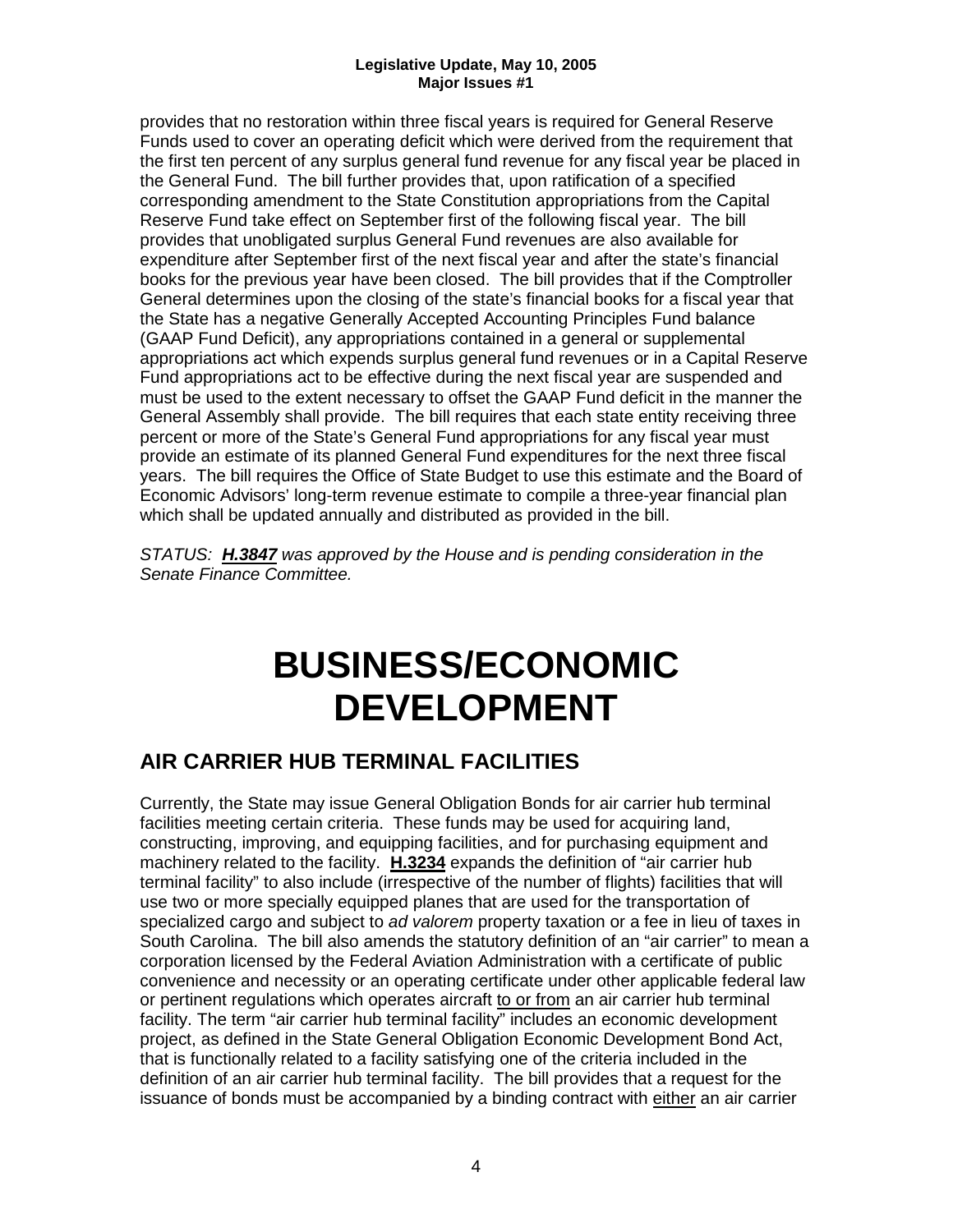or the principal user of the air carrier hub terminal, to be financed with the issuance of the obligation. Currently, the contract may only be with an air carrier. If the Secretary of Commerce recommends that the Budget and Control Board consider approving the issuance of bonds, he shall forward his written approval and request to both the Joint Bond Review Committee (JBRC) and the Board, rather than only to the Board. The bill also requires that the Secretary's approval and request must be accompanied by a certificate establishing the maximum principal amount of the bonds requested to be authorized; a description of the infrastructure for which the bonds are to be issued; and a tentative time schedule for the time during which the sum requested is to be expended. The bill provides that following the receipt of the approval and request from the Secretary, and after approval by the JBRC, the Board may approve the issuance of the bonds.

*STATUS: H.3234 was approved by the General Assembly and has been signed by the Governor (Act 33).*

## **ALCOHOL BY THE DRINK**

The General Assembly ratified (Joint Resolution **S.19**) the amendment to the South Carolina Constitution, approved by voters last year, deleting the provision requiring the sale of alcoholic liquors for consumption on the premises only in sealed containers of two ounces or less, and authorizing the General Assembly to determine the size of containers in which alcoholic liquors or beverages are sold.

The Senate and the House have approved differing versions of **S.165**, a bill which provides, among other things, for the taxation and delivery of alcoholic beverages.

Both the House and Senate versions of the bill impose a five percent excise tax on the gross proceeds of the sale of alcoholic liquor by the drink for on-premises consumption.

The House bill includes a provision that alcoholic liquor for sale by the drink may be purchased in any size bottle except 1.75 liter size bottles for sale and use for onpremises consumption from a wholesale distributor and a licensed retail dealer with a wholesaler's basic permit.

The House-approved bill allows both wholesale distributors and licensed retail dealers with a wholesaler's basic permit to deliver alcoholic liquor for sale by the drink for onpremises consumption. The Senate-approved bill allows such delivery only by a licensed retail dealer with a wholesaler's basic permit.

The House bill provides that entities which are by law allocated minibottle revenues in Fiscal Year 2004-05 for education, prevention, and other purposes, shall receive at least the same amount of revenues from the new excise tax revenues beginning with the first full fiscal year after sales of liquor by the drink are authorized. If they do not receive the same amount, the difference must be made up from the general fund. The Senate bill includes this same provision, except the Senate bill refers to minibottle revenues allocated in fiscal year 2003-04.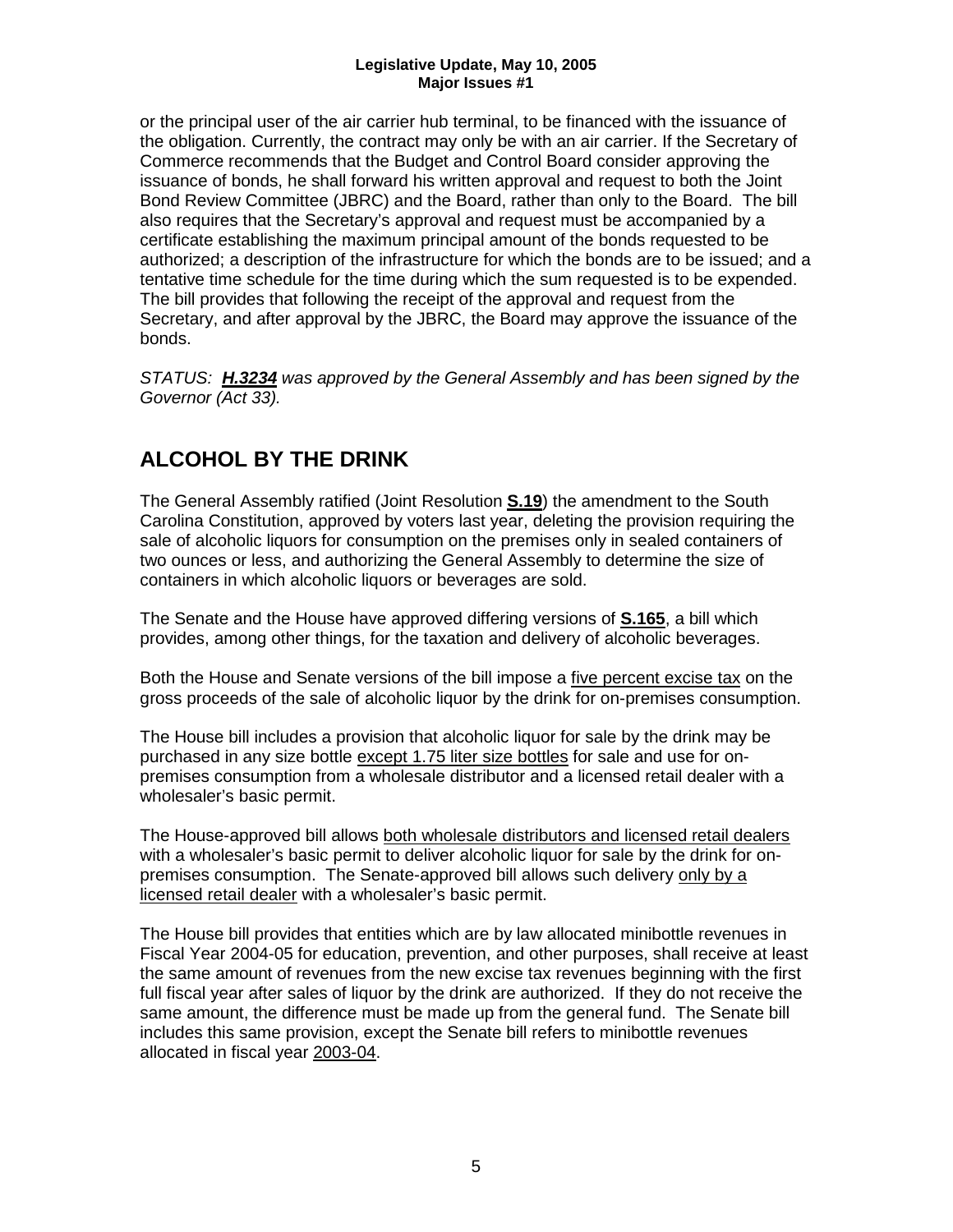Both versions of the bill allow retail dealers to sell alcoholic liquors without regard to the size of the container. The Senate-passed bill revises the hours which a retailer may sell alcohol from the current 7 p.m. until 9 a.m. to 7 p.m. to 7 a.m.

Both the House and the Senate versions of the bill provide that it is unlawful for a person selling alcohol by the drink to knowingly and willfully refill, partially refill, or reuse a bottle of lawfully purchased alcoholic liquor, or otherwise tamper with the contents of the bottle. Both the House and the Senate bill provide that violation of this provision is a misdemeanor and provide punishment for first and second and subsequent offenses.

*STATUS: The Senate approved S.165 on April 14, and the bill was referred to the House Ways and Means Committee. On May 3, the House recalled the bill from the Ways and Means Committee and subsequently amended the bill and returned it to the Senate. The House also approved H.3638, which includes the House-passed provisions enumerated above, and that bill is pending consideration in the Senate Judiciary Committee.*

## **BILLBOARD REGULATION: LANDOWNER AND ADVERTISING PROTECTION AND PROPERTY VALUATION ACT**

The House of Representatives approved and sent to the Senate **H.3381**, the "South Carolina Landowner and Advertising Protection and Property Valuation Act". The legislation provides for the conditions under which a local governing body may require the removal of an off-premises outdoor advertising sign that is nonconforming under a local ordinance and otherwise regulate the use of billboards within its jurisdiction. Under the legislation, a local governing body may enact or amend an ordinance of general applicability to require the removal of any nonconforming, lawfully erected off-premises outdoor advertising sign only if the ordinance requires the payment of just compensation to the sign owners, except as otherwise provided in the bill. The payment of just compensation is not required if:

- (1) The local governing body and the owner of the nonconforming off-premises outdoor advertising sign enter into an agreement to relocate and reconstruct the sign. The agreement must include provisions for: (a) relocation of the sign to a site reasonably comparable to or better than the existing location, and (b) payment by the local governing body of the reasonable costs of relocating and reconstructing the sign.
- (2) The local governing body and sign owner enter into a voluntary agreement allowing for the removal of the sign after a set period of time instead of just compensation.
- (3) The off-premises outdoor advertising sign is adjudicated to be a public nuisance or detrimental to the health or safety of the populace; or
- (4) The removal is required for opening, widening, extending or improving streets or sidewalks, or for establishing, extending, enlarging, or improving a public enterprise, and the local governing body allows the off-premises outdoor advertising sign to be relocated to a comparable or better location and the local governing body pays the costs of the relocation.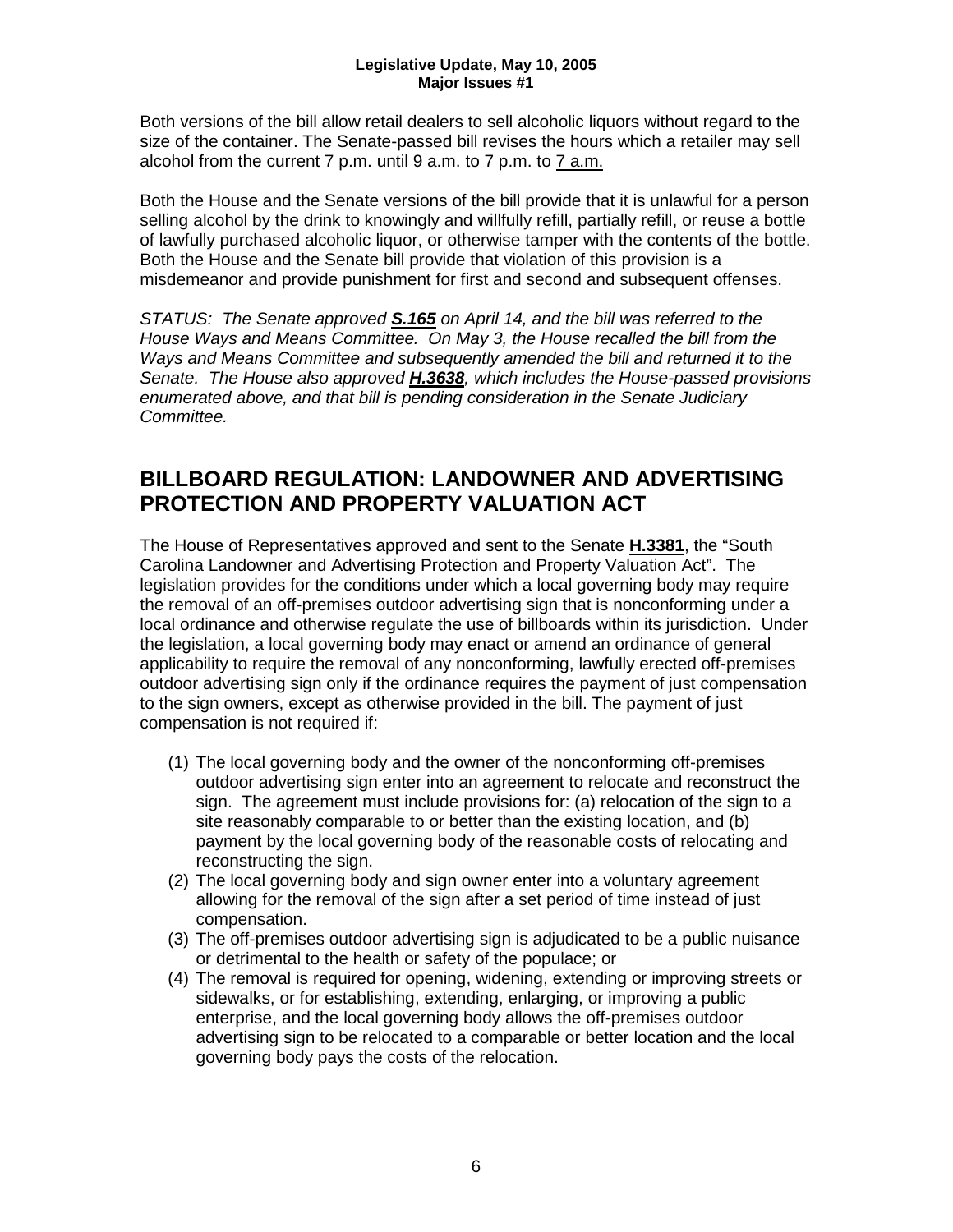For the purposes of relocating and reconstructing a nonconforming off-premises outdoor advertising sign under an agreement with the sign's owner, a local governing body, consistent with the welfare and safety of the community as a whole, may adopt a resolution or adopt or modify its ordinances to provide for the issuance of a permit or other approval, including conditions as appropriate, or to provide for dimensional, spacing, setback, or use variances as it considers appropriate as long as it does not affect the federal provisions for the relocation of outdoor advertising signs affected by state highway projects.

If a local governing body has offered to enter into an agreement to relocate a nonconforming off-premises outdoor advertising sign, and within one hundred twenty days after the initial notice by the local governing body, the parties have not been able to agree that the site or sites offered by the local governing body for relocation of the sign are reasonably comparable to or better than the existing site, the parties, by mutual agreement, may enter into binding arbitration to determine the comparability of the site offered for relocation. If this arbitration proceeding results in a determination that the proposed relocation site(s) are not comparable to or better than the existing site, and the local governing body elects to proceed with the removal of the sign, the parties shall determine just compensation to be paid to the sign owner. If the parties are unable to reach an agreement regarding just compensation within thirty days of the receipt of the arbitrators' determination regarding relocation, and the local governing body elects to proceed with the removal of the sign, the parties, by mutual agreement, may enter into binding arbitration to determine the amount of just compensation to be paid. If the parties choose not to enter into binding arbitration for the purposes of either relocation or just compensation and the local governing body elects to proceed with the removal of the sign, the local governing body shall bring an action in circuit court for a determination of the just compensation to be paid by the local governing body to the sign owner for the removal of the sign.

A local governing body shall not prevent the repositioning of a nonconforming sign on the same parcel of land to facilitate the development of the parcel so long as the repositioning of the sign does not increase the degree of the sign's nonconformity.

The requirement by a local governing body that the issuance or continued effectiveness of a zoning ordinance or issuance of a license or permit is conditional upon the removal or alteration of a lawfully erected sign constitutes a compelled removal that is prohibited without prior payment of just compensation.

An off-premises outdoor advertising sign may not be removed until the owner of the property on which it is located has been compensated fully by the local governing body requiring the sign's removal for a loss which may be suffered as a result of the removal of the sign through the termination of a lease or other financial arrangement with the sign owner. The compensation must include damage to the landowner's property occasioned by removal of the sign.

The provisions of this legislation may not be used to interpret, construe, alter, or otherwise modify the exercise of the power of eminent domain by an entity under the Highway Advertising Control Act or the manner in which outdoor advertising is valued by the South Carolina Department of Transportation.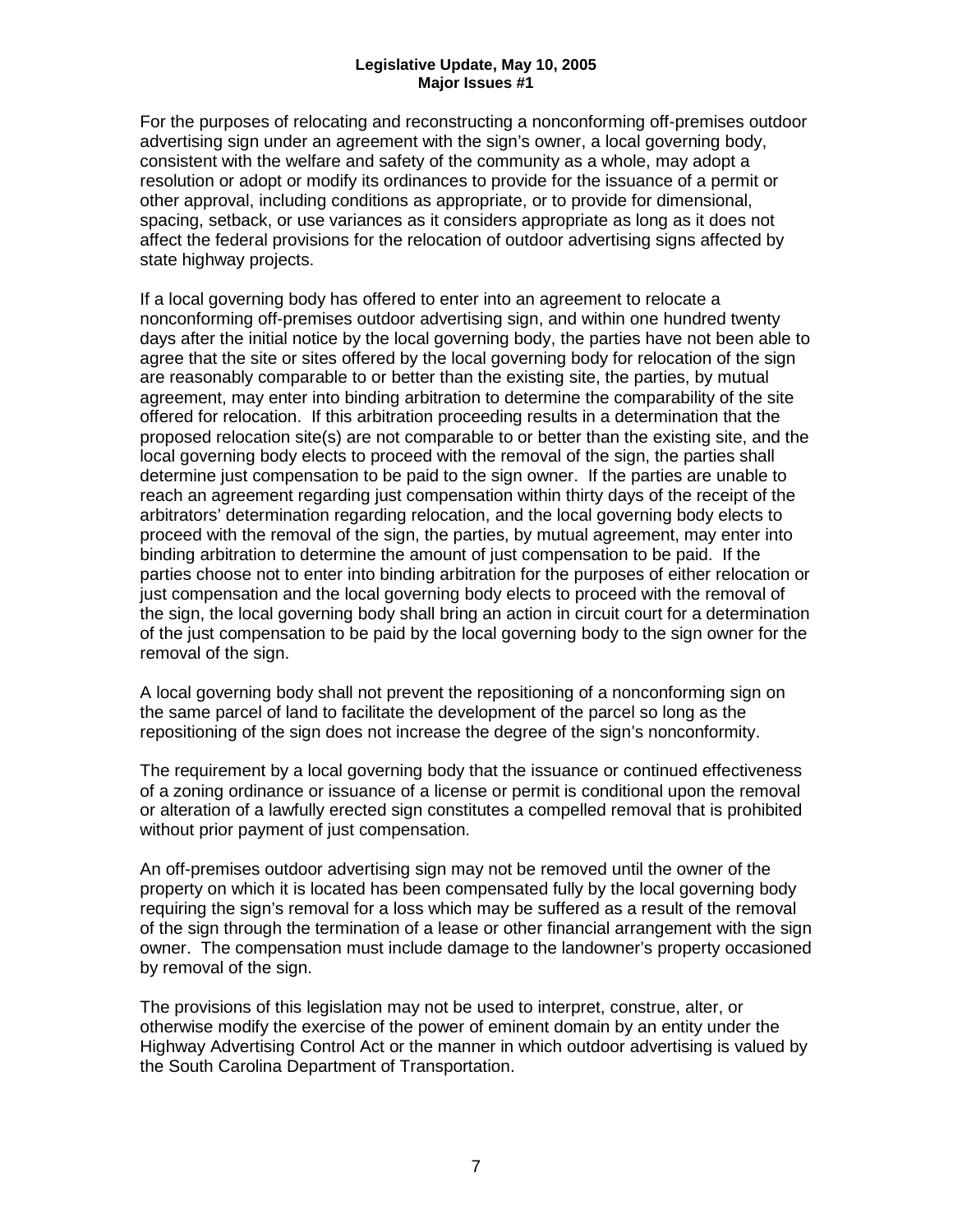**H.3381** takes effect upon approval by the Governor. Nothing in this legislation preempts or otherwise alters or modifies an ordinance or regulation enacted by a local governing body before the effective date of this legislation.

*STATUS: H.3381 passed the House of Representatives on March 3, 2005, and was sent to the Senate where it was referred to the Judiciary Committee. On May 4, the Senate Judiciary Committee reported out the bill majority favorable with amendment, minority unfavorable.*

## **BLUE LAWS**

The House approved and sent to the Senate **H.3647**. This bill eliminates throughout the state Blue Law provisions that restrict the sale of certain items and prohibit certain work and other activities on Sundays. The legislation provides that an employee of a business that operates on Sunday has the option of refusing to work until 1:30 p.m. on Sunday if the employee is conscientiously opposed to Sunday work. This conscientious objector provision does not apply to employees, including support, maintenance, repair, and other service personnel, of a manufacturing establishment or a research and development operation that by its nature or for economic reasons involves processes requiring continuous and uninterrupted operation. The legislation makes no changes to provisions that prohibit or otherwise regulate the sale of alcoholic liquors, beer, or wine on Sunday.

#### *STATUS: H.3647 passed the House and was referred to the Senate Judiciary Committee on April 27, 2005.* **BOILER SAFETY ACT**

The General Assembly passed **S.581**, the "Boiler Safety Act" which charges the Department of Labor, Licensing and Regulation with promulgating regulations for the safe installation and inspection of boilers in this state. A boiler is a closed vessel in which water or other liquid is heated, steam or vapor is generated, or steam is superheated, under pressure or vacuum, for external use by the direct application of energy. All new installations shall conform to generally accepted nationwide engineering standards (conformity with the most recent edition of the Boiler and Pressure Vessel Code or the ASME Code shall be accepted as conformity). The department shall promulgate regulations for installation and inspection of boilers that were in use in this State prior to the implementation of the statewide building code. The regulations must be based upon, and at all times follow, generally accepted nationwide engineering standards and practices and may adopt applicable sections of the Inspection Code of the National Board of Boiler and Pressure Vessel Inspectors. Certain boilers are exempted from regulation under this legislation. Under the legislation, the Director of the Department of Labor, Licensing and Regulation shall appoint a chief boiler administrator. The legislation establishes certification requirements for boiler inspectors. The bill provides for boiler inspection timeframes, criteria, and reporting requirements. A fee not to exceed fifty dollars per facility or per certificate filed with the department may be assessed, collected, and adjusted by the Department of Labor, Licensing and Regulation. A violator of the legislation may be assessed a civil penalty of not more than five thousand dollars for each violation. Failure to comply in a timely manner after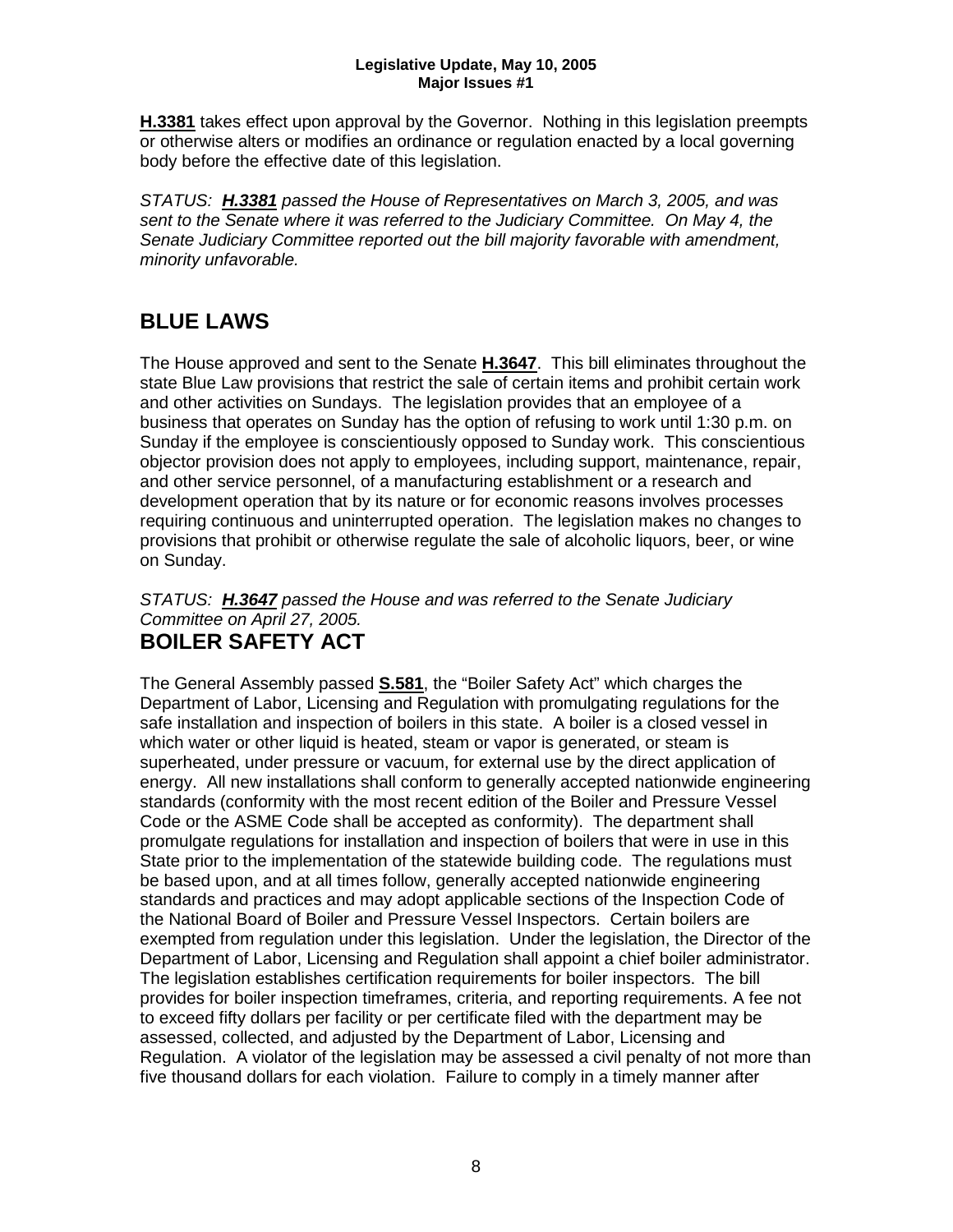written notice by the department of a violation subjects the violator to a penalty of up to one hundred dollars per day.

*STATUS: On May 5, 2005, the House of Representatives concurred in Senate amendments to S.581 and enrolled the bill for ratification.*

## **FIRE PROTECTION SPRINKLER SYSTEMS ACT**

The House of Representatives approved and sent to the Senate **H.3383**, the "Fire Protection Sprinkler Systems Act." Under the legislation, the South Carolina Contractors' Licensing Board is charged with administering the Fire Protection Sprinkler Systems Act to protect the health, safety, and welfare of the public through regulation of the fire sprinkler industry. The legislation establishes procedures for the licensure of fire sprinkler contractors by the Department of Labor, Licensing and Regulation to engage in the planning, sale, installation, repair, alteration, addition, maintenance, or inspection of fire sprinkler systems. The procedures include requirements for initial licensure, license renewal, fees, and grounds and sanctions for misconduct. A fire sprinkler contractor may not engage in fire sprinkler system work unless it has in its employment a primary qualifying party who has been designated by the licensee as the principle individual responsible for directing or reviewing fire sprinkler contractor work. A primary qualifying party is a full-time employee of a fire sprinkler contractor who holds a valid National Institute for Certification in Engineering Technologies (NICET) Level III or IV Technician Certificate in 'Fire Protection Engineering Technology Automatic Sprinkler System Layout' and who has been issued a qualifying party certificate by the board to qualify an entity as a fire sprinkler contractor. A qualifying party is an individual who has received a NICET Level III or IV Technician Certification in "Fire Protection Engineering Technology Automatic Sprinkler System Layout" and who is an employee of a fire sprinkler contractor who has been issued a qualifying party certificate. The legislation establishes provisions for grandfathering in certain individuals as primary qualifying parties for fire sprinkler contractors. Licensees may be held accountable by the board for improper work. The legislation provides for disciplinary actions for misconduct as well as a civil penalty of up to five thousand dollars for each violation.

*STATUS: The House of Representatives sent H.3383 to the Senate on April 28, 2005, where it has been referred to the Labor, Commerce, and Industry Committee.*

## **HAIR BRAIDING**

**S.509** requires a person to be a licensed barber or cosmetologist or a registered hair braider to perform hair braiding. The bill defines "hair braiding" as the weaving or interweaving of natural human hair for compensation without cutting, coloring, permanent waving, relaxing, removing, or chemical treatment and does not include the use or hair extensions or wefts. In order to become a hair braider registered by the Barber Board an applicant must complete a one day, six hour board-approved hair braiding course, pass an examination, and pay a \$25 registration fee. Registration is valid for two years and can be renewed by paying the renewal fee. Anyone practicing hair braiding on the legislation's effective date has one year to complete the education,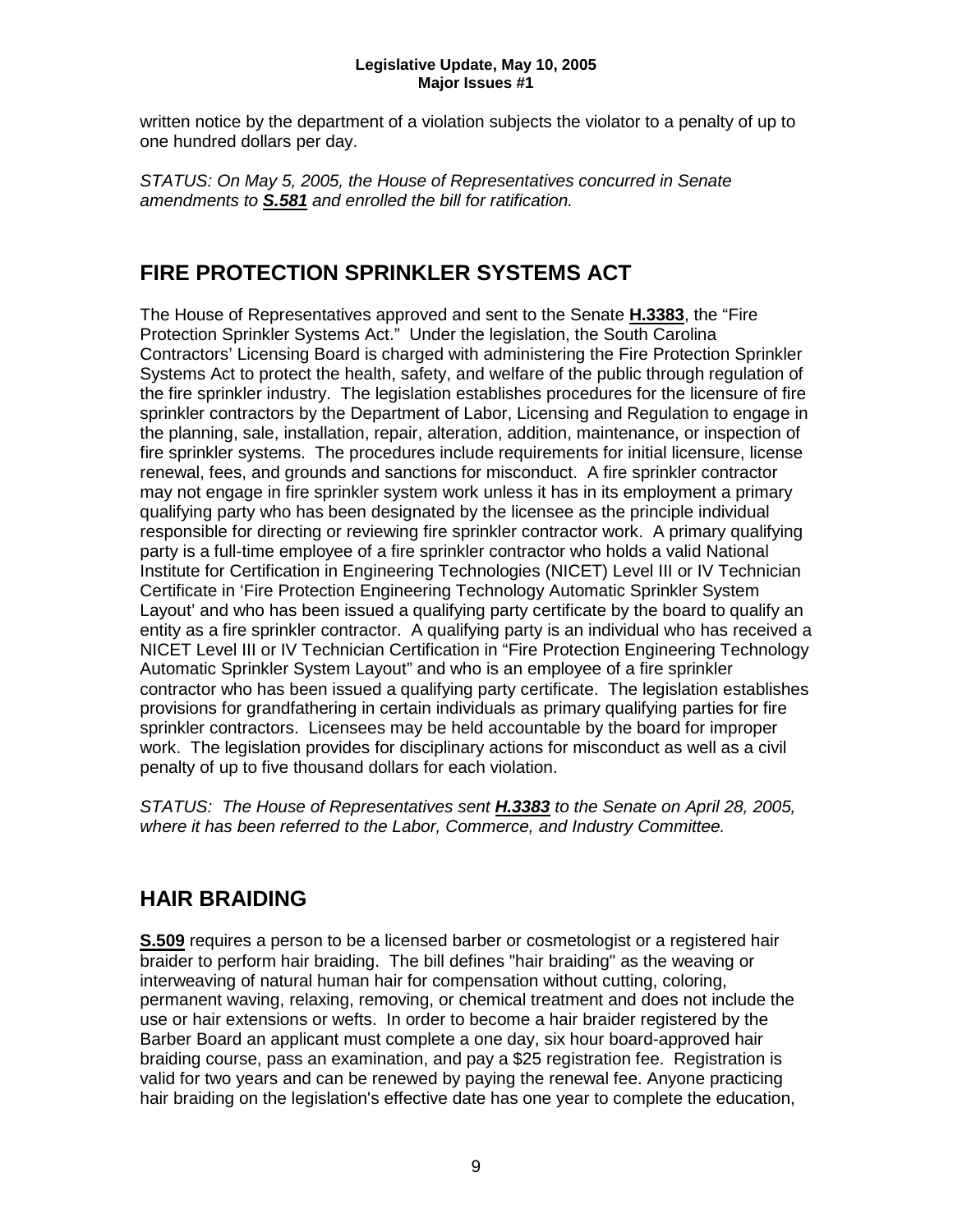examination, and registration requirements. The bill establishes the content of the hair braiding course and requires all combs and implements used to braid hair to be disposable or to be sanitized in an approved disinfectant.

*STATUS: Having passed the General Assembly, S.509 became law without the Governor's signature on May 5, 2005 (R49).*

## **JOBS CREATION ACT**

The House approved and sent to the Senate **H.3006**, the 2005 Jobs Creation Act. As approved by the House, this bill establishes and provides for an income tax credit of up to 25% of an equity investment made in a qualifying business, not to exceed \$100,000 per investor. The bill allows a five-year carry-forward for the credit, and provides that the total credit statewide may not exceed ten million dollars. The bill defines the three types of business which are eligible for equity funding under the bill as: 1) eligible small businesses with gross receipts of \$2 million or less (businesses engaged in retail, professional services, banking, financial, and real estate services are not eligible); 2) a business which has received funding pursuant to the federal Small Business Innovation Research Program; and 3) a business with gross receipts of \$2 million or less that is commercializing technology for one of the state's three research universities. The bill requires businesses to register with the Secretary of State in order for investors to receive the credit, and requires that businesses must renew their registration annually to remain qualified. The bill includes reinstatement provisions for businesses that fail to renew. The bill also provides that investors will forfeit the credit if: 1) within three years after the investment is made, the investor or other related person participates in the operation of a qualified business; 2) the registration of the qualified business is revoked because of false information on the application; 3) within one year after the investment is made, the taxpayer transfers any of the equity, near-equity, or seed capital received in the investment that qualified for the tax to another person or entity (except under certain circumstances). The bill provides that the Coordinating Council for Economic Development will allocate the credit, and it may annually reserve up to \$2 million of the \$10 million credit for investments in qualifying businesses which are engaged in hydrogen fuel cell research and development; Clemson University International Center for Automotive Research; technology incubators for the Medical University of South Carolina; and nanotechnology.

The bill also creates a Capital Access Program (CAP), to be established by the Business Development Corporation of South Carolina (BDC) with an initial appropriation of \$2.5 million, to assist participating financial institutions making loans to small businesses located in the state that otherwise find it difficult to obtain regular bank financing. Under this program, a qualifying small business is defined as one with retail sales or annual revenue not to exceed \$2 million; or wholesale sales less than \$5 million; or a manufacturing business with no more than 50 employees. Under the program, the BDC will establish terms and conditions under which financial institutions will participate. The bill provides terms and conditions under which financial institutions may originate loans under the program. The bill provides that each tax incentive enacted in the bill shall be repealed for tax years beginning after five years from the date of enactment, unless a different time frame is provided in the bill. The bill provides that for purposes of income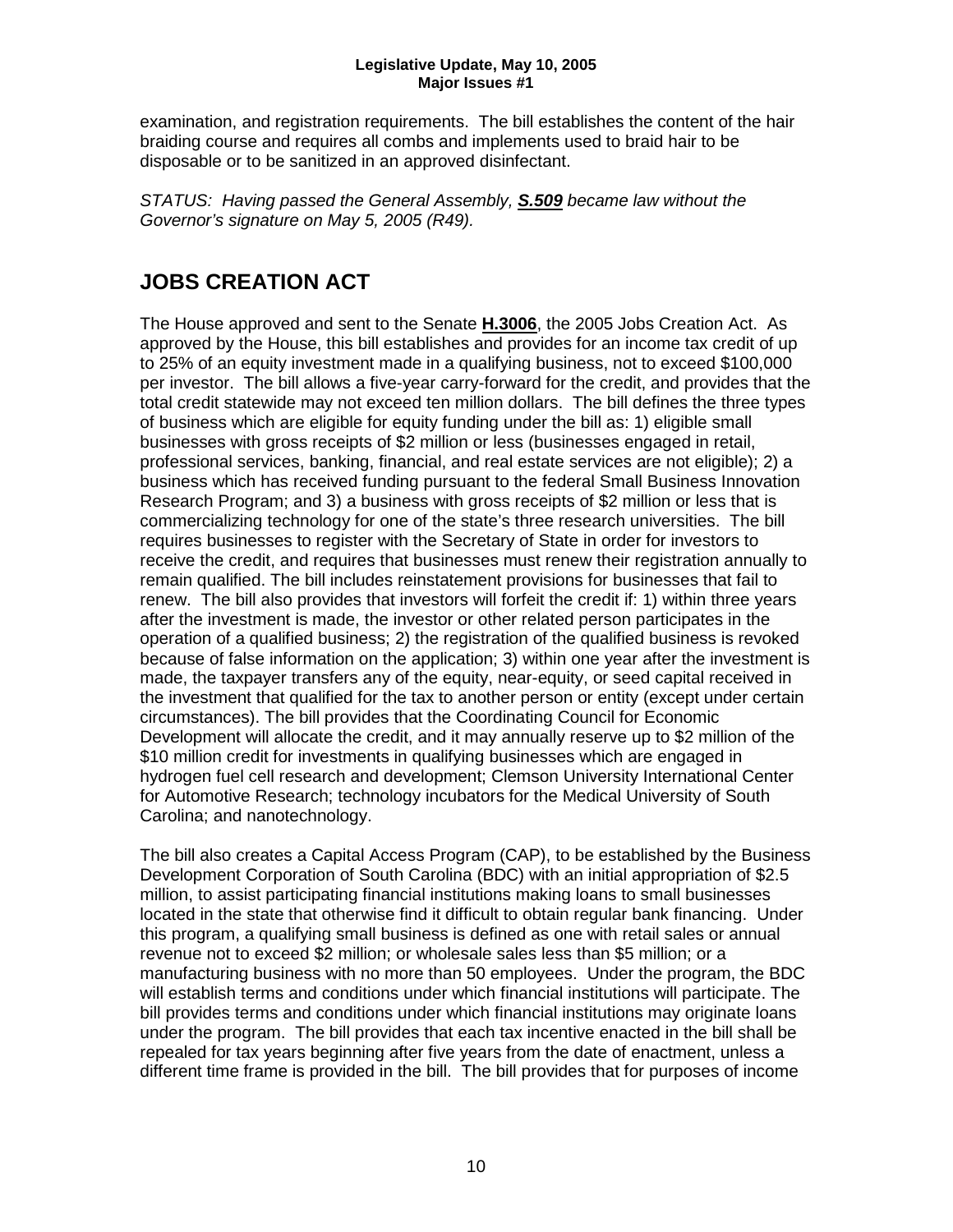and license tax and sales and use tax, nexus will be determined without regard for whether the taxpayer owns or utilizes a distribution facility in South Carolina.

The bill also amends the Motion Picture Incentive Act (The Act) including numerous technical changes as well as the following changes:

- The Act broadened an existing state sales tax exemption for machinery and supplies used in filming. This bill extends that same exemption to local sales tax.
- The Act created a 5% wage rebate based upon the wages paid to employees of motion picture production companies. This bill clarifies that employees of loanout or personal service corporations qualify for the rebate.
- The bill provides additional detail and guidance on how a motion picture production company obtains the 5% wage rebate.

*STATUS: H.3006 was approved by the House and is pending in the Senate Finance Committee. NOTE: The House also approved H.3157, a bill which creates a Capital Access Program. H.3157 is pending consideration in the Senate Judiciary Committee.*

## **MOTION PICTURE INCENTIVE ACT AMENDMENTS**

The House and Senate approved **H.3152**, a bill which revises the Motion Picture Incentive Act. Revisions include: extending the exemption from sales and use tax to include an exemption from local, as well as state sales and use taxes; allowing up to seven percent of the general fund portion of admissions tax collected and funded to the State Film Commission to be used by the Department of Commerce exclusively for marketing and special events; and deleting a rebate to a motion picture company for sales tax paid on accommodations. The legislation authorizes the South Carolina Film Commission to rebate to a motion picture production company not more than fifteen percent of the total aggregate South Carolina payroll for persons subject to South Carolina income tax withholdings employed in connection with the production when total production costs in South Carolina are at least one million dollars during the taxable year. The rebates in total may not annually exceed ten million dollars and shall come from the state's general fund. This rebate does not apply to the salary of an employee whose salary is equal to or greater than one million dollars for each motion picture. The bill also authorizes the Department of Commerce to carry-forward their portion of the admissions tax for rebates and grants.

*STATUS: H.3152 was approved by both the House and the Senate and has been ratified (R63).*

## **NATURAL GAS RATE STABILIZATION ACT**

The General Assembly passed and the Governor signed into law **S.18**, the "Natural Gas Rate Stabilization Act". The legislation proposes to bring greater stability and predictability to rates charged by natural gas distribution utilities by establishing a procedure for the adjustment of rates and charges that routinely takes into account such factors as changes in a utility's expenses, revenues, investments, and depreciation. The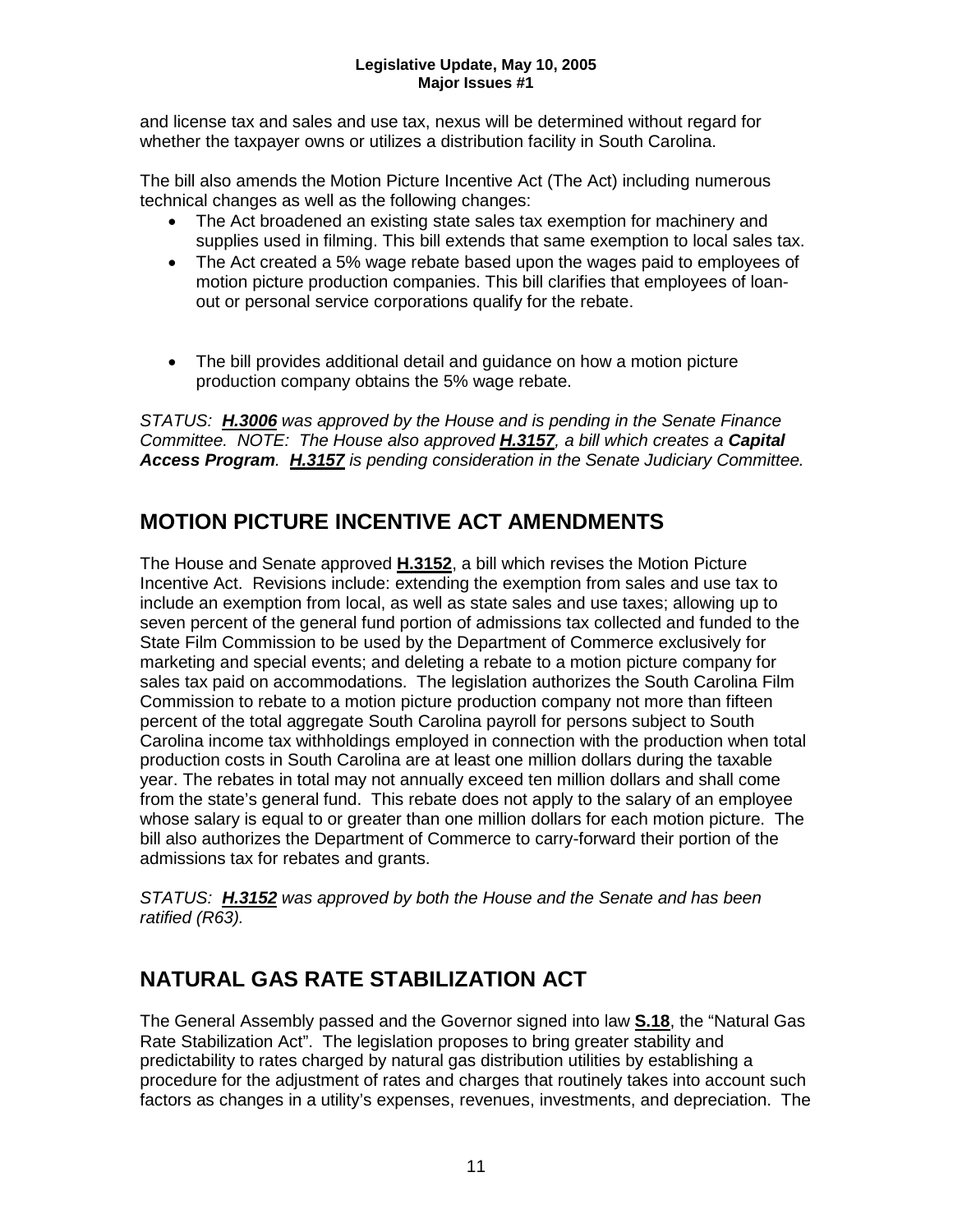legislation establishes a procedure under which natural gas distribution utilities under the regulatory authority of the Public Service Commission

are authorized to apply for rate adjustments on an annual basis that fall within a band of 0.50 percentage points above and below the rates that have been set in order to reflect current changes in investments, revenues, and expenses.

*STATUS: Having passed the General Assembly, S.18 was signed into law by the Governor on February 16, 2005 (Act 16).*

## **RIDER SAFETY ACT**

The General Assembly passed and the Governor signed into law **H.3130**, the "South Carolina Rider Safety Act". The legislation requires riders of amusement and carnival devices to: (1) comply with posted rules, warnings, and instructions; and (2) refrain from acting in any manner that may cause or contribute to injuries, such as tampering with ride controls, disengaging safety devices, throwing objects off of rides, exiting the ride at undesignated areas, etc. The legislation requires timely reporting of any injuries sustained on rides. Under the legislation the owners of amusement devices are required to post signs relating to rider safety and requirements for reporting injuries. The legislation establishes a misdemeanor for violations punishable with a fine of not more than five hundred dollars and/or imprisonment for not more than two months.

*STATUS: Having passed the General Assembly, H.3130 was signed into law by the Governor on March 23, 2005 (Act 30).*

## **SMALL BUSINESS INCOME TAX REDUCTION**

**H.3007**, which was approved by both the House and the Senate, provides a State income tax reduction for small businesses. The bill reduces the state income tax rate for small businesses by 0.5 percent a year over the course of four years beginning in 2006 so that, after 2008, such businesses are to be taxed at a rate of 5 percent.

*STATUS: H.3007 was approved by the General Assembly and has been signed by the Governor (Act 41).*

## **"SOUTH CAROLINA DAIRY STABILIZATION ACT"**

The House approved and sent to the Senate **H.3355**. This bill creates a 13 member South Carolina Milk Board (the Board), whose duties, among other things, are to ensure that dairy producers receive fair market breakeven prices, to monitor the consumption and distribution of South Carolina produced milk, and to mediate differences between milk producers and buyers. The bill provides for the membership of the Board. The bill provides for the Board to appoint an executive director who shall serve *ex-officio* as a non-voting Board member. Principal offices of the Board will be within the South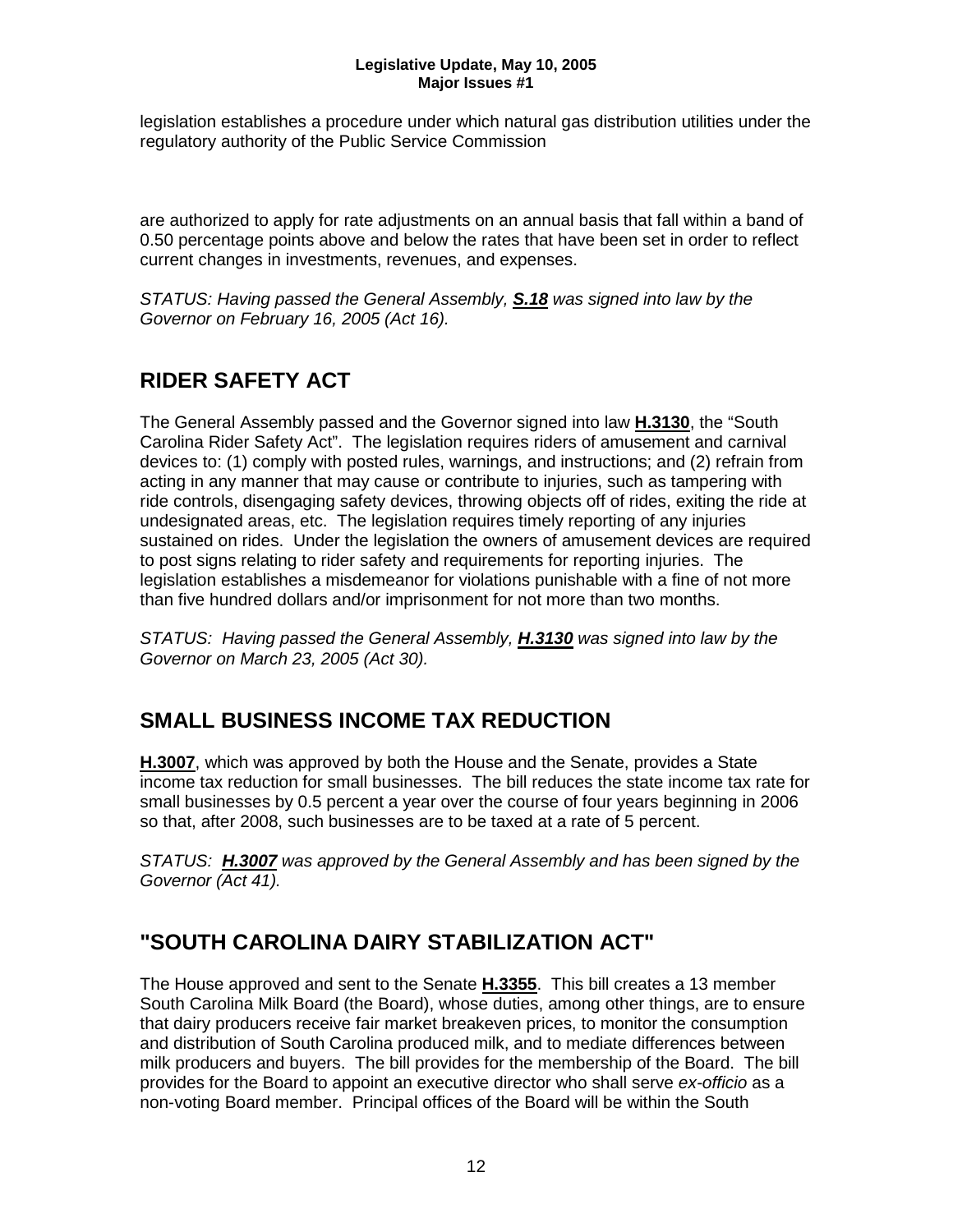Carolina Department of Agriculture building. Under the bill, the Board is an instrumentality of the State and is authorized to make, adopt, and enforce regulations and issue and enforce orders necessary to carry out the purposes of the bill.

The bill requires and provides for buyer fees to be collected on all fluid milk produced in this State, and the bill requires that funds from these fees must be deposited into a special fund (the Dairy Producers Settlement Fund) and disbursed, as provided in the bill, to all producers in the State who sold or shipped milk in the month when prices fell below the fair market breakeven amount as determined by the Board.

**H.3355** prohibits a milk buyer from engaging in the purchase of South Carolina milk until having obtained a license from the Board. The Board is authorized, among other actions, to invoke a monetary penalty for buyers who violate the provisions of the bill. Funds from such penalties would be deposited into the Dairy Producers Settlement Fund.

The bill requires and provides for the Board to develop an accounting system designed to show for each buyer of fluid milk under the Board's supervision, the total purchases of South Carolina milk by the buyer and the sales of milk sold in this State. The bill further requires that buyers under the supervision of the Board use this system of accounting.

**H.3355** provides that violations of the provisions of the bill are a misdemeanor punishable by fine or imprisonment, and multiple violations may result in license or permit revocation.

The bill requires the Board to prepare an annual budget and requires the Board to collect funds required for operation of the bill's provisions from the State's dairy producers. Expenses of the Board must be met by an assessment of up to one cent per gallon of milk produced in this State.

The provisions of **H.3355** are repealed on July 1, 2012.

*STATUS: H.3355 passed the House and was referred to the Senate Committee on Agriculture and Natural Resources on March 1, 2005.*

## **SOUTH CAROLINA EDUCATION AND ECONOMIC DEVELOPMENT ACT**

*See summary under Education*

### **TORT REFORM**

*See summary under The Courts*

### **UNEMPLOYMENT COMPENSATION DENIED FOR VIOLATORS OF ILLEGAL DRUG POLICIES**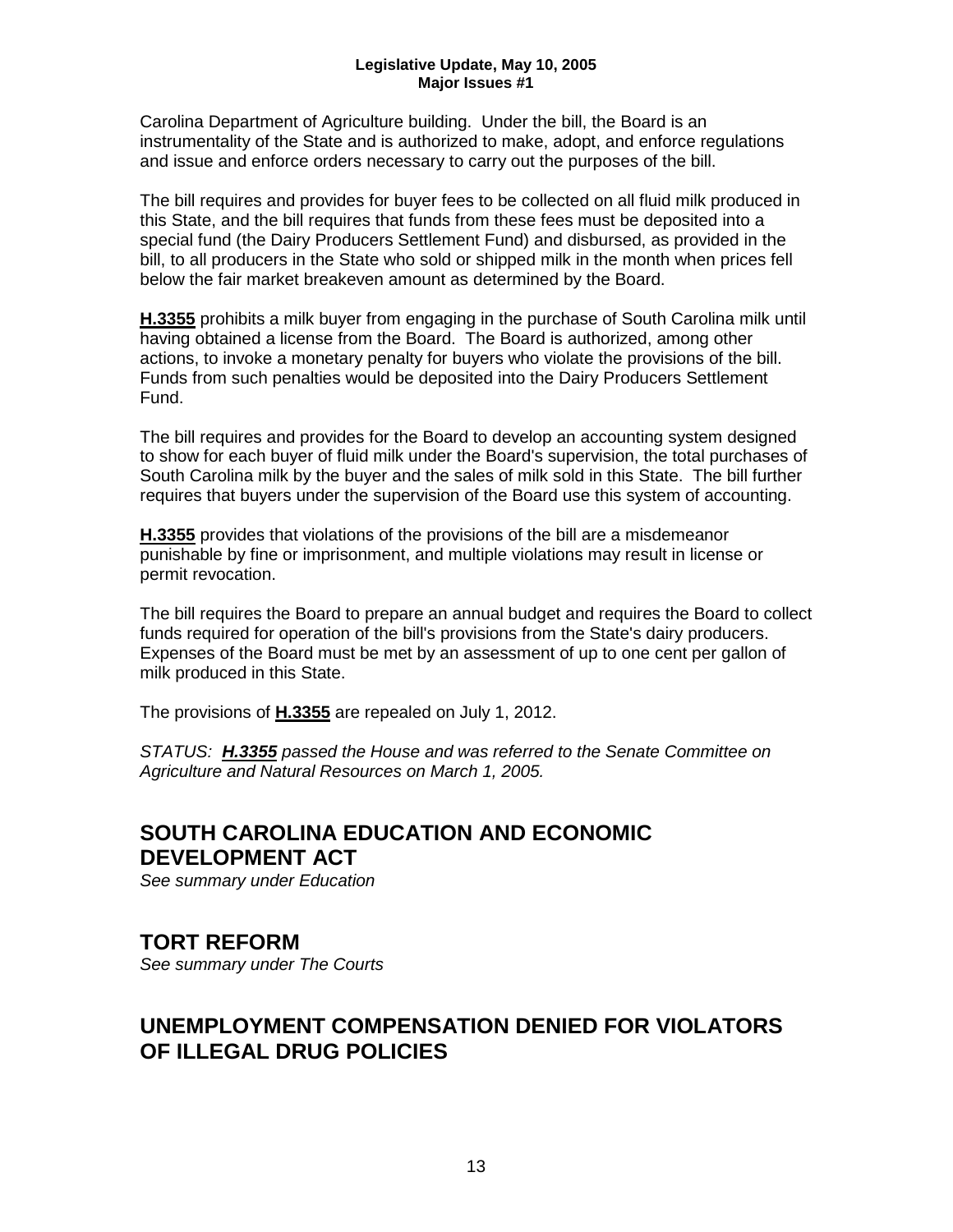The General Assembly passed and the Governor signed into law **H.3682**, a bill that revises Employment Security Law provisions so as to provide that the termination of an employee for violating an employer's drug policy is to be considered a discharge for cause, which makes the employee ineligible to receive unemployment compensation. Violating an employer's drug policy includes refusing to submit to a required drug test, providing an adulterated sample, or testing positive for illegal drugs. An exception to the ineligibility is provided for a worker's voluntary admission of illegal drug use in instances where the employer has a policy that protects an employee from immediate termination when making such voluntary admissions.

*STATUS: Having passed the General Assembly, H.3682 was signed into law by the Governor on May 3, 2005.*

## **UNEMPLOYMENT COMPENSATION FOR JOB LOSS CAUSED BY DOMESTIC VIOLENCE**

The General Assembly passed and the Governor signed into law **H.3682**, a bill that revises Employment Security Law provisions so as to authorize unemployment compensation benefits for individuals who have lost employment as a result of domestic violence. The legislation provides that an employee who has left work voluntarily or has been discharged because of circumstances directly resulting from domestic abuse is eligible for unemployment compensation. Such an employee must: (1) reasonably fear future domestic abuse at or en route to the workplace; (2) need to relocate to avoid future domestic abuse; or (3) reasonably believe that leaving work is necessary for personal safety or safety of the family. To be eligible, the employee must provide documentation of domestic abuse from the police, court records, a shelter worker, attorney, member of the clergy, or medical or other professional. All such documentation or evidence must be kept confidential unless written consent for disclosure is given.

*STATUS: Having passed the General Assembly, H.3682 was signed into law by the Governor on May 3, 2005 (Act 50).*

## **THE COURTS**

### **CRIMINAL DOMESTIC VIOLENCE**

*See summary under Criminal Justice*

## **DISARMING A LAW ENFORCEMENT OR CORRECTIONS OFFICER**

*See summary under Criminal Justice*

### **GRAND JURY/EXPANSION OF JURISDICTION TO INCLUDE ENVIRONMENTAL OFFENSES**

*See summary under the Environment*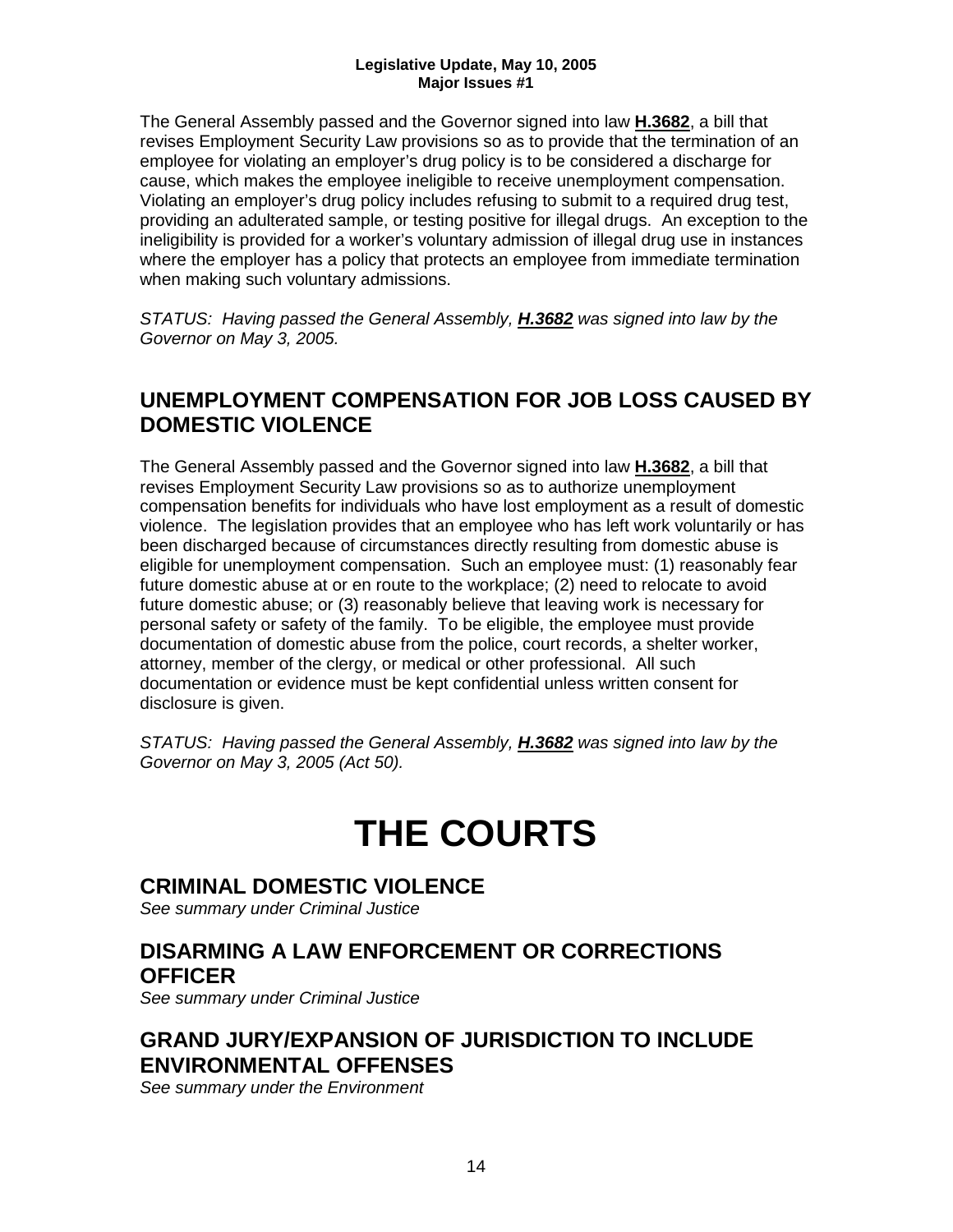## **JUDICIAL ELECTIONS**

The House approved and sent to the Senate **H.3079**. This bill revises the process for nominating judicial candidates for election by the General Assembly. Under this legislation, the Judicial Merit Selection Commission would release to the General Assembly the full list of individuals found qualified and fit for judicial office. Under current law, the Judicial Merit Selection Commission submits to the General Assembly a list of the three individuals found most qualified.

The bill eliminates the one-year waiting period for a former member of the General Assembly to be elected to a judicial office. The bill provides, instead, that a member of the General Assembly may not file for a judicial office while the member is serving in the General Assembly.

The bill also provides that no member of a legislator's immediate family may be elected to a judicial office while that legislator is serving in the General Assembly. As used in this bill, the term 'immediate family member' means an individual who is: (1) a child residing in the person's household; (2) a spouse of the person; or (3) claimed by the person or the person's spouse as a dependent for income tax purposes.

*STATUS: H.3079 passed the House and was referred to the Senate Judiciary Committee on March 15, 2005.*

### **"RIGHT TO LIFE ACT"**

*See summary under Marriage/Family*

## **TORT REFORM**

**H.3008**, the **"SOUTH CAROLINA ECONOMIC DEVELOPMENT, CITIZENS, AND SMALL BUSINESS PROTECTION ACT OF 2005,"** provides for comprehensive tort reform. This legislation addresses the way in which the State's judicial system handles torts. Torts are private or civil wrongs for which the court provides a remedy, usually in the form of damages.

#### **Civil Procedure; Civil Liability**

Current law provides liability among joint tortfeasors (wrongdoers) is both joint and several meaning that any tortfeasor may be responsible for the entire amount of the judgment.

Under this legislation, in an action to recover damages resulting from personal injury, wrongful death, or damage to property or to recover damages for economic loss or for noneconomic loss such as mental distress, loss of enjoyment, pain, suffering, loss of reputation, or loss of companionship resulting from tortious conduct, if indivisible damages are determined to be proximately caused by more than one defendant, joint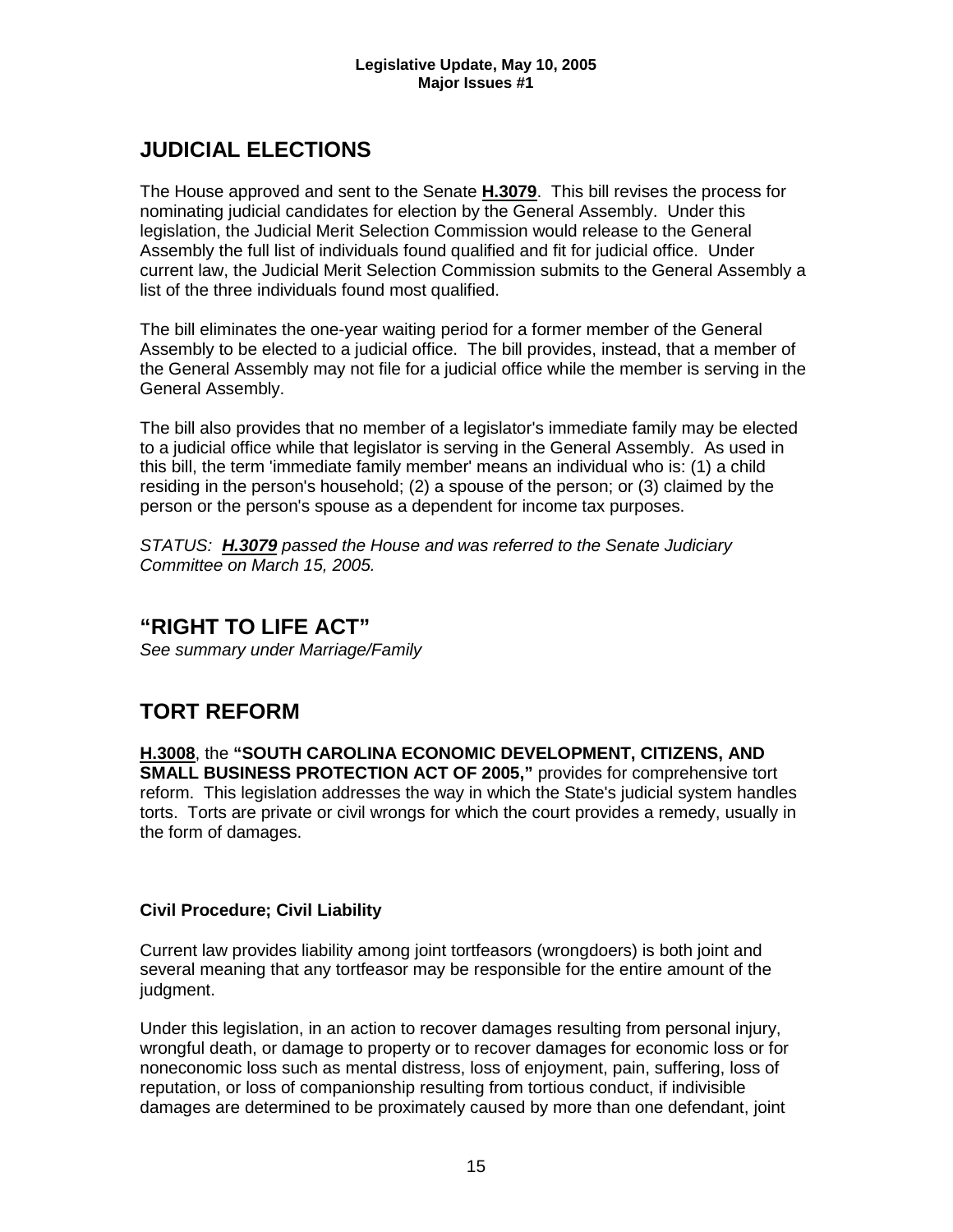and several liability does not apply to any defendant whose conduct is determined to be less than 50% of the total fault for the indivisible damages as compared with the total of: (i) the fault of all the defendants; and (ii) the fault ('comparative negligence') if any, of plaintiff. A defendant whose conduct is determined to be less than 50% of the total fault shall only be liable for that percentage of the indivisible damages determined by the jury or trier of fact. The legislation has provisions pertaining to apportionment of percentages of fault among defendants.

Under the legislation, the defendant shall retain the right to assert that another potential tortfeasor, whether or not a party, contributed to the alleged injury or damages and/or may be liable for any or all of the damages alleged by any other party.

The bill provides that setoff from any settlement received from any potential tortfeasor prior to the verdict shall be applied in proportion to each defendant's percentage of liability.

The provisions of this bill do not apply to a defendant whose conduct is determined to be willful, wanton, reckless, grossly negligent, or intentional or conduct involving the use, sale, or possession of alcohol or drugs.

#### **Statue of Repose and Improvements to Real Property**

This bill revises the statute of limitations for filing an action for a construction defect. Current law provides that no actions to recover damages in these situations may be brought more than 13 years after substantial completion of the improvement. The legislation lowers the statute of repose to eight years.

The bill further provides that for any improvement to real property, a certificate of occupancy issued by a county or municipality, in the case of new construction or completion of a final inspection by the responsible building official in the case of improvements to existing improvements shall constitute proof of substantial completion of the improvement under the provisions of S.C. Code Ann. §15-3-630, unless the contractor and owner, by written agreement, establish a different date of substantial completion.

#### **Civil Procedure; Venue**

The legislation establishes new provisions for venue; the term 'venue' generally refers to the place where a jury is drawn and in which the trial is held. With regards to corporations, the legislation establishes criteria for determining a principal place of business; in considering the proper place for venue, the bill provides that owning property and transacting business in a county is insufficient in and of itself to establish the principal place of business for a corporation.

With regards to venue, the legislation provides as follows:

• Civil actions against a resident individual defendant must be tried in the county where the most substantial part of the alleged act or omission giving rise to the cause of action occurred, or where the defendant resides at the time the cause of action arose.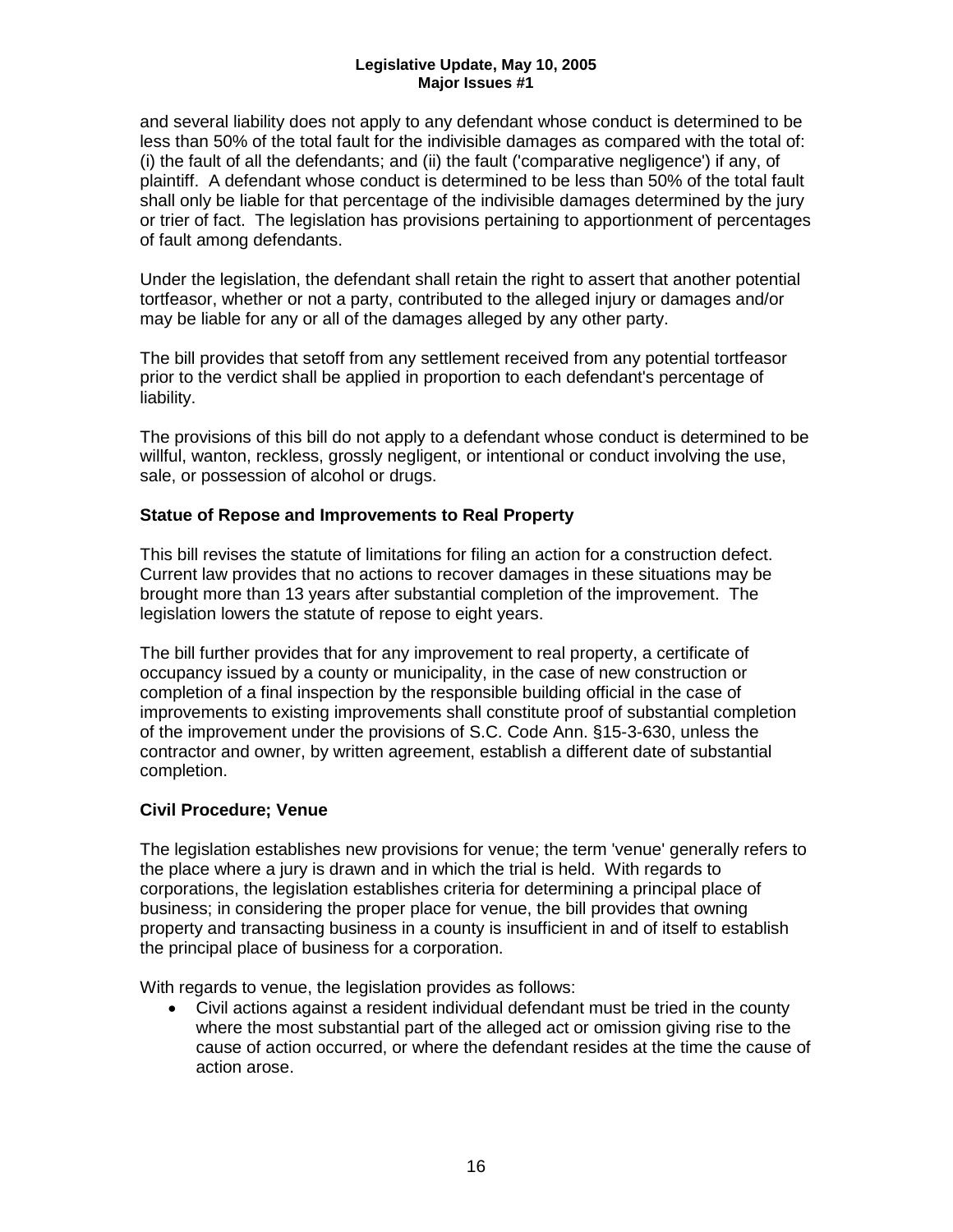- Civil actions against a nonresident individual defendant must be tried where the most substantial part of the alleged act or omission giving rise to the cause of action arose, or where the individual plaintiff resides at the time the cause of action arose, or where the corporate plaintiff (including also: domestic corporation, domestic limited partnership, domestic limited liability company, domestic limited liability partnership, foreign corporation, foreign limited partnership, foreign limited liability company, or foreign limited liability partnership) has its principal place of business at the time the cause of action arose.
- Civil actions against a domestic corporation (including also: domestic limited partnership, domestic limited liability company or domestic limited liability partnership) must be tried in the county of the corporation's principle place of business at the time the cause of action arose, or where the most substantial part of the alleged act or omission giving rise to the cause of action occurred.
- Civil actions against a foreign corporation required to possess a certificate of authority pursuant to the provisions of S.C. Code Ann. §33-15-101 et seq. (including also: foreign limited partnership, foreign limited liability company, foreign limited liability partnership) must be tried in the county where the corporation has its principle place of business at the time the cause of action arose, or where the most substantial part of the alleged act or omission giving rise to the cause of action occurred.
- Civil actions against a foreign corporation not required to possess a certificate of authority pursuant to the provisions of S.C. Code Ann. §33-15-101 et seq., (including also: foreign limited partnership, foreign limited liability company, foreign limited liability partnership) must be tried where the plaintiff resides or has its principal place of business at the time of the cause of action arose, or most substantial part of the alleged act or omission giving rise to the cause of action occurred, or where the foreign corporation (including also: foreign limited partnership, foreign limited liability company, or foreign limited liability partnership) has its principal place of business.

#### **Civil Procedure; Frivolous Lawsuits**

The legislation establishes new provisions regarding frivolous lawsuits. The legislation provides that a pleading must be signed by at least one attorney of record, or, if the party is not represented by an attorney (a pro se party), the pro se party must sign the pleading and must include the address and telephone number of the pro se party. The signature certifies to the court that the person has read the document and believes, in good faith, the pleading is not frivolous.

If a document is signed in violation of these provisions, the court may impose any sanction that the court considers just, equitable, and proper under the circumstances. Factors to be considered by the court include: the number of parties, the complexity of the claims and defenses, the length of time available to investigate conduct for alleged violations, information disclosed or undisclosed through discovery and adequate investigation, previous violations, any responses to the allegations, and any other factors the court considers just, equitable or appropriate under the circumstances.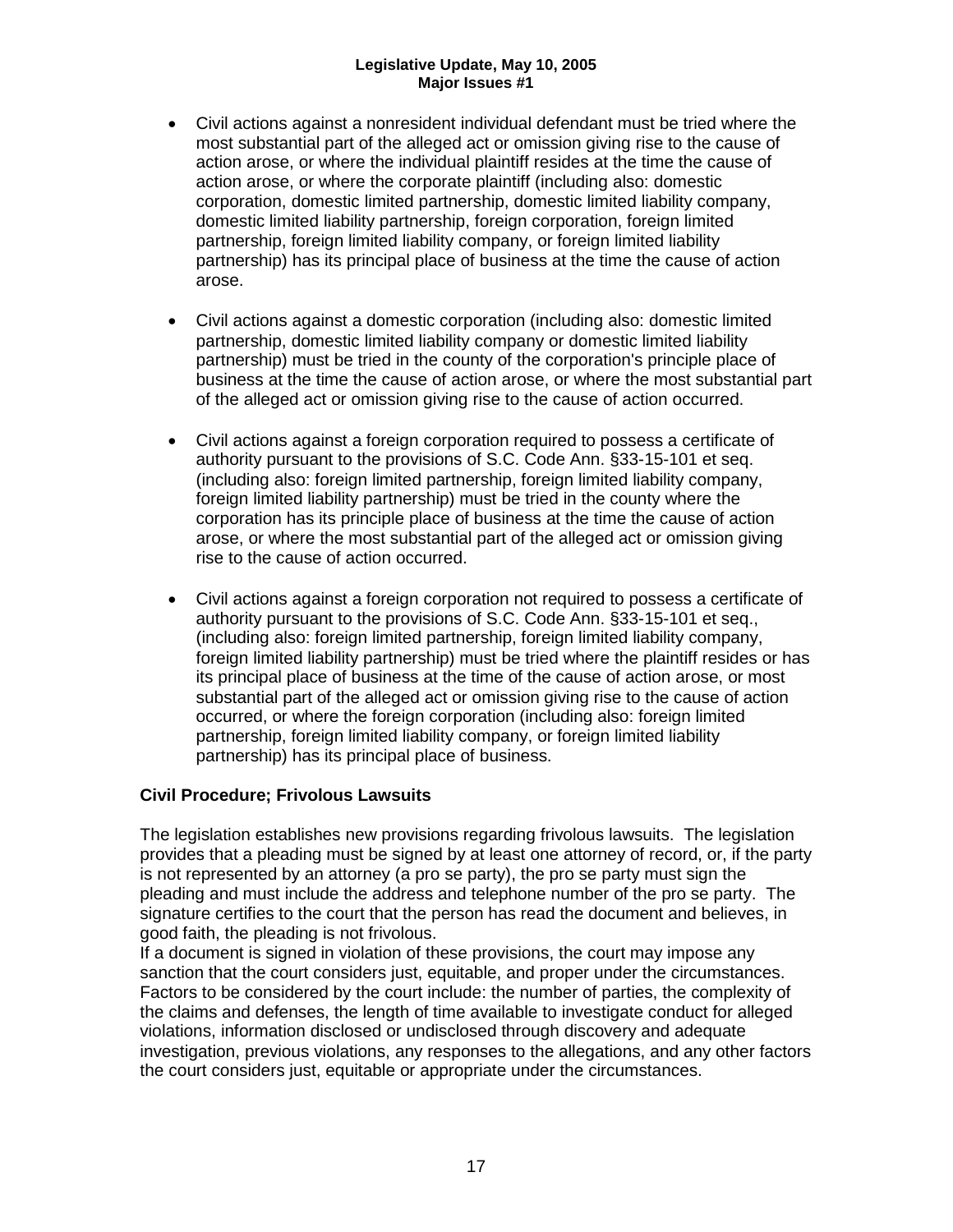A person is entitled to notice and an opportunity to respond before the imposition of sanctions; upon notification, a person has 30 days to respond to the allegations as the person considers appropriate, including, but not limited to, by filing a motion to withdraw the pleading, motion, document, or argument or by offering an explanation of mitigation. If a court imposes a sanction on an attorney, the court shall report its findings to the South Carolina Commission of Lawyer Conduct. All violations shall be reported to the South Carolina Supreme Court and a public record must be maintained and reported annually to the Governor and the General Assembly.

The provisions relating to frivolous lawsuits are in addition to all other remedies available at law or in equity.

#### **Legal Rate of Interest**

A money decree or judgment of a court enrolled or entered must draw interest according to the law. This legislation provides that the legal rate of interest is equal to the prime rate as listed in the first edition of the Wall Street Journal published each calendar year for which the damages are awarded, plus four percentages points, compounded annually. The South Carolina Supreme Court shall issue an order each year confirming the annual prime rate. This applies to all judgments entered on or after July 1, 2005. For judgments entered between July 1, 2005, and January 14, 2006, the legal rate of interest shall be the first prime rate as published in the first edition of the Wall Street Journal after January 1, 2005, plus four percentage points.

#### **Attorney Advertising**

Under this bill, it is an unlawful trade practice for an attorney to advertise his or her services in this State in a false, deceptive, or misleading manner including, but not limited to, the use of a nickname that creates an unreasonable expectation of results.

#### **Department of Insurance and General Assembly Review of Insurer's Reduction of Premiums to Reflect Savings**

The Department of Insurance shall review data reported on annual statements by liability insurers, including, but not limited to, paid claims, reserves, loss adjustment expenses, and such additional data as the department may require by promulgation of bulletin, to determine savings related to a decrease in litigation and claims paid pursuant to litigation after the effective date of this legislation. The department shall compile a report of savings realized and submit it for General Assembly review upon request.

#### **South Carolina Tort Claims Act and South Carolina Solicitation of Charitable Funds Act**

The provisions of this legislation do not affect any right, privilege, or provision of the South Carolina Tort Claims Act or the South Carolina Solicitation of Charitable Funds Act.

*STATUS*: *H.3008 passed the General Assembly and was signed into law by the Governor on March 21, 2005 (Act 27).*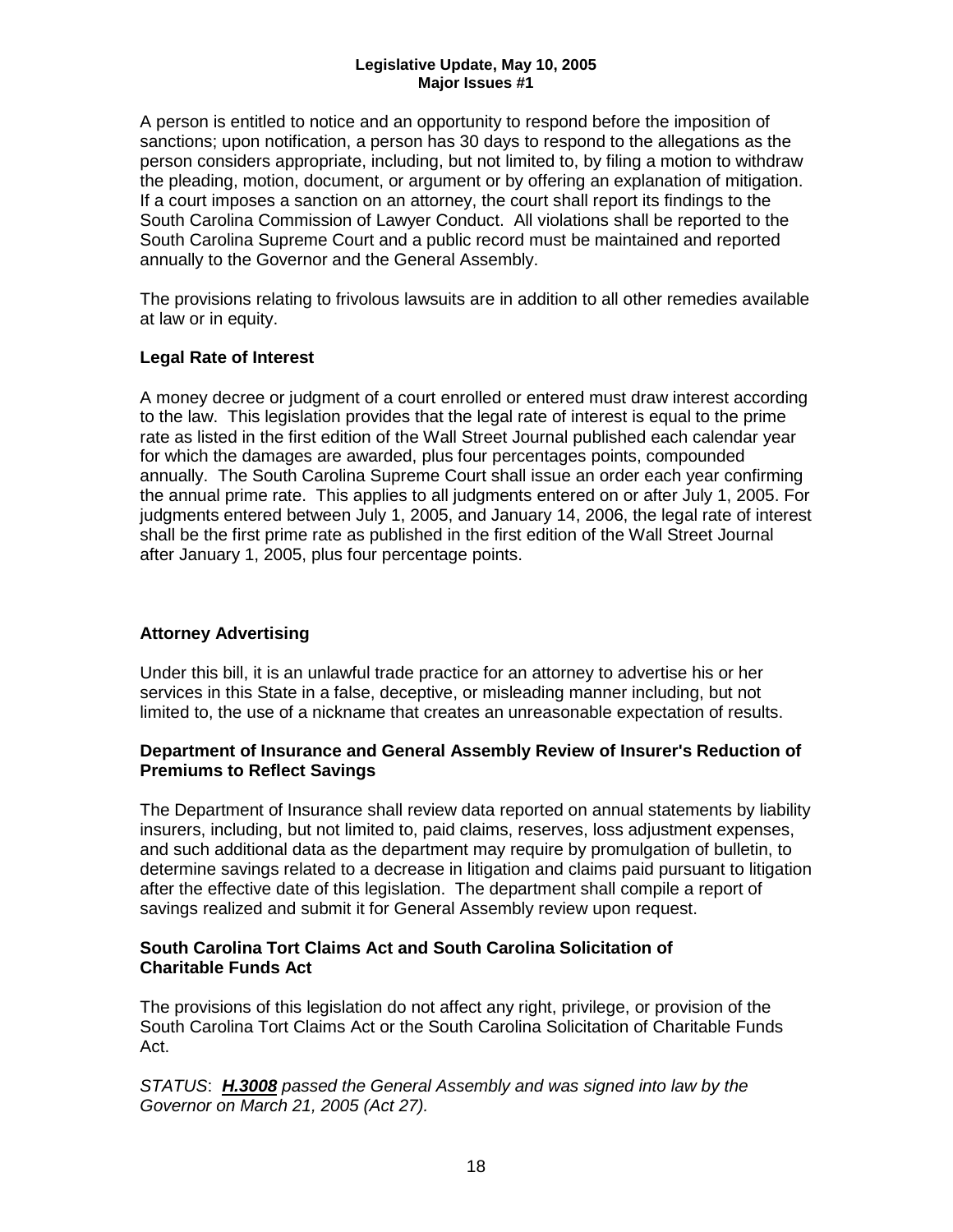**S.83** enacts the **"SOUTH CAROLINA NONECONOMIC DAMAGE AWARDS ACT OF 2005."** The term 'noneconomic damages' means nonpecuniary damages arising from pain, suffering, inconvenience, physical impairment, disfigurement, mental anguish, emotional distress, loss of society and companionship, loss of consortium, injury to reputation, humiliation, other nonpecuniary damages, and other theory of damages including but not limited to, fear of loss, illness, or injury.

The legislation places caps on the amount of noneconomic damages that may be awarded in an action on a medical malpractice claim. The caps are as follows:

- In an action on a medical malpractice claim when final judgment is rendered against a **single health care provider** the limit of civil liability for noneconomic damages of the health provider is limited to an amount not to exceed \$350,000 for each claimant, regardless of the number of separate causes of action on which the claim is based.
- In an action on a medical malpractice claim when final judgment is rendered against a **single health care institution**, the limit of civil liability for noneconomic damages is limited to an amount not to exceed \$350,000 for each claimant, regardless of the number of separate causes of action on which the claim is based.
- In an action on a medical malpractice claim when final judgment is rendered against **more than one health care institution, or more than one health care provider, or any combination thereof**, the limit of civil liability for noneconomic damages for each health care institution and each health care provider is limited to an amount not to exceed \$350,000 for each claimant and the limit of civil liability for noneconomic damages for all health care institutions and health care providers is limited to an amount not to exceed one million fifty thousand dollars for each claimant.
- The bill provides for **increases and decreases of the caps** as determined by the State Budget and Control Board and Board of Economic Advisors in the ratio of the Consumer Price Index to the index as of December 31 of the previous year.

#### The **caps do not apply if:**

- the jury or court determines that a defendant was grossly negligent, willful, wanton, or reckless and such conduct was the proximate cause of the claimant's noneconomic damages, or
- if the defendant has engaged in fraud or misrepresentation related to the claim, or
- if the defendant altered, destroyed, concealed, or fabricated medical records with the purpose of avoiding a claim or liability to the claimant.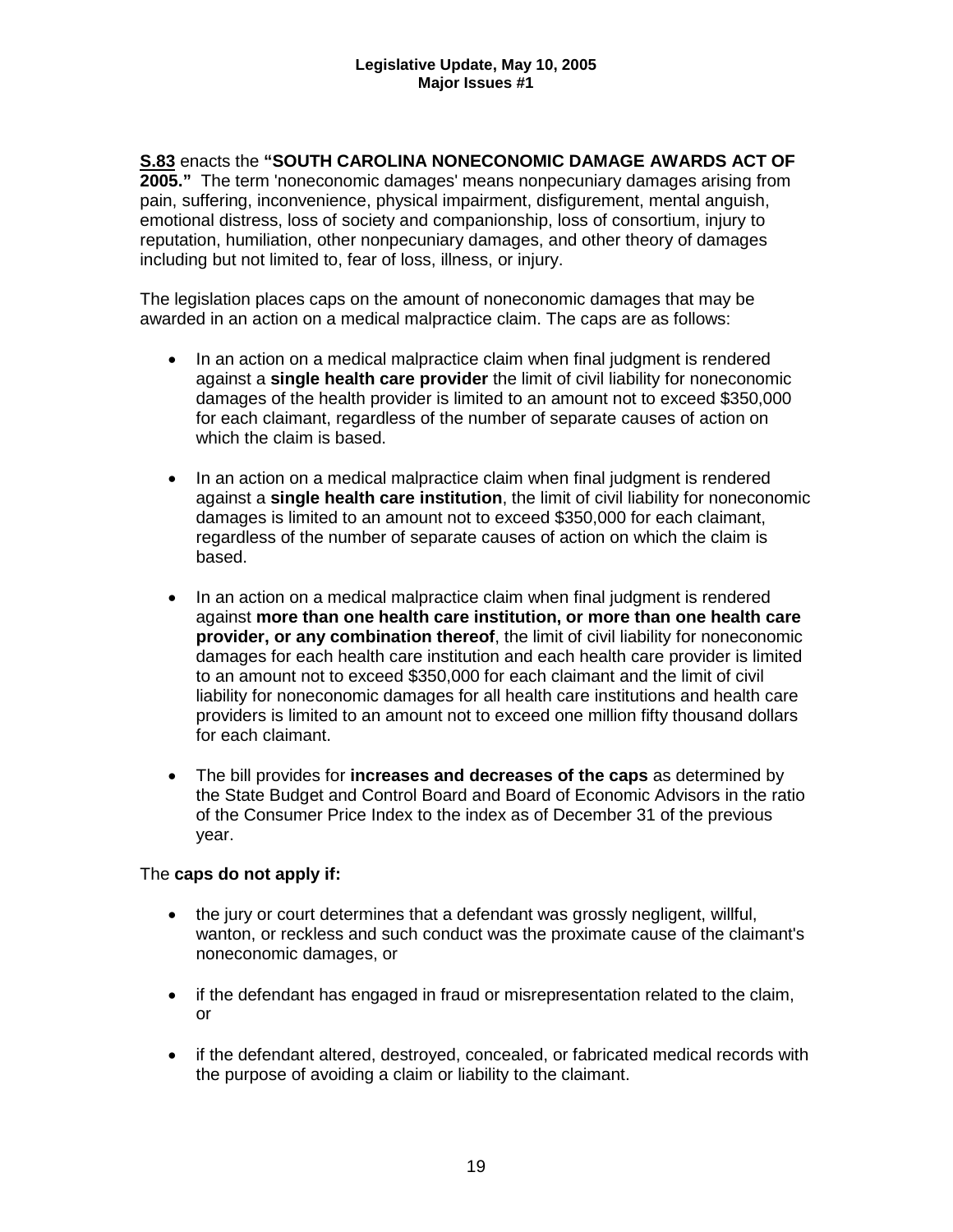The **provisions of this bill do not limit the amount of compensation for economic damages** suffered by each claimant in a medical malpractice claim. The term 'economic damages' means pecuniary damages arising from medical expenses and medical care, rehabilitation services, costs associated with education, custodial care, loss of earnings and earning capacity, loss of income, burial costs, loss of use of property, costs of repair or replacement of property, costs of obtaining substitute domestic services, a claim for loss of spousal services, loss of employment, loss of business or employment opportunities, loss of retirement income, and other monetary losses.

The **provisions of this bill do not limit the amount of punitive damages** in cases where the plaintiff is able to prove an entitlement to an award of punitive damages as required by law.

In an action involving a medical malpractice claim arising out of **care rendered in a genuine emergency situation** involving an immediate threat of death or serious bodily injury to the patient receiving care in an emergency department or in an obstetrical or surgical suite, this bill provides that no physician may be held liable unless it is proven that the physician was grossly negligent. This exception does not apply when a patient is medically stable, is not in immediate threat of death or serious bodily injury or has been discharged from the hospital.

In an action involving a medical malpractice claim arising out of **care rendered by an obstetrician on an emergency basis** when there is no previous doctor/patient relationship between the obstetrician or a member of his/her practice with a patient or the patient has not received prenatal care, an obstetrician is not liable unless it is proven the obstetrician is grossly negligent.

The legislation adds certain procedural provisions with regards to an **offer of judgment and the consequences of non-acceptance**. Except in domestic relations actions, after commencement of any civil action based upon contract or seeking the recovery of money damages, whether or not other relief is sought, any party may, at any time more than 20 days before the actual trial date, file with the clerk of the court a written offer of judgment signed by the offeror or his/her attorney, directed to the opposing party, offering to take judgment in the offeror's favor, or as the case may be, to allow judgment to be taken against the offeror, for a sum stated therein, for property, or to the effect specified in the offer. There are provisions detailing how notice of the offer should be made and when the offer is deemed rejected. If an offer of judgment is not accepted and the offeror obtains a verdict or determination at least as favorable as the rejected offer, the offeror shall be allowed to recover from the offeree: (1) any administrative, filing, or other court costs from the date of the offer until judgment; (2) if the offeror is a plaintiff, eight percent interest computed on the amount of the verdict or award from the date of the offer; or (3) if the offeror is a defendant, a reduction from the judgment or award of eight percent interest computed on the amount of the verdict or award from the date of the offer. The bill further provides that this section does not abrogate the contractual rights of any party concerning the recovery of attorneys' fees or other monies in accordance with the provisions of any written contract between the parties to the action.

The legislation has provisions relating to **expert witnesses**. When an expert witness is qualified as to the acceptable conduct of the professional whose conduct is at issue, the expert must be licensed and either board certified or have actual professional knowledge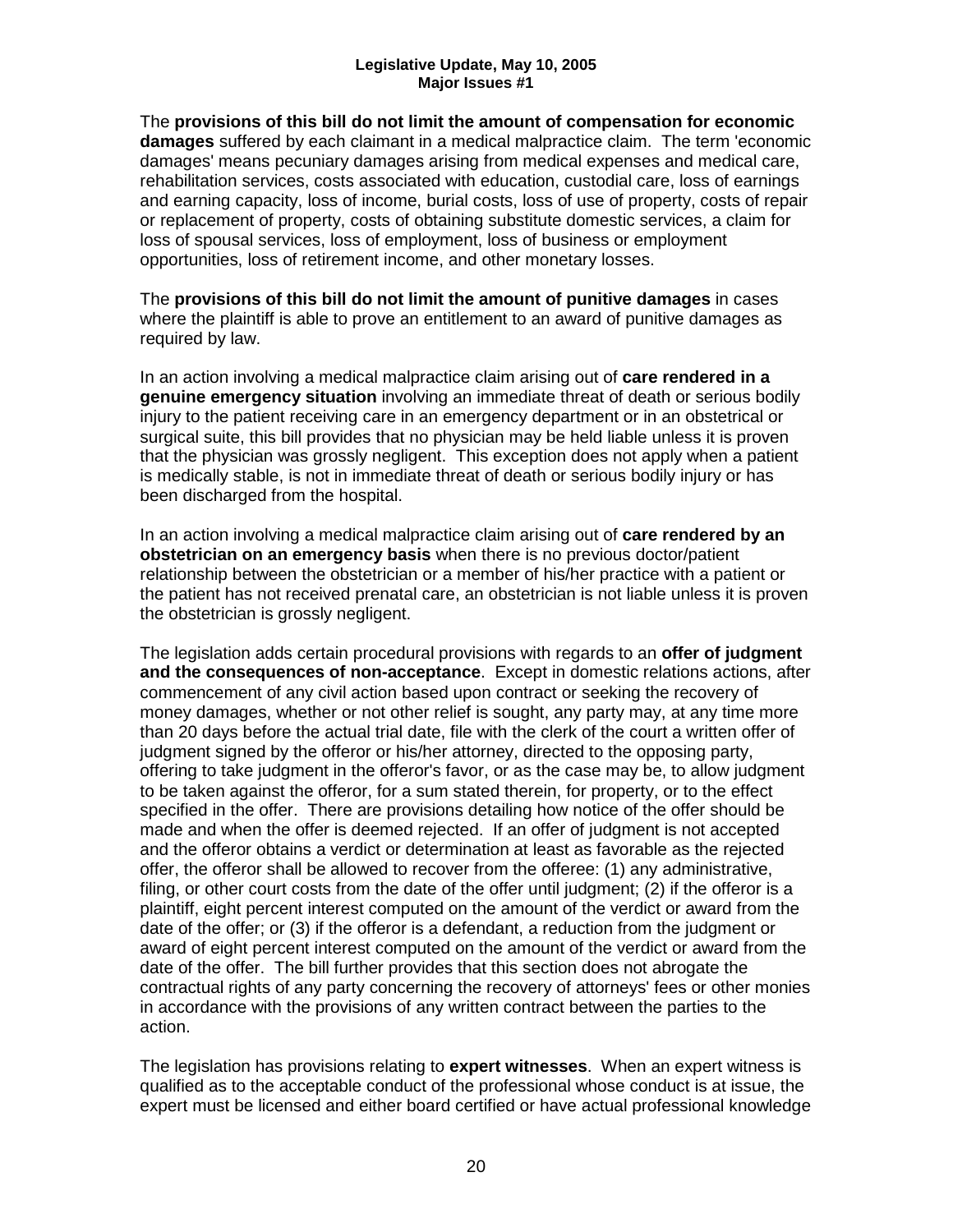and experience in the area of practice in which the opinion is to be given. In an action alleging professional malpractice, the plaintiff must file with the complaint, an affidavit of an expert witness specifying at least one negligent act or omission claimed to exist and the factual basis for each claim. The legislation does provide for an exception to the contemporaneous filing requirement in cases where the statute of limitations will expire within 10 days of the date of filing. A plaintiff's claim is subject to dismissal if the plaintiff fails to file the required affidavit. The legislation applies to numerous professions.

If a judge finds that **an expert health care provider or health care institution in a medical malpractice action** has offered testimony or evidence in bad faith or without a reasonable basis in fact or otherwise acted unethically in conjunction with testifying as an expert, the judge must report the expert to the state entity that licenses and regulates the profession of the expert or the type of health care entity represented by the expert.

In medical malpractice actions, the legislation requires the parties to participate in **mediation** governed by procedures established in the South Carolina Circuit Court Alternative Dispute Resolution Rules. The bill allows the parties to agree to participate in binding arbitration.

The bill requires prior to filing or initiating a civil action alleging injury or death as a result of medical malpractice, **the plaintiff shall file a Notice of Intent to File Suit** in a county in which venue would be proper for filing or initiating the civil action. The notice must name all adverse parties as defendants, must contain a short and plain statement of the facts showing that the party filing the notice is entitled to relief, must be signed by the plaintiff or by his/her attorney, and must include any standard interrogatories or similar disclosures required by the South Carolina Rules of Civil Procedure. Filing the Notice of Intent to File Suit tolls all applicable statutes of limitations. The Notice of Intent to File Suit must be served upon all named defendants in accordance with the service rules for a summons and complaint outlined in the South Carolina Rules of Civil Procedure.

**After the Notice of Intent to File Suit is filed and served**, all named parties may subpoena medical records and other documents potentially related to the medical malpractice claim pursuant to the rules governing the service and enforcement of subpoenas outlined in the South Carolina Rules of Civil Procedure. Upon leave of court, the named parties also may take depositions pursuant to the rules governing discovery outlined in the South Carolina Rules of Civil Procedure.

**Within 90 days and no later than 120 days from the service of the Notice of Intent to File Suit, the parties shall participate in a mediation conference unless an extension for no more than 60 days is granted by the court based upon a finding of good cause.** Unless inconsistent with this section, the Circuit Court Alternative Dispute Resolution Rules in effect at the time of the mediation conference for all or any part of the State shall govern the mediation process, including compensation of the mediator and payment of the fees and expenses of the mediation conference. The parties otherwise are responsible for their own expenses related to mediation pursuant to this section. The circuit court has jurisdiction to enforce the provisions of this section.

**If the matter cannot be resolved through mediation**, the plaintiff may initiate the civil action by filing a summons and complaint pursuant to the South Carolina Rules of Civil Procedure. The action must be filed: (1) within 60 days after the mediator determines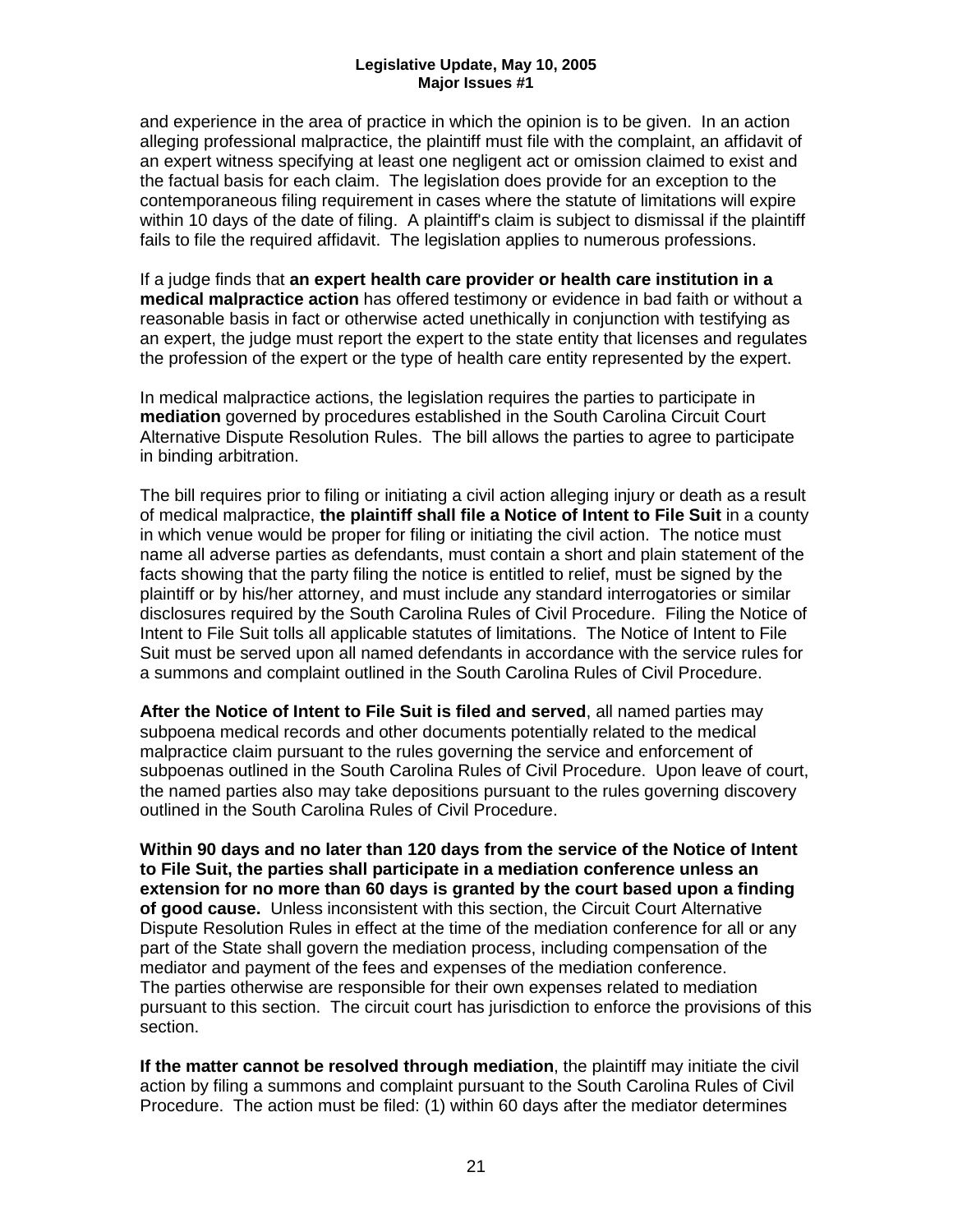that the mediation is not viable, that an impasse exists, or that the mediation should end; or (2) prior to expiration of the statute of limitations, whichever is later. Participation in the prelitigation mediation pursuant to this section does not alter or eliminate any obligation of the parties to participate in alternative dispute resolution after the civil action is initiated.

Under the bill, a person who serves on the **Board of the Joint Underwriting Association or the Board of Governors of the Patients' Compensation Fund** is prohibited from being employed in any manner or compensated by the Joint Underwriting Association or the Patients' Compensation Fund, and this prohibition continues for one year after the person ceases to be a member of the board.

All **medical malpractice insurance carriers issuing policies of insurance within South Carolina for licensed health care providers** shall provide and maintain coverage to all applicants who timely remit payments for the coverage period. Such policies shall be written on either a 'claims-made' or 'occurrence' basis in compliance with the standard set by the board of directors of the Joint Underwriters Association. These provisions apply only to policies written on or after January 1, 2006.

This bill provides that members of certain **professional committees** are exempt from tort liability for any act or proceeding undertaken or performed within the scope of the function of the committee and if the committee member acts without malice.

Current law provides for the **confidentiality of the proceedings and records and other information related to the actions of certain professional committees**. When there is a dispute as to the confidentiality over documents, this bill allows for judicial review by a circuit court judge. If the court determines that any of the documents are not subject to confidentiality, and are otherwise discoverable, the court shall provide the documents to the requesting party and shall assess attorneys' fees against the party unsuccessfully asserting the claim of privilege for any fees incurred by the requesting part in obtaining the documents.

With regards to the **Patients' Compensation Fund for Benefit of Licensed Health Care Providers**, the bill provides that the fund and any income from it must be managed by the board according to its plan of operation. The bill further provides that monies may be withdrawn from the fund only upon the signature of the chairman of the Board of Governors or his/her designee.

The **Medical Disciplinary Commission of the State Board of Medical Examiners**  investigates formal complaints filed against physicians. Currently, the Commission is composed of 36 members, all of whom are physicians. This bill increases the size of the Commission to 48 members by adding 12 lay members. The lay commissioners must have at a minimum, a baccalaureate degree or the equivalent and have no ascertainable ties to the health care industry. Each disciplinary panel is required to have at least one lay member. Both lay and physician commissioners are limited to three consecutive terms on the Board.

The bill has provisions for the **Department of Insurance to review data and report to the General Assembly and the Governor** whether this and other related enactments have resulted in reductions in premiums in the health care community and as to any other trends of significance which might impact premium cost.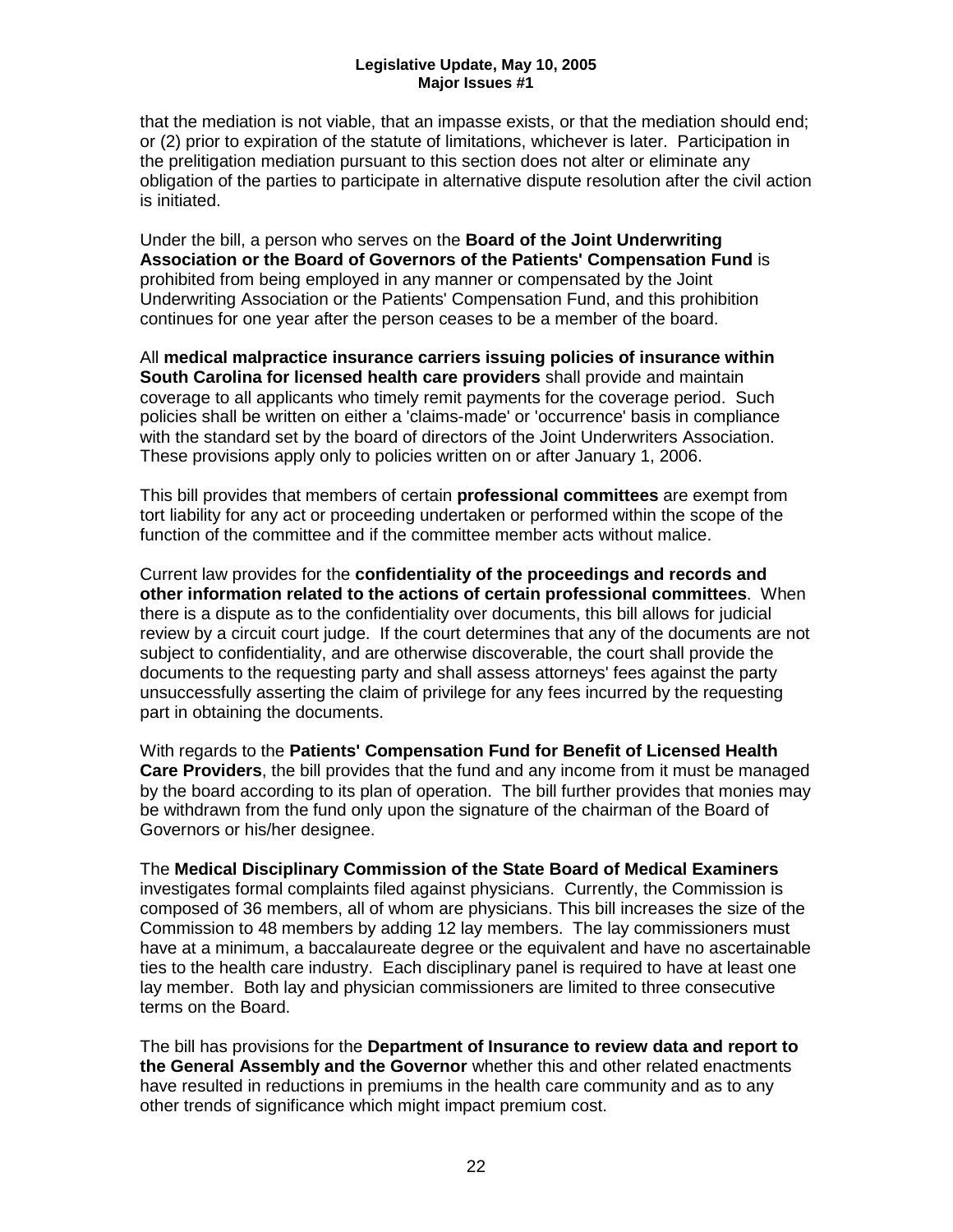*STATUS: S.83 passed the General Assembly and was signed into law by the Governor on April 4, 2005 (Act 32).*

## **CRIMINAL JUSTICE**

## **"AUTUMN'S LAW" (CRIMINAL SEXUAL CONDUCT/ TERMINATION OF PARENTAL RIGHTS)**

*See summary under Marriage/Family*

## **CRIMINAL DOMESTIC VIOLENCE**

The House approved and sent to the Senate **H.3984**. This bill provides comprehensive revisions regarding the handling of domestic violence offenses by the judicial system and law enforcement.

The bill requires magistrates, family court judges, and circuit court judges to receive continuing education on issues concerning domestic violence.

Under the bill, a person seeking an order of protection from domestic violence is not required to pay the requisite filing fee. If a petition for an order of protection is filed and a divorce or separate support and maintenance action is pending or subsequently filed, the bill provides that the court shall proceed with the petition for relief separate from and independent of the action for divorce or separate support and maintenance.

The bill requires a law enforcement officer employed by the state or a political subdivision who is convicted of or pleads guilty or no contest to a criminal domestic violence offense must be terminated from employment.

The bill increases penalties for criminal domestic violence offenses.

- Under the bill, a conviction for a misdemeanor criminal domestic violence first offense is punishable by a fine of not less than \$1,000 dollars nor more than \$2,500 dollars or imprisoned not more than 30 days.
- Under the bill, a conviction for a misdemeanor criminal domestic violence second offense (within a period of 10 years) is punishable by a fine of not less than \$2,500 dollars nor more than \$5,000 dollars and imprisoned not less than a mandatory minimum of 30 days nor more than one year. The court may not suspend the mandatory 30 days imprisonment.
- Under the bill, a conviction for a third or subsequent criminal domestic violence offense (within a period of 10 years) is a felony offense punishable by imprisonment for not less than a mandatory minimum of one year but not more than five years. The court may not suspend the mandatory one-year imprisonment.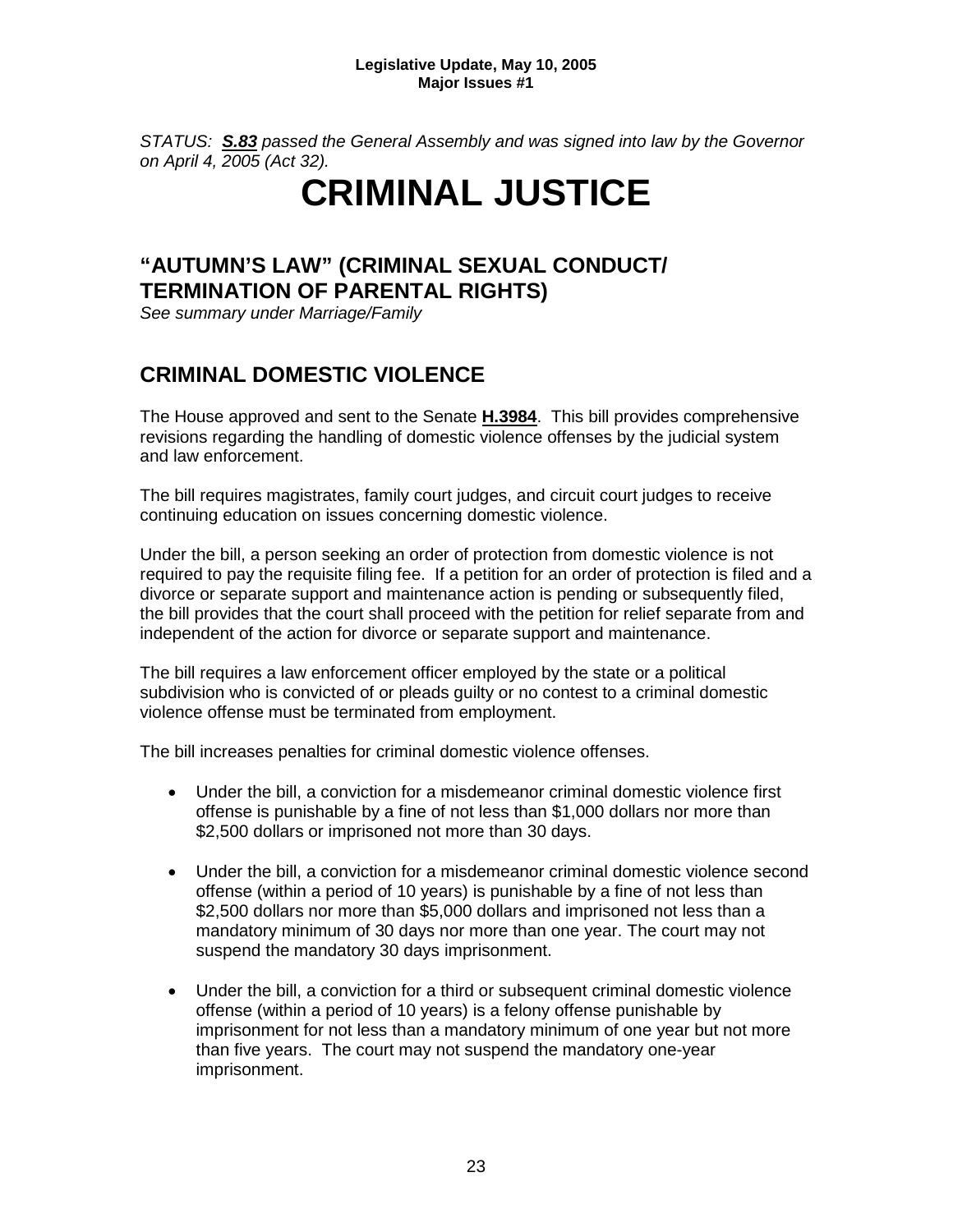- The bill expands the definition of criminal domestic violence of a high and aggravated nature to include the situation when the person intentionally commits an assault and battery in the physical presence of a minor child.
- Under the bill, a conviction for criminal domestic violence of a high and aggravated nature is punishable by imprisonment for not less than a mandatory minimum of one year nor more than 10 years. The court may not suspend the mandatory one-year imprisonment.

In order to participate in a pretrial intervention program, if the offense is first offense criminal domestic violence, the person must agree in writing to successful completion of a batter's treatment program approved by the Department of Social Services.

The bill requires that an individualized hearing must be held for criminal domestic violence offenses triable in magistrates or municipal court and that the victim of the offense must receive notice of the hearing.

Under the bill, a first offense criminal domestic violence charge may be expunged five years from the date of the offense

Under this bill, an officer who effects an arrest for criminal domestic violence, by use of a uniform traffic ticket shall complete and file an incident report immediately following the issuance of the uniform traffic ticket.

This bill includes as a separate aggravating circumstance which may be considered in the determination of whether the death penalty may be imposed, the following: a murder of a person's spouse while the person is subject to a valid order of protection, the person is violating a condition of bond, or the person is violating a restraining order. The bill also includes as a separate aggravating circumstance that may be considered in the determination of whether the death penalty may be imposed, the murder of a person's spouse if the person has a prior conviction for criminal domestic violence involving the same victim.

The bill requires the Department of Social Services through it's currently funded existing shelter network to provide all law enforcement agencies all domestic violence resources available to a victim. The bill further requires all law enforcement agencies to provide all victims of criminal domestic violence the domestic violence resources.

The bill establishes a committee to study the criminal domestic laws of the State and recommend appropriate changes to the Speaker and members of the House of Representatives by January 1, 2006.

*STATUS: H.3984 passed the House and was referred to the Senate Judiciary Committee on May 9, 2005.*

### **DISARMING A LAW ENFORCEMENT OR CORRECTIONS OFFICER**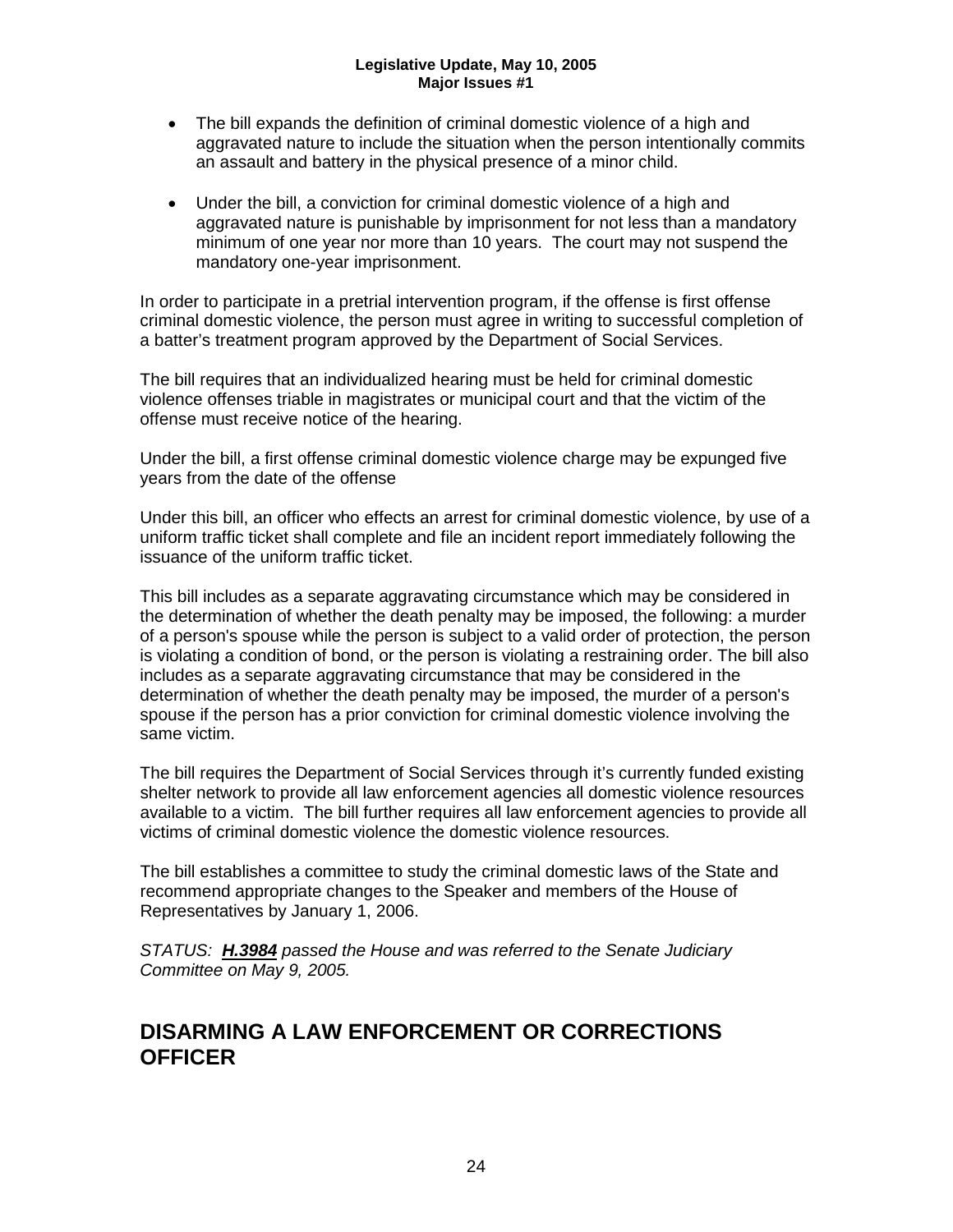The Senate approved and sent to the House **S.560**. This bill creates the offense of taking a weapon or firearm from the possession of a law enforcement or corrections officer. This bill provides that, under certain circumstances, it is unlawful to take a weapon or firearm from the lawful possession of a law enforcement or corrections officer. Taking a weapon other than a firearm from a law enforcement or corrections officer is a felony punishable by imprisonment for not more than five years, or a fine of not more than \$1,000, or both. Taking a firearm from a law enforcement or corrections officer is a felony punishable by imprisonment for not more than 10 years, or a fine of not more than \$5,000, or both.

*STATUS: S.560 passed the Senate and was referred to the House Judiciary Committee on April 6, 2005.*

## **LAW ENFORCEMENT OFFICERS AND PARDONS**

The Senate approved and sent to the House **S.78**. This bill relates to the issuance of certificates and other appropriate indicia of compliance and qualification to law enforcement officers or other persons trained by the Department of Public Safety's Division of Training and Continuing Education. The bill revises the type of evidence relating to criminal convictions and character that an employer of a law enforcement officer must provide to the department regarding an officer who is a candidate for certification. The bill provides that a pardon does not allow a person to become a certified law enforcement officer unless the pardon is based on a finding of innocence. The bill further provides that some pardoned crimes and convictions may be used to enhance certain subsequent offenses.

*STATUS: S.78 passed the Senate and was referred to the House Judiciary Committee on March 10, 2005.*

### **"MARY LYNN'S LAW" (VICTIM NOTIFICATION/STALKING AND HARASSMENT)**

The House approved and sent to the Senate **H.3543**. Among other things, **H.3543** limits defendant participation in diversionary programs such as mental health court and drug court. The bill provides that (1) a person with a current charge or a prior conviction for a violent offense or a harassment or stalking offense, or (2) a person subject to a restraining order or valid order of protection, or (3) a person currently on parole or probation for any offense, or (5) if the consent of the victim has not been obtained, then that person may not be considered for a diversion program such as drug court or mental health court. These provisions do not apply to a program administered by the South Carolina Prosecution Coordination Commission or by a circuit solicitor.

The bill makes numerous revisions with regards to victim notification. **H.3543** requires diversionary programs, except a diversionary program administered by the South Carolina Prosecution Coordination Commission or a circuit solicitor, to make reasonable attempts to notify the victim of a crime prior to the defendant's release from the program, unless the defendant is released to a law enforcement agency. Likewise, in every case where there is a court-ordered or mandatory mental evaluation, which takes place in an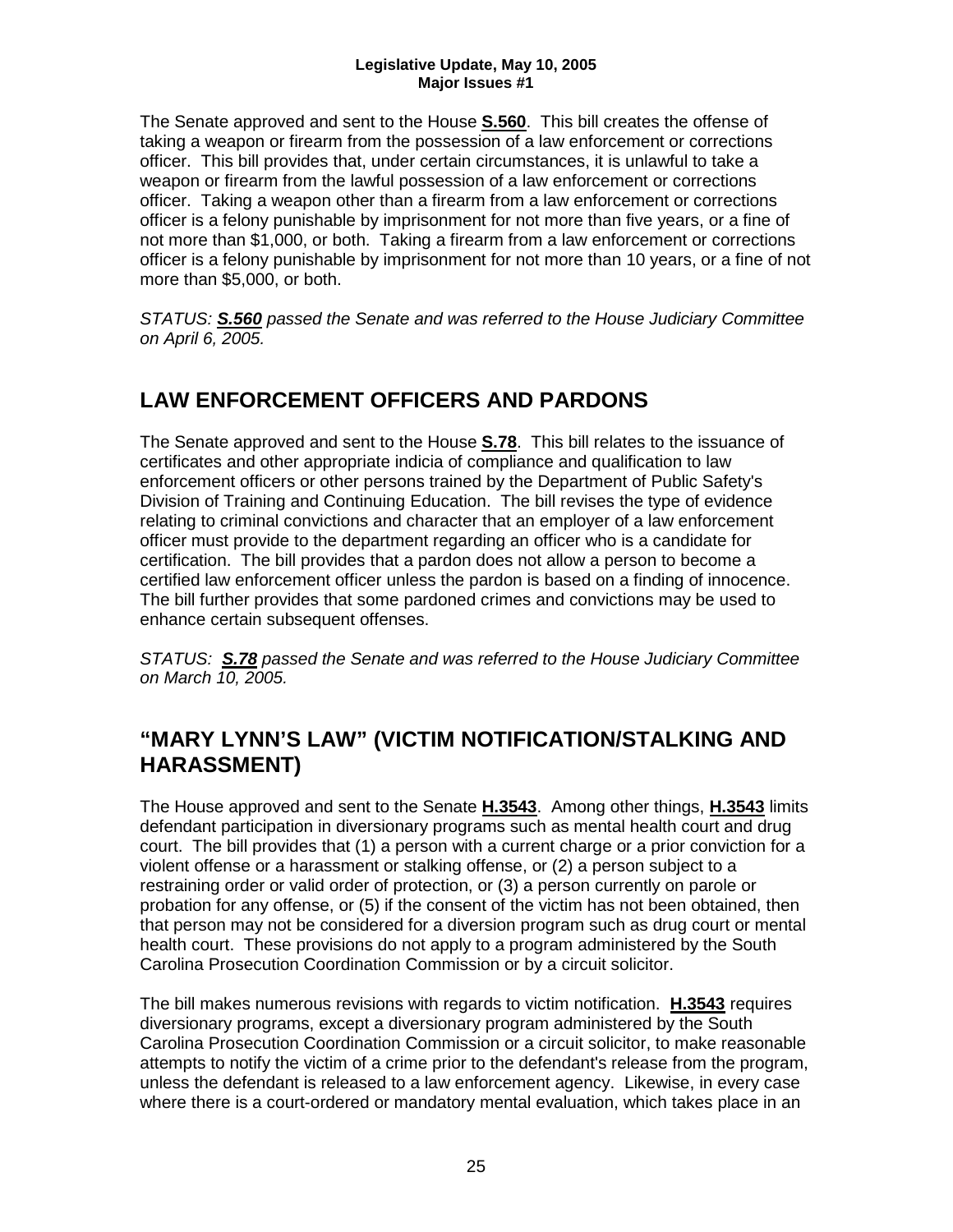inpatient facility, the organization or facility responsible for the evaluation must make reasonable attempts to notify the victim of the crime prior to the defendant's release from the facility, unless the defendant is released to a law enforcement agency. Notification of a victim may not be only by electronic or other automated communication or recording. However, after three unsuccessful attempts to reach a victim by electronic or automated communication or recording, the appropriate agency or division shall attempt to make personal contact with the victim. **H.3543** requires a department or agency having custody of a person accused, convicted, or adjudicated guilty of committing a crime involving a victim, to inform each victim, upon request, before any transfer of the person to a less secure facility or to a diversionary program. These provisions do not apply to transfers to other law enforcement agencies and transfers to other non-law enforcement locations if the person remains under security supervision. All victims, upon request, must be notified of interdepartmental transfers after the transfer occurs. Notification to a victim may not be only by electronic or other automated communication or recording, except in the case of interdepartmental transfers. **H.3543** requires that the written victim impact statement to be transmitted by the prosecuting agency or summary court to the Department of Corrections or Department of Probation, Parole and Pardon Services, as appropriate, no later than 10 days after sentencing. **H.3543** provides that a law enforcement agency, upon effecting the arrest or detention of a person accused of committing an offense involving a victim, must also provide to a mental health facility the appropriate contact information for each victim.

The bill makes substantive changes with regards to the criminal offenses of stalking and harassment. **H.3543** creates the offenses of harassment in the first degree, harassment in the second degree, as well as redefines the offense of stalking. Penalties are outlined for violations. There are exceptions for licensed private investigators and electronic mail service providers. The bill authorizes a law enforcement officer or another person with knowledge of the circumstances to sign a warrant in place of the victim for a person alleged to have committed a harassment or stalking offense. Before sentencing a person convicted of stalking or harassment in the first or second degree, the court may require the person to undergo a mental health evaluation. The evaluation may not take place until the facility conducting the evaluation has received all of the necessary documentation. If the evaluation results in the unsupervised release of the person, the victim must be notified prior to the person's release. All reasonable efforts must be made to notify the victim personally.

**H.3543** authorizes magistrate's court to assess a filing fee against the nonprevailing party in an action for a restraining order. The court may hold a person in contempt of court for failure to pay this filing fee. A restraining order remains in effect for a fixed period of time for not less than one year, as determined by the court on a case-by-case basis. A restraining order issued by a court must not contain the social security number of a party to the order and must contain as little identifying information as necessary of the party it seeks to protect. Current law provides that temporary restraining orders must be for a fixed period not to exceed six months; this bill increases that time frame to one year.

Prior to setting bail, a magistrate or municipal judge may order a defendant charged with harassment in the first or second degree or stalking to undergo a mental health evaluation. The purpose of this evaluation is to determine if the defendant needs mental health treatment or counseling as a condition of bond. The evaluation must be scheduled within 10 days of the order's issuance. Once the evaluation is complete, the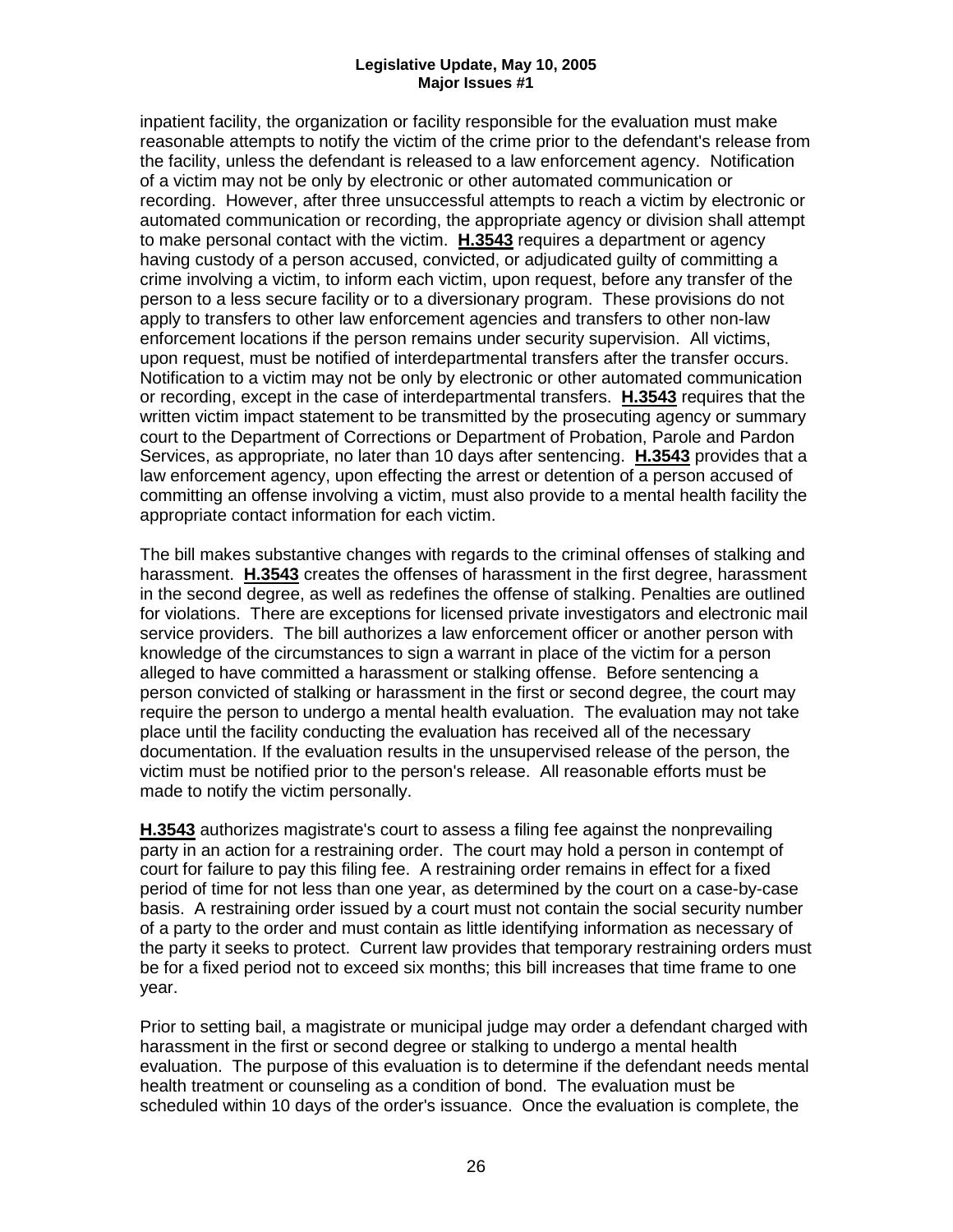examiner must, within 48 hours, issue a report to the local solicitor's office, summary court judge, or other law enforcement agency. Upon receipt of the report, a bond hearing must be arranged before a circuit court judge or the summary court judge. **H.3543** requires at a bond hearing that the court shall have, if available, all incident reports generated as a result of the offense charged and a copy of the defendant's criminal record. **H.3543** creates a task force to examine and design statewide standards for the operation of mental health courts.

*STATUS: H.3543 passed the House and was referred to the Senate Judiciary Committee on April 18, 2005.*

## **SEX OFFENDER REGISTRY**

The House approved and sent to the Senate **H.3328**. This bill makes various revisions with regards to the sex offender registry. Under this bill, the State Law Enforcement Division (SLED) must cross-reference alias names in the registry.

This bill expands the list of convictions that render a person a "sex offender."

- Under this bill, any person, regardless of age, residing in South Carolina who in this State has been convicted of, adjudicated delinquent for, pled guilty or no contest to certain offenses, or who has been convicted, adjudicated delinquent, pled guilty or no contest, or found not guilty by reason of insanity in any comparable court in the United States, or a foreign country, or who has been convicted, adjudicated delinquent, pled guilty or no contest, or found not guilty by reason of insanity in the United States federal courts of a similar offense, or who has been convicted of, adjudicated delinquent for, pled guilty or no contest, or found not guilty by reason of insanity to an offense for which the person was required to register in the state where the conviction or plea occurred, shall be required to register.
- Under this bill, people convicted of administering, distributing, dispensing, delivering, or aiding, or abetting, or conspiring to administer, distribute, dispense or deliver a controlled substance or gamma hydroxyl butyrate or derivatives thereof to a person with the intent to commit crimes must register.
- The bill provides that a sex offender whose name is contained on the sex offender registry, and who has been granted a pardon, must remain on the registry and must continue to register annually.

Current law provides that a sex offender must register with the sheriff of the county in which the offender intends to reside within 24 hours of release; this bill changes the requirement to one business day. The bill also provides that an offender's photograph must be provided to SLED before the offender is released from prison. Current law provides that an offender who is sentenced to probation must register within 10 days of sentencing; this bill changes the requirement to one business day.

Current law requires a convicted sex offender to only register in the county where the offender resides. The bill requires that the offender must also register with the sheriff of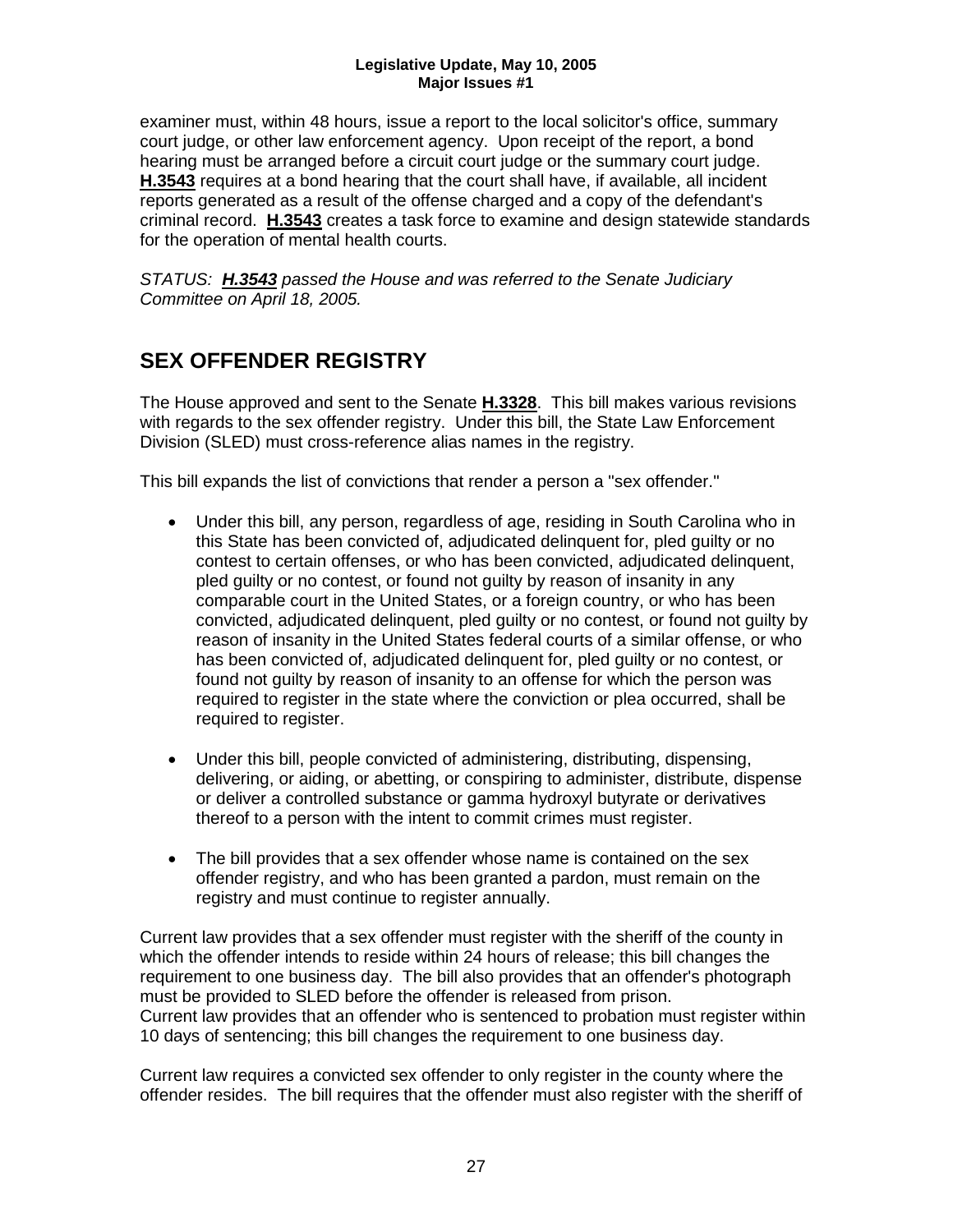the county or counties where the offender owns real property, attends any public or private school, including but not limited to, a secondary school, technical college, or higher education institution. The bill also provides that a registered sex offender who acquires real property or attends any public or private school within this State must provide notice of the address to the sheriff in the county where the real property or school is located. The bill further provides that a person who is required to register as a sex offender who moves to this State, acquires real property in this State, or is attending, or being employed by or carrying on a vocation at any public or private school and is not under the jurisdiction of certain correctional agencies, must register within 10 days.

If a previously registered offender fails to notify the sheriff upon moving within the same county or to another county, then the offender will not be considered registered and shall be prosecuted for failing to register.

This bill provides that if, in connection with the sale, exchange, purchase or rental or real property, a real estate licensee receives a request from a person to whom the licensee is providing brokerage services in connection with the sale, exchange, purchase or rental for information related to whether a particular person is required to register as a sex offender or any other information about the sex offender registry, the licensee has a duty to disclose such information, if the licensee has actual knowledge of the information. The bill does provide immunity from liability for any act or omission related to disclosure if the certain information is disclosed in writing to the buyer. The notice may be included as part of a listing agreement, buyer representation agreement, or sales agreement.

*STATUS: H.3328 passed the House and was referred to the Senate Judiciary Committee on May 3, 2005.*

## **"SOUTH CAROLINA TEACHER PROTECTION ACT OF 2005"**

*See summary under Education*

## **EDUCATION**

## **CHARTER SCHOOL ACT OF 2005**

The House approved and sent to the Senate **H.3010**, a bill that establishes and provides for the Carolina Public Charter School District (the District), a public body with geographical boundaries the same as the boundaries of the State of South Carolina. As approved by the House, the bill provides that the District must be governed by a board of trustees, whose office must be housed in and staffed by the Office of the Governor until the 2010-2011 school year, at which time it shall be transferred to the State Department of Education. District trustees would be appointed by the Governor (3); the Speaker of the House (3); the President *Pro Tempore* of the Senate (3); and the State Superintendent of Education (2).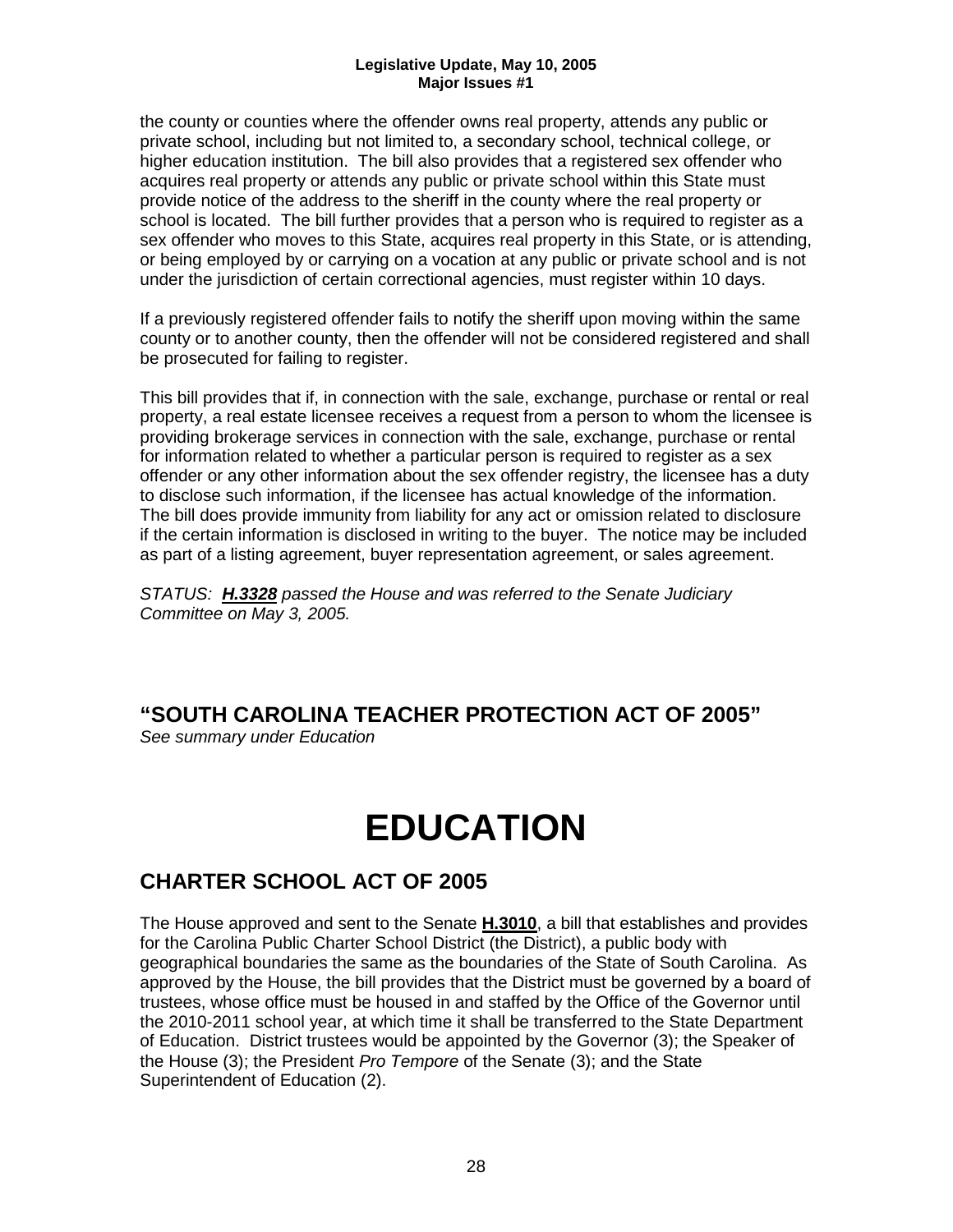Under the provisions of the bill, District trustees have the same powers, rights, and responsibilities with respect to charter schools as other school district boards of trustees of this State including but not limited to: exercising general supervision over public charter schools, granting charter status to qualifying applicants, and determining district policy. The bill requires applicants who wish to form a charter school to form a charter committee and to submit an application to the Charter School Advisory Committee and the school board of trustees from which the charter committee is seeking sponsorship. The Advisory Committee must determine within sixty days whether the application is in compliance, and an application that is in compliance must be forwarded to the school district from which the application is seeking sponsorship with a letter stating that the application is in compliance. The bill requires that this letter shall also include a recommendation from the Charter School Advisory Committee to approve or deny the charter. The letter must specify the reasons for this recommendation, and the recommendation is nonbinding on the school board of trustees. The bill includes provisions and procedures for local school boards of trustees which have information that an approved application by the Carolina Public Charter School District adversely affects the other students in its district, or that the approval of an application fails to meet the spirit and intent of the Charter Schools Act. In such instances, the local school board may appeal the granting of the charter to the State Board of Education. The bill provides that the State Board must, within forty-five days, affirm or reverse the application for action by the Carolina Public Charter School District. The bill provides that schools

currently established as a private school which desire to convert to a charter school must dissolve and shall not be allowed to open as a charter school for a period of twelve months.

*STATUS: H.3010 was approved by the House and is pending in the Senate Education Committee.*

## **FINANCIAL LITERACY**

The General Assembly passed and the Governor signed into law **H.3020**, the Financial Literacy Act Of 2005. This legislation requires the State Board of Education to develop or adopt curricula, materials, and guidelines for local school boards to use in implementing a program of instruction on financial literacy within courses currently offered in South Carolina high schools. A financial literacy program includes instruction in basic personal finance skills such as balancing a checkbook, opening a deposit account, managing a savings account, understanding credit card debt, computing interest rates, filling out a loan application, and understanding simple contracts and taxes. The legislation also authorizes the establishment of a special fund to receive public and private contributions to provide financial incentive grants to local school boards for: defraying the costs of financial literacy training for teachers; rewarding schools, teachers, and students who meet certain levels of success in a financial literacy competition; and funding activities related to financial literacy education. The Board is required to incorporate the elements of the financial literacy program into the State Academic Standards of Instruction for kindergarten through twelfth grade.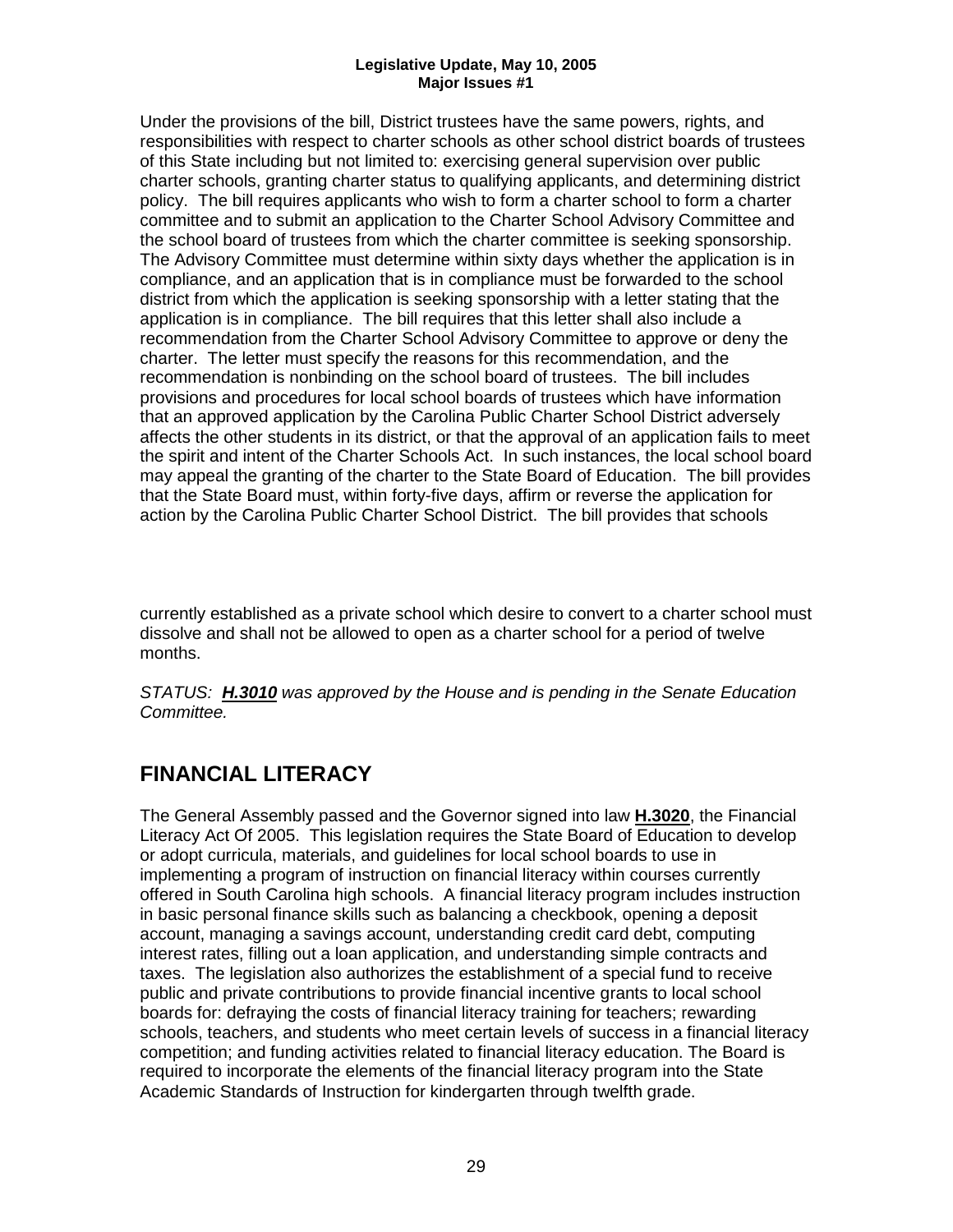*STATUS: Having passed the General Assembly, H.3020 was signed into law by the Governor on April 15, 2005 (Act 38).*

## **PUT PARENTS IN CHARGE**

**H.3652**, introduced as a statewide program, was amended by the House Ways and Means Committee as a pilot program to be implemented in only two districts - one district from the top 25% in *per capita* income and one from the bottom 25% in *per capita* income.

The bill provided tax credits for tuition paid by the family of a qualifying student to attend an independent school, a public school outside the student's assigned district, or expenses related to home schooling, so long as the parent or guardian's taxable income did not exceed \$75,000 (increased by \$5,000 for each exemption over two claimed by a family). The credit would have been the lesser of 80% of the actual tuition paid or 51% of the average state per pupil expenditure for most students.

The bill also provided a tax credit for a limited amount of contributions to a scholarship granting organization, used to pay for a qualifying student to attend an independent school, a public school outside of the student's assigned district, or for expenses related to home schooling. The amount of the scholarship would have been the lesser of 80% of the actual tuition paid or 51% of the average state per pupil expenditure for most students.

The bill required the State Budget and Control Board to report annually on the impact of these tax credits and scholarships on public school enrollment and state and local funding for school districts, and required the Board to provide a long-term evaluation over a minimum twelve-year period regarding parent and student satisfaction, and academic performance for participants in the program and public school students. The Board would have also been required to track and assess the impact of the bill on school capacity, availability, and quality.

*STATUS: H.3652 was tabled by the House on May 4, 2005.* 

## **S.M.A.R.T. FUNDING**

The House approved and sent to the Senate **H.3086**, the S.M.A.R.T. (Streamlined Management And Accounting Resources For Teaching) Funding In Education Act. As approved by the House, the bill establishes a fund management and accounting program that consolidates all program funding to the state's school districts and special schools for enhanced flexibility in their operations of grades K-12. The bill outlines six general categories in which funds may be spent: (1) quality teaching; (2) instruction; (3) technical assistance; (4) operations, infrastructure, and safety; (5) workforce education; and (6) special needs. The bill allows for transfer of funds among programs within these categories, and provides for some flexibility in distribution of funding across the six general categories. The funding categories and subcategories established in the legislation are to be utilized beginning January 1, 2006. The legislation also creates a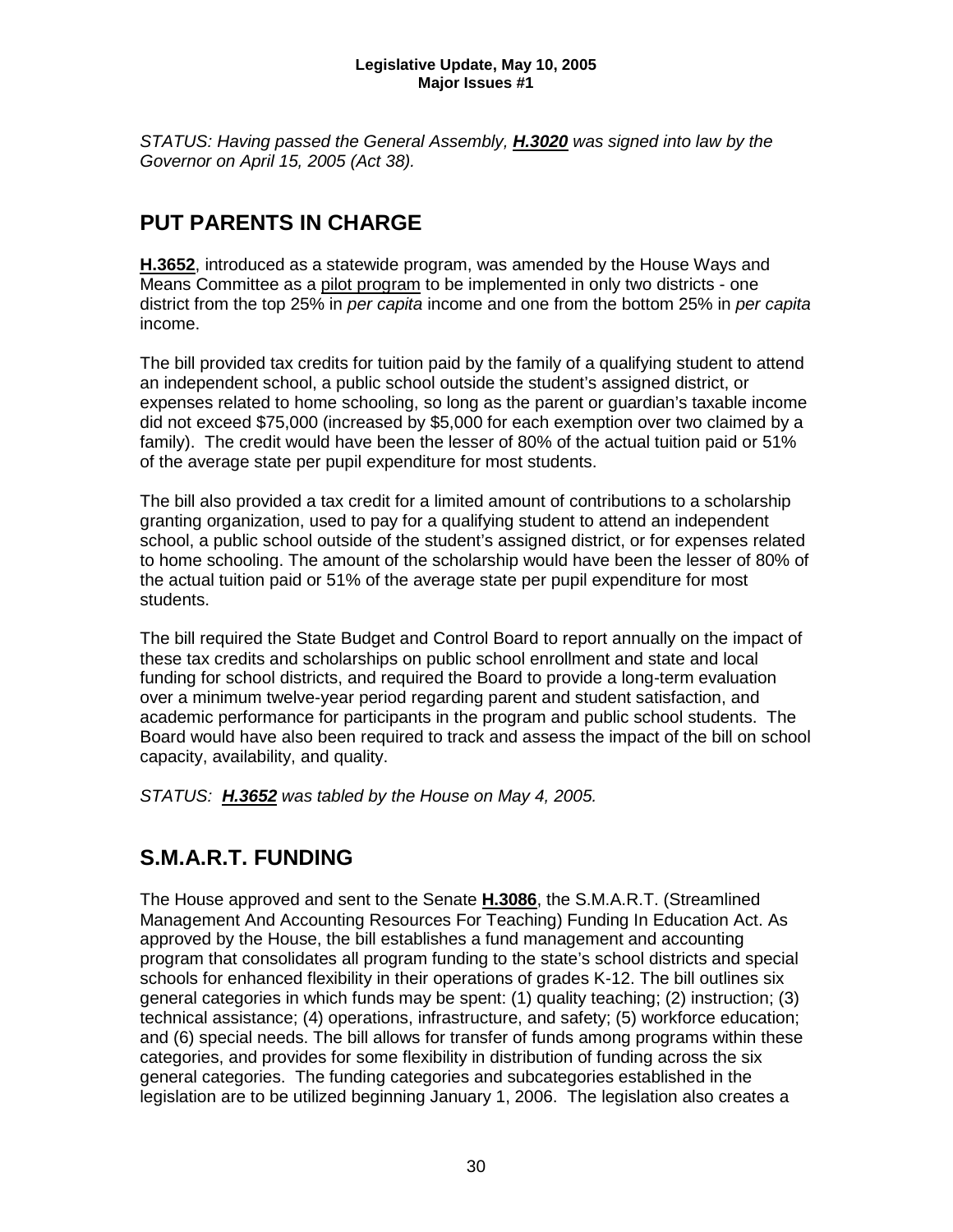S.M.A.R.T. Funding Study Committee (whose nine members are appointed: three each by the Governor, the Speaker of the House, and the President Pro Tempore of the Senate) to work in conjunction with the Education Oversight Committee and the State Department of Education to study the effectiveness and appropriateness of the allocation of, and flexibility in, funding in the S.M.A.R.T. Funding Act. The report must be made by July 1, 2007, at which time the committee shall dissolve.

*STATUS: H.3086 was approved by the House and is pending in the Senate Finance Committee.*

## **S.C. EDUCATION AND ECONOMIC DEVELOPMENT ACT**

The House and Senate approved differing versions of **H.3155**, the South Carolina Education and Economic Development Act. As approved by the House, this bill:

- Provides students with strong academics and real-world problem solving skills through individualized educational, academic, and career oriented choices and greater exposure to career information and opportunities.
	- o Organize curriculum around clusters of study;
	- o Implement career awareness programs in grades 1-5;
	- o Implement career counseling and career awareness programs in grades 6-8;
	- o Expand career planning for eighth grade students to graduation plans;
	- o Employ career specialists in all middle and high schools;
	- o Up-date eighth graders' graduation plans in  $9<sup>th</sup>$  and 10<sup>th</sup> grades;
	- $\circ$  10<sup>th</sup> graders declare an area of academic focus;
	- o Involve parents in development of all graduation plans.
- Establishes model programs for at-risk students to ensure that these students receive the opportunity to complete the necessary requirements to graduate with a state high school diploma and build skills to prepare them to enter the job market successfully.
	- o State Board must, through regulation, outline specific objective criteria for districts to use in the identification of students at risk for being poorly prepared for the next level of study or for dropping out of school.
	- o State Board must, through regulation, identify model programs for at risk students.
	- o Each high school must implement one or more model programs to ensure at-risk students can graduate with a state high school diploma.
- Requires the Commission on Higher Education to:
	- o Review, revise, and recommend secondary to postsecondary articulation agreements and to promote the development of measures to certify equivalency in content and rigor for all courses included in articulation agreements;
	- o Examine dual credit courses to insure they are equivalent in content and rigor to the equivalent college courses;
	- o Study the content and rigor of high school courses in order to provide a seamless pathway to postsecondary education;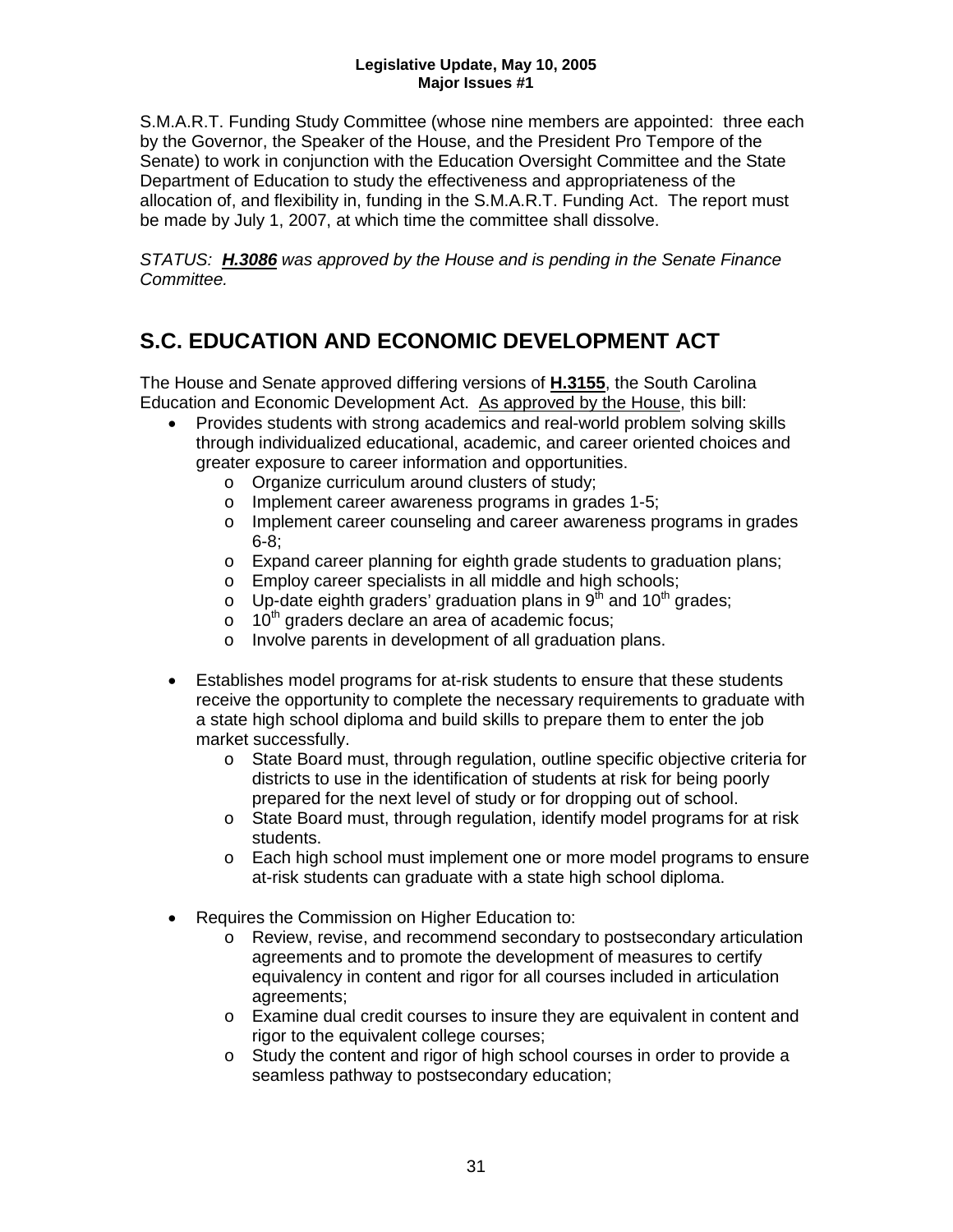- o Report annually to the Education and Economic Development Coordinating Council.
- Creates Education and Economic Development Council and Project Office to implement the act and enforce the requirements of the act.
- Identifies regional education centers to coordinate and facilitate the delivery of information, resources, and services to students, educators, employers, and the community.
- Replaces School-to-Work Act.
- Requires the State Board of Education to develop a state model for addressing at-risk students.

Provides that school guidance counselors and career specialists shall limit their activities to guidance and counseling and may not perform administrative tasks.

STATUS: The House and the Senate have approved differing versions of **H.3155**. *Those differences are currently being negotiated in a House-Senate conference committee.*

## **"SOUTH CAROLINA TEACHER PROTECTION ACT OF 2005"**

The Senate approved and sent to the House **S.13**. This bill provides that a teacher may bring a civil action against a student who commits a criminal offense against the teacher if the offense occurs on school grounds or at a school-related event, or if the offense is directly related to the teacher's professional responsibilities. The bill does not limit the civil remedies available to another party as a result of the same criminal act.

In addition to the protections granted under the South Carolina Tort Claims Act, no teacher has civil liability to a student or to a party acting in interest of a student for an act or omission by the teacher that occurs while the teacher is acting on behalf of the school if the: (1) teacher was acting within the scope of the teacher's employment, (2) actions of the teacher did not violate the law, including regulations set by the individual district or school, (3) acts or omissions were not the result of wilful or intentional conduct or gross negligence, (4) acts or omissions were not the result of the teacher operating a motor vehicle or watercraft; and (5) actions of the teacher do not constitute a violation of the student's civil rights.

Any student that commits simple assault and battery against a person affiliated with a school in an official capacity, when the offense occurs on school grounds or at a schoolrelated event, or when the offense is directly related to the school official's professional responsibilities is guilty of a misdemeanor. The penalty upon conviction is a fine of not more than \$500 or 30 days imprisonment, or both.

Any student enrolled in a school that commits assault and battery (other than one that is aggravated) against a person affiliated with a school in an official capacity, when the offense occurs on school grounds or at a school-related event, or when the offense is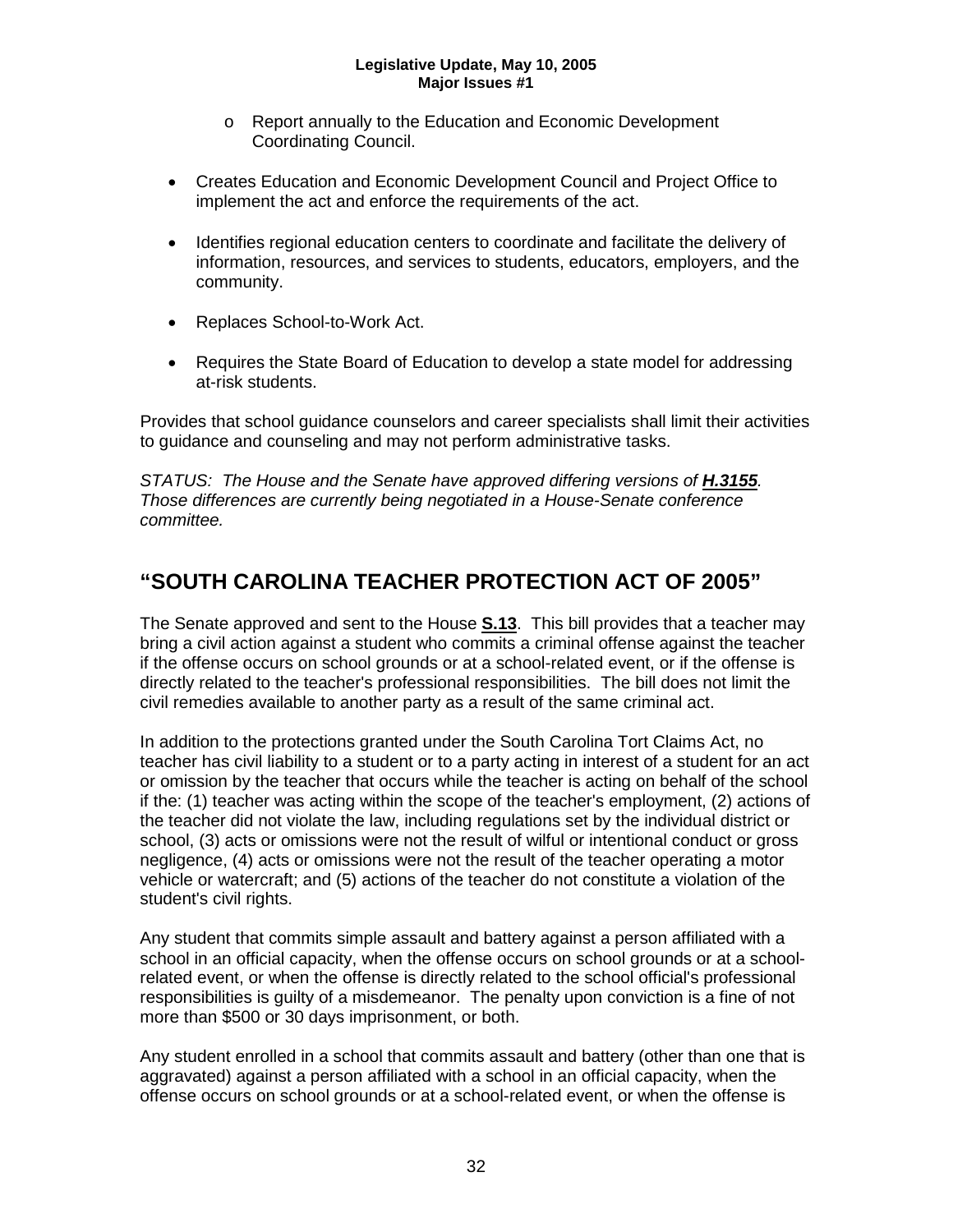directly related to the school official's professional responsibilities is guilty of a misdemeanor. The penalty upon conviction is a fine of not more than \$5,000, or not more than one year imprisonment, or both.

Any student enrolled in a school that commits assault and battery of a high and aggravated nature against a person affiliated with a school in an official capacity, when the offense occurs on school grounds or at a school-related event, or when the offense is directly related to the school official's professional responsibilities is guilty of a misdemeanor is guilty of a felony. The penalty upon conviction is a fine of not more than \$5,000, or not more than 10 years imprisonment, or both.

Among other things, this bill provides that at each proceeding the judge must inquire if the victim has been notified of the proceeding. If the victim is present at the proceeding, the judge must inquire if the victim desires to be heard at the proceeding. *STATUS: S.13 passed the Senate and was referred to the House Judiciary Committee on April 14, 2005.*

## **STUDENTS' HEALTH AND FITNESS ACT OF 2005**

The House approved and sent to the Senate **H.3499**, the Students' Health and Fitness Act of 2005. As approved by the House, this bill:

- Decreases the current 800:1 student-teacher ratio in physical education to 500:1, phased in over three years;
- States that the goal of the Act is to provide students with the equivalent of thirty minutes of physical education instruction daily, and provides that the weekly minutes of instruction must be distributed in a developmentally appropriate manner for each grade level;
- Limits physical education classes to a student-teacher average ratio of 28:1;
- Requires and provides for public school physical education program assessments, requires the State Department of Education (SDE) to develop a method of calculating a district and school physical education program effectiveness score, and requires that this score be reported through the district and school report card;
- Requires that assessment of students in grades two, five, eight, and high school be used to assess the effectiveness of the school's physical education program and its adherence to the standards;
- Requires elementary schools to designate a physical education teacher to serve as its Physical Education Activity Director responsible for coordinating additional physical activity for students and teachers before, during, and after school;
- Requires the General Assembly, beginning with school year 2006-07, to appropriate funds to be used for providing grants for licensed nurses in elementary public schools;
- To promote optimal healthy eating patterns, requires SDE to place recommendations of the SDE Task Force on Student Nutrition and Physical Activity Report in policy to be implemented in elementary schools;
- Requires SDE to make available coordinated school health model designed to address health issues of children, and outlines eight components which the program must provide;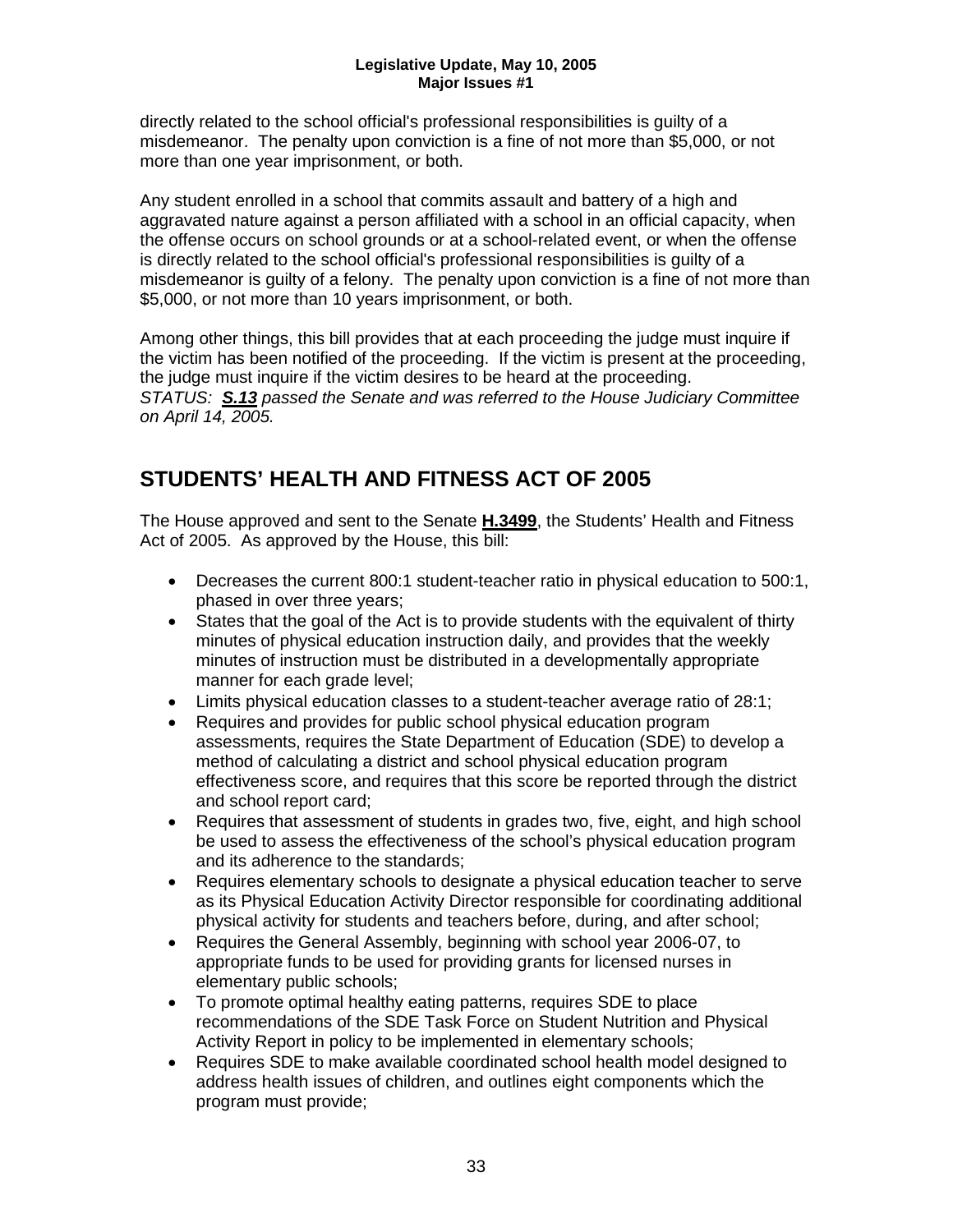- Requires and provides for school districts to establish and maintain a Coordinated School Health Advisory Council (CSHAC) to assess, plan, implement, and monitor district and school health policies and programs, including development of a district wellness policy;
- Requires districts to work with the CSHAC to develop school health plans which will be a part of the district's currently-required strategic plan;
- Provides for annual professional development in health, safety, and nutrition education to K-12 teachers;
- Prohibits elementary schools from providing to students foods of minimal nutritional value but does not restrict foods which parents may provide for the child to consume at school;
- Restricts what foods may be offered in public-area vending machines in elementary schools, and requires the CSHAC to determine which snacks may be sold in these machines;
- Requires that elementary school students must have at least twenty minutes to eat lunch once they have received their food;
- Requires that students in grades K-5 receive nutrition education weekly;
- Stipulates that implementation of these provisions is contingent upon funding from the General Assembly.
- May not be construed to prohibit or limit the sale or distribution of any food or beverage item through fundraisers by students, teachers, or groups when the items are intended for sale off the school campus.

*STATUS: H.3499 was approved by the House and was referred to the Senate Education Committee. The bill was recalled from that Committee and was then amended by the Senate. The amended bill is pending third reading on the Senate calendar.*

## **ENVIRONMENT**

## **AMENDMENTS TO THE AQUATIC LIFE PROTECTION ACT**

The Aquatic Life Protection Act was enacted in 2004; since the enactment of this legislation, the Environmental Protection Agency (EPA) has taken over the NPDES (Natural Pollutant Discharge Elimination System) permit process. This bill allows any permit applicant or existing permittee to notify the South Carolina Department of Health and Environmental Control (DHEC) in writing that it is opting out of the Aquatic Life Protection Act. **S.326** also makes substantive but technical changes to the Aquatic Life Protection Act to make the act compliant with EPA requirements so that DHEC may administer its own program.

*STATUS: Having passed the General Assembly, S.326 was signed into law by the Governor on March 22, 2005 (Act 25).*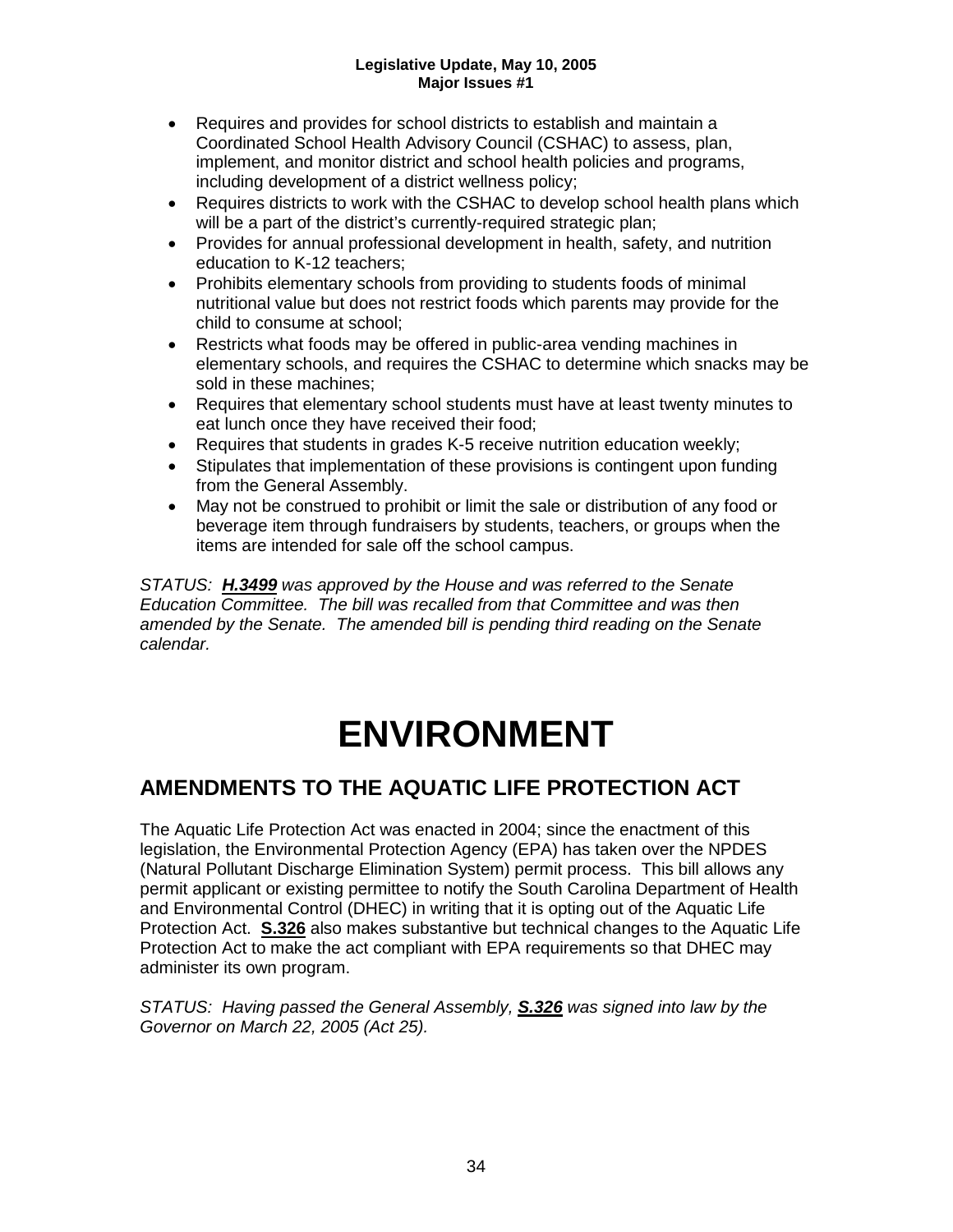## **BROWNFIELDS**

The House approved and sent to the Senate **H.3650**. This bill relates to the Brownfields Voluntary Cleanup Program and contract requirements entered into by or on behalf of a nonresponsible party. Brownfields are real property, the expansion, redevelopment, or reuse of which may be complicated by the presence or potential presence of a hazardous substance, pollutant, or contaminant. The bill provides that a nonresponsible party is not liable to any third-party for contribution, equitable relief, or claims for damages arising from a release of contaminants which is the subject of a response action included in the nonresponsible party voluntary cleanup contract. This limitation of liability commences on the date of execution of the nonresponsible party voluntary cleanup contract by the Department of Health and Environmental Control; however, this limitation must be withdrawn automatically if the nonresponsible party voluntary cleanup contract is lawfully terminated by any party. This limitation applies only to: (1) the parties to the nonresponsible party voluntary cleanup contract and to the nonresponsible party's lenders, signatories, parents, subsidiaries, and successors; and (2) 'existing contamination', as defined in the nonresponsible party voluntary cleanup contract. This limitation of liability does not apply to any release caused by or attributable to the nonresponsible party or its lenders, signatories, parents, subsidiaries, or successors.

*STATUS: H.3650 passed the House and was referred to the Senate Committee on Medical Affairs on April 28, 2005.*

## **GRAND JURY/EXPANSION OF JURISDICTION TO INCLUDE ENVIRONMENTAL OFFENSES**

Both the House and Senate have passed differing versions of **S.22**, which in general expands the jurisdiction of the state grand jury to include environmental offenses. The bill extends the subject matter jurisdiction of the state grand jury to include wilful criminal violations that result in actual and substantial harm to the water, ambient air, soil or land, or both soil and land. Violations include, but are not limited to, violations of: the Atomic Energy and Radiation Control Act, the State Underground Petroleum Environmental Response Bank Act, the State Safe Drinking Water Act, the Hazardous Waste Management Act, the Infectious Waste Management Act, the Solid Waste Policy and Management Act, the Pollution Control Act, the Erosion and Sediment Control Act, the South Carolina Mining Act, and the Coastal Zone Management Act, or any crime arising out of or in connection with environmental laws, or any attempt, aiding, abetting, solicitation, or conspiracy to commit a crime involving the environment if the anticipated damages, including, but not limited to the cost of remediation, are of a certain dollar amount as certified by an independent environmental engineer who shall be contracted by the Department of Health and Environmental Control (DHEC). If the knowing and willful crime is a violation of federal law, then a conviction or an acquittal under federal law for the same act is a bar to the impaneling of a state grand jury.

The bill requires that in investigations of crime, except in matters where DHEC or its officers or employees are subjects of investigation, the Commissioner of DHEC must consult with and, after investigation, provide a formal written recommendation to the Attorney General and the Chief of the South Carolina Law Enforcement Division (SLED). The Attorney General and the Chief of SLED must consider the impaneling of a state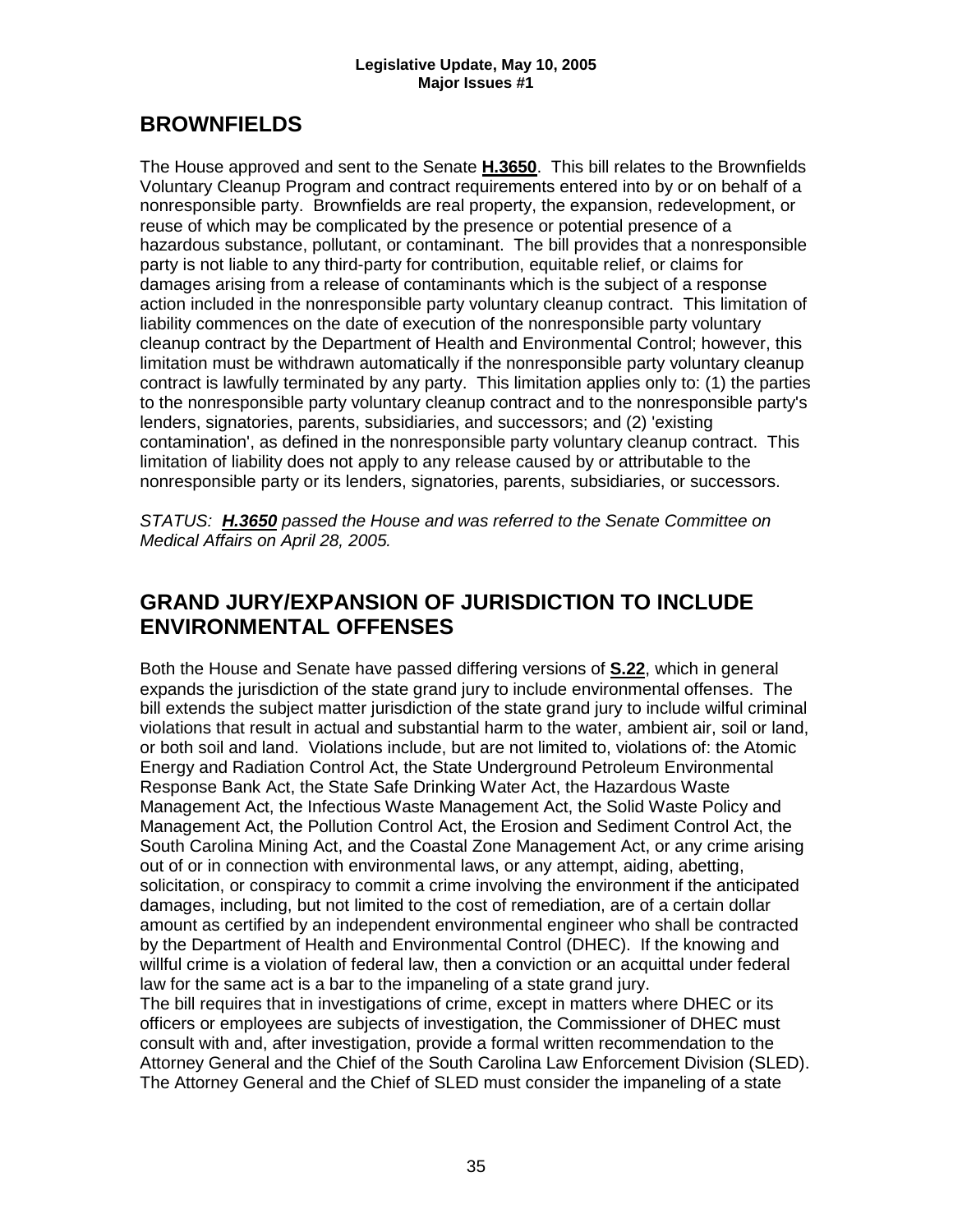grand jury necessary before the Attorney General presents a petition, which includes the Commissioner's written recommendation, to the Chief Administrative Judge.

In the case of evidence brought to the attention of law enforcement by an employee or former employee of the alleged violating entity, the bill provides that there must also be separate, credible evidence of the violation in addition to the testimony or documents provided by the employee or former employee. Where an individual employee performs a wilful criminal violation of the environmental laws, only the individual employee is subject to investigation unless or until there is separate, credible evidence that the individual's employer knew of, concealed, directed, or condoned the employee's actions.

*STATUS: The House and Senate have approved differing versions of S.22. Those differences are currently being negotiated in a House-Senate conference committee.*

## **GAMBLING**

## **CASINO BOATS**

**H.3694** prohibits gambling activities on so-called "cruises to nowhere." The legislation provides that it is unlawful for a person to use or repair any gambling device aboard a vessel within the jurisdiction of this State. The legislation provides that it is unlawful for a person to use any gambling device or engage in gambling aboard a vessel that is on a voyage if: (a) the voyage begins and ends in this State; and (b) during the voyage the vessel does not make an intervening stop. Violations are a felony punishable by imprisonment for not more than five years or a fine of not more than \$25,000, or both.

*STATUS: H.3694, the "Gambling Cruise Prohibition Act," was recalled from the House Judiciary Committee on April 26, 2005; the bill is pending on the House Calendar. NOTE: S.615, the "Gambling Cruise Act," received second reading in the Senate on May 3, 2005. S.615 delegates to local jurisdictions the authority to regulate or prohibit gambling aboard gambling vessels.*

## **CHARITABLE RAFFLES**

The House approved and sent to the Senate **H.3621**. This joint resolution proposes to submit to the electors at the next general election whether or not a raffle conducted by certain charitable organizations is a lottery prohibited by the State Constitution. All raffle proceeds, except for the costs of the prizes and the costs of printing tickets, would have to be used exclusively for the organization's tax-exempt purposes. A charitable organization would be limited to holding a raffle not more than four times in a calendar year. For purposes of this provision, all raffles occurring on one date are defined as one raffle.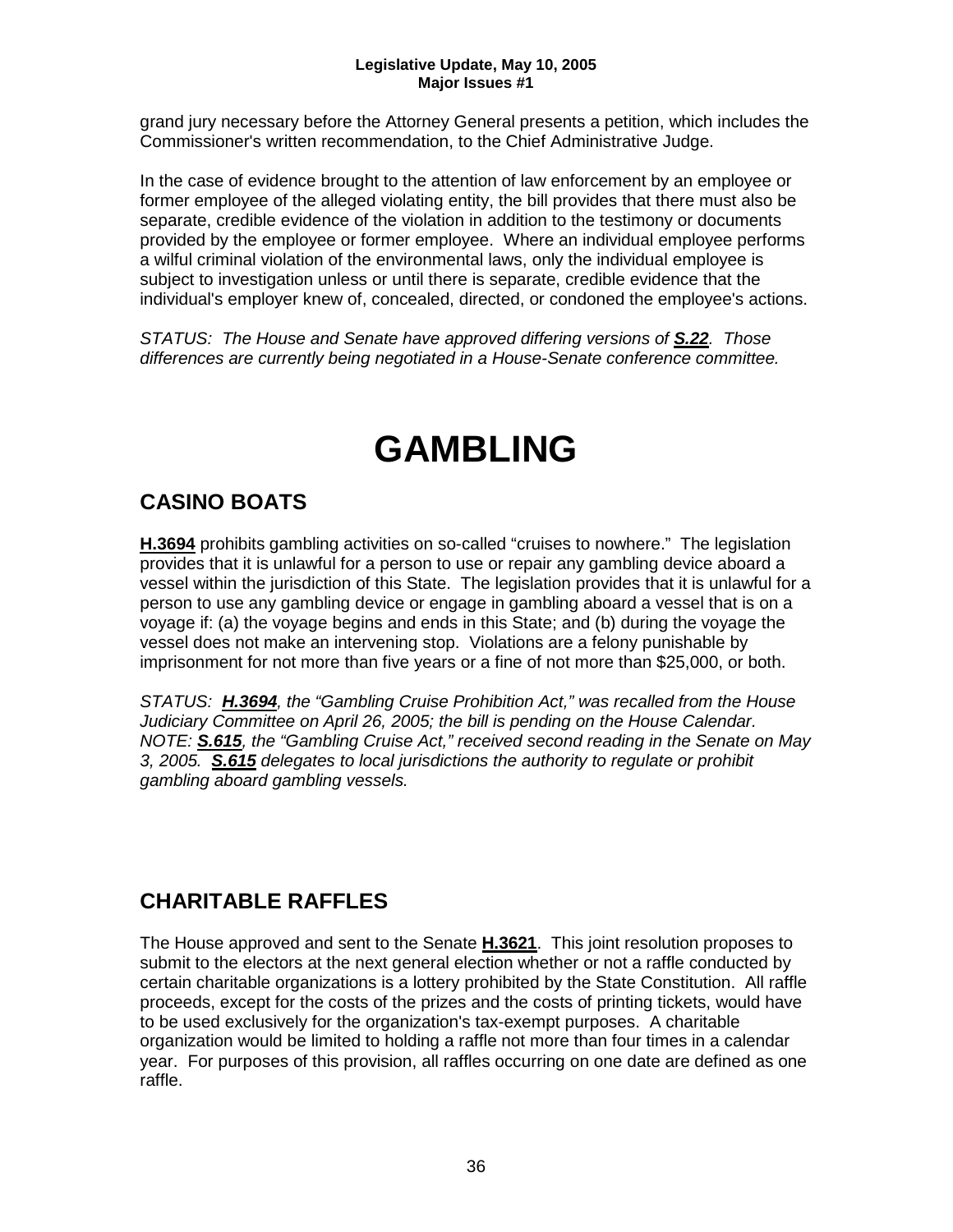*STATUS: H.3621 passed the House and was referred to the Senate Judiciary Committee on April 28, 2005.*

## **HEALTH**

## **HEALTH CARE POWERS OF ATTORNEY**

The House approved and sent to the Senate **H.3224**; the following is a summary of the legislation as passed by the House. Under this bill, any document or writing containing the following provisions is deemed to comply with the requirements for a health care power of attorney**:** (1) the name and address of the person who is authorized to make health-care related decisions if the principal becomes mentally incompetent; (2) the types of health-care related decisions that the health care agent is authorized to make; (3) the signature of the principal; (4) the signature of at least two persons who witnessed the principal's signature; and, (5) the attestation of a notary public. Additionally, any document that meets the requirements listed above and also provides expressions of the principal's intentions or wishes with respect to the following health care issues authorizes the health care agent to act in accordance with these provisions: (1) organ donations; (2) life-sustaining treatment; (3) tube feeding; (4) other kinds of medical treatment that the principal wishes to have or not to have; (5) comfort and treatment issues; (6) provisions for interment or disposal of the body after death; and, (7) any statements that the principal may wish to have communicated on his behalf.

*STATUS: H.3224 passed the House and was referred to Senate Judiciary Committee. On May 4, 2005, the Senate Judiciary Committee reported the bill out favorably with amendment.*

## "**LEWIS BLACKMAN HOSPITAL PATIENT SAFETY ACT"**

The House approved and sent to the Senate **H.3832**. This bill requires each hospital staff member whose duties include the personal care or medical treatment of patients to wear badges clearly stating their name, their department and their job or trainee title. All clinical trainees, medical students, interns, and resident physicians must be explicitly identified on their badges. The identifying information must be clearly visible and must be stated in terms or abbreviations reasonably understandable to the average person.

Except in emergency admissions, a hospital is required to provide each patient with written information about the role of clinical trainees, medical students, interns, and resident physicians in patient care. The patient must be notified that the attending physician is the person responsible for the patient's care in the hospital. The notification must state generally whether medical students, interns, or resident physicians may be participating in a patient's care, making treatment decisions, or performing surgery.

If at any time a patient or the patient's representative requests that a nurse call his or her attending physician, the nurse is required to place a call to inform the attending physician of the patient's concerns. If the patient or his designee wants to speak to the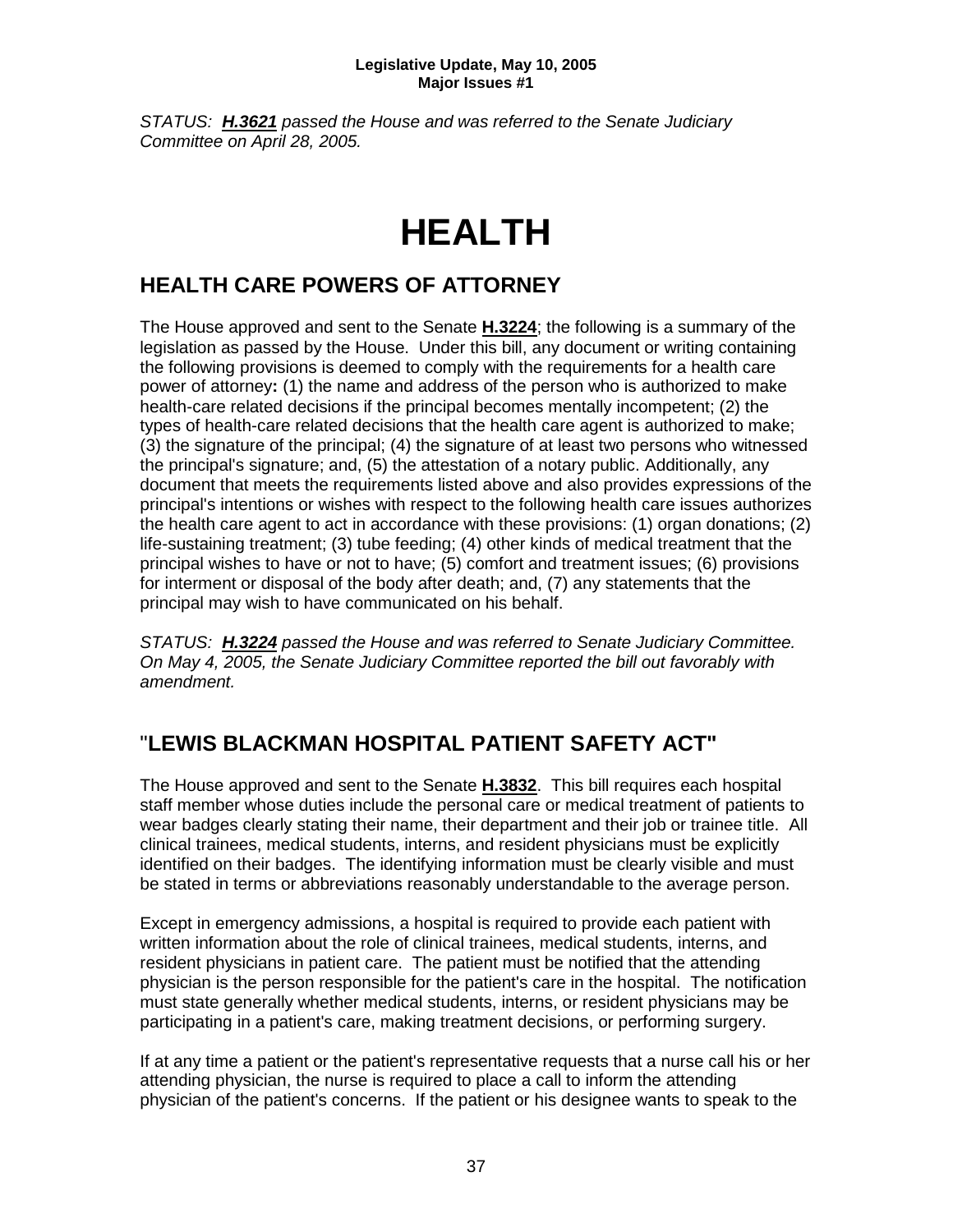attending physician, the nurse must provide the telephone number and assist in making the call. Each hospital must provide a mechanism that the patient can use to get prompt assistance for urgent patient care concerns. A description of this mechanism must be included in the patient notification.

This legislation does not create a civil cause of action. However, the legislation must not be construed to preclude a claim that may have otherwise been asserted under common law or any other provision of law. Also, the provisions of this legislation do not apply to hospitals owned or operated by the Department of Mental Health.

*STATUS: H.3832 passed the House and was referred to the Senate Committee on Medical Affairs on April 28, 2005.*

## **MENTAL HEALTH INSURANCE COVERAGE REQUIREMENTS**

The Senate and House of Representatives have appointed a conference committee to address the differences of the bodies on **S.49**, a bill that requires health insurers to provide coverage for treatment of certain mental health conditions. The legislation's coverage requirement pertains to treatment of the following mental conditions: (1) Bipolar Disorder, (2) Major Depressive Disorder, (3) Obsessive Compulsive Disorder, (4) Paranoid and Other Psychotic Disorder, (5) Schizoaffective Disorder, (6) Schizophrenia, (7) Anxiety Disorder, (8) Post-traumatic Stress Disorder, and (9) Depression in childhood and adolescence. The legislation requires a health insurance plan to provide the insured at least one choice for treatment of mental health conditions within the plan that has rates, terms, and conditions that place no greater financial burden on the insured than for access to treatment of physical conditions in similar settings and for similar types of treatment. Any required deductible or out-of-pocket limits must be comprehensive for coverage of both mental health and physical health conditions. The House-approved version of the bill provides that a health insurance plan is not prohibited from limiting coverage for mental health conditions to a total of forty-five days of inpatient care and sixty outpatient visits for each insured for a plan year. The legislation establishes provisions under which a health insurer may provide coverage for treatment of mental health conditions through a managed care organization even if the insurer does not otherwise provide for management of care. The legislation provides that the State Employee Insurance Program shall continue to provide mental health parity in the same manner and with the same management practices as included in the plan beginning in 2002, and is not under the jurisdiction of the Department of Insurance. Before July 1, 2008, The Department of Insurance is required to report to the General Assembly an estimate of the impact of this legislation on health insurance costs.

STATUS: The Senate and House of Representatives passed different versions of **S.49**. *On April 27, 2005, a conference committee was appointed to address the differences of the bodies.*

## **NURSE LICENSURE COMPACT**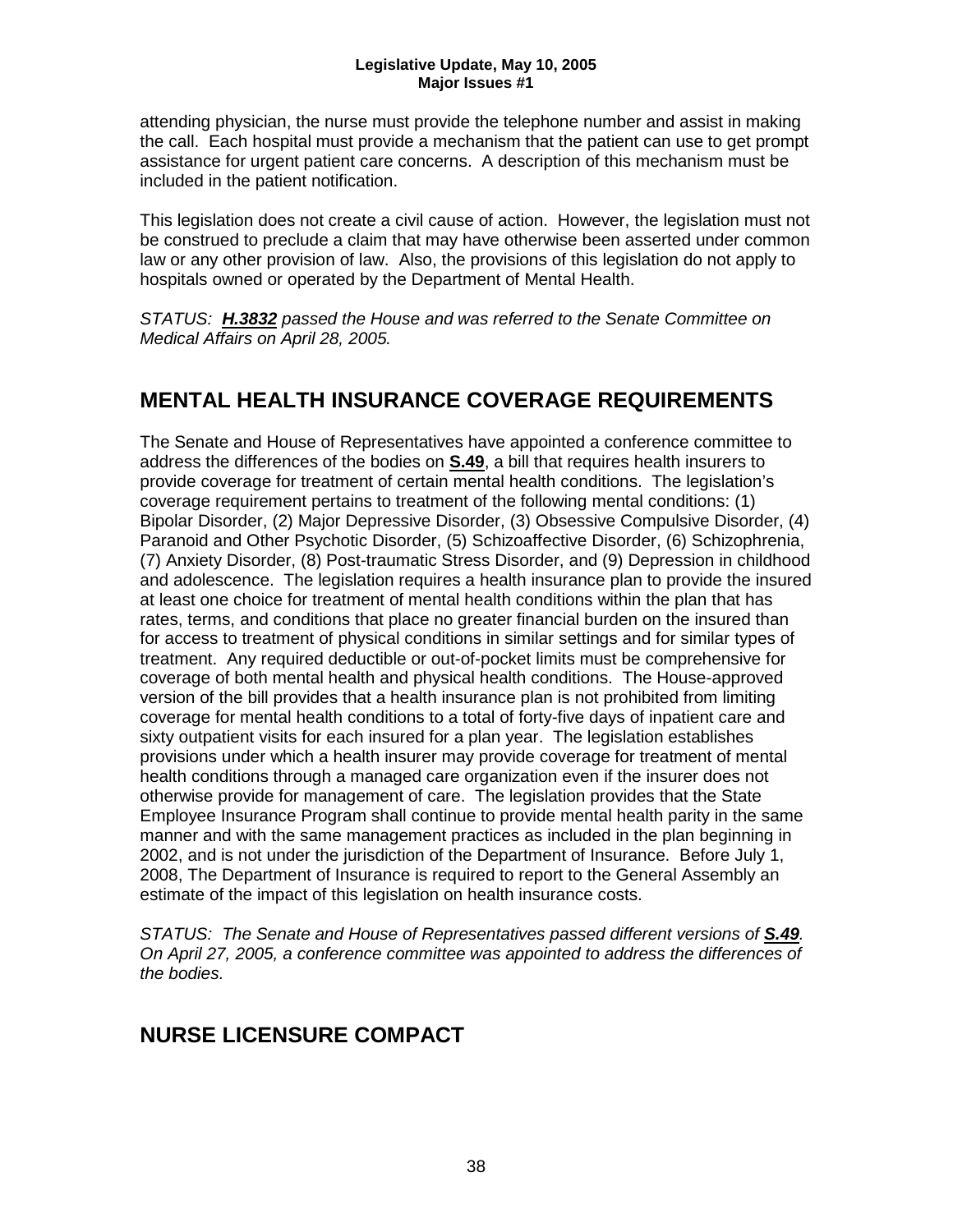The House approved and sent to the Senate **H.3142**; the following is a summary of the bill as passed by the House. **H.3142** authorizes South Carolina to join the Nurse Licensure Compact to:

- facilitate the responsibility to protect the public's health and safety;
- ensure and encourage the cooperation between states with regard to nurse licensure and regulation;
- facilitate the exchange of information regarding nurse regulation, investigation, and adverse licensure actions;
- promote compliance of laws governing the practice of nursing in each jurisdiction;
- grant participating states authority to hold nurses accountable for meeting all of state practice laws in the states where their patients are located at the time care is rendered.

For purposes of this bill, the following definitions apply:

- party state any state that has adopted this compact;
- home state the party state that is the nurse's primary state of residence;
- remote state a party state, other than the home state.

The compact maintains a coordinated licensure information system to collect and share information on nurse licensure and enforcement actions. When a nursing license application is received in a party state, the licensing board must check through the coordinated licensure information system to verify whether the applicant holds or has ever held a license issued by any other state, whether there are any restrictions on the applicant's multi-state privilege, and whether any other adverse licensure action by any state has been taken against the applicant's license.

The bill specifies the conditions under which a nurse may be issued a license to practice in participating and non-participating states. Under the compact, a license to practice nursing issued by a home state to a resident in that state must be recognized by each party state as authorizing a multi-state licensure privilege to practice in each party state. In order to obtain or retain a license, an applicant must meet the home state's qualifications for licensure, license renewal, and all other applicable home state laws. A party state may, in accordance with that state's due process laws, revoke, suspend, or limit the multi-state licensure privilege of any licensee to practice in its state and may take any other actions under its applicable state laws that are necessary to protect the health and safety of its citizens. The practice of nursing in a party state subjects a nurse to the jurisdiction of the nurse licensing board and the laws and the courts in that party state.

If a party state takes an action against a nurse, it must notify the administrator of the coordinated licensure information system. The administrator must notify the home state of any actions taken by other states in the compact. The compact provides due process procedures for a nurse against whom an adverse licensure action is ordered. The bill also requires, beginning January 1, 2007, a foreign-educated applicant for licensure as a registered nurse in South Carolina to pass the National Council Licensure Examination and an English language proficiency test.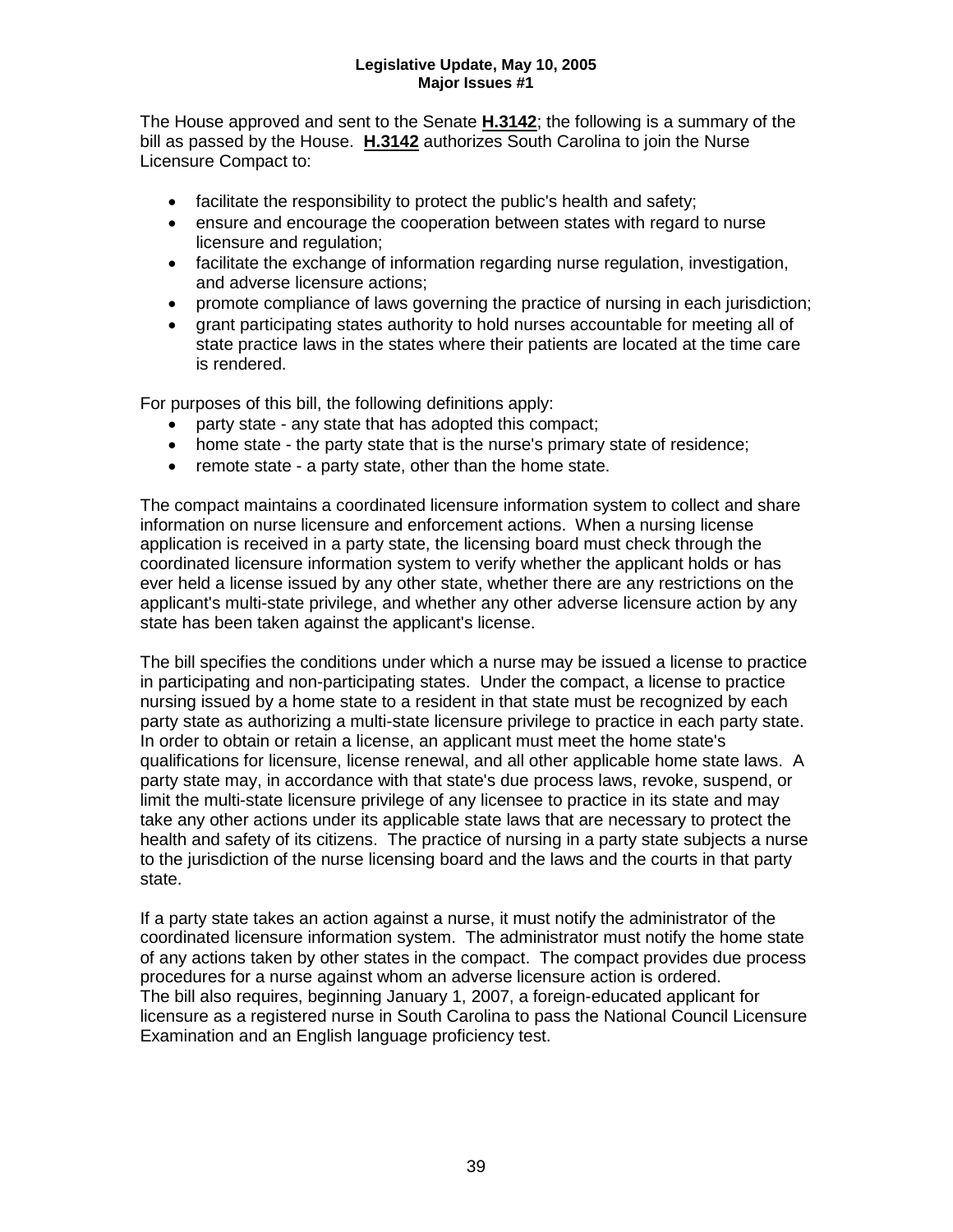*STATUS: H.3142 passed the House and was referred to the Senate Committee on Medical Affairs. On April 25, 2005, the Senate amended the bill and gave the bill second reading.*

### **"RIGHT TO LIFE ACT"**

*See summary under Marriage/Family*

## **STUDENTS' HEALTH AND FITNESS ACT OF 2005**

*See summary under Education*

## **TORT REFORM**

*See summary under The Courts*

## **"YOUTH ACCESS TO TOBACCO PREVENTION ACT OF 2005"**

The House approved and sent to the Senate **H.3243**. Under this bill, it is unlawful for a person to sell, furnish, give, distribute, purchase for, or provide a minor under the age of 18 a tobacco product. The bill also provides that it is unlawful to sell a tobacco product to an individual who does not present upon demand proper proof of age. Proof of age is not required from an individual who the person reasonably believes to be over 27 years of age. The bill further provides that a retail distributor of tobacco products must provide training to its employees about selling tobacco related products. Any retail establishment that does not provide training is subject to a fine of not more than \$1,000 dollars.

The bill makes it unlawful for a person under 18 to possess a tobacco product. Exceptions are made for people under 18 who make certain deliveries.

Violations are misdemeanors triable exclusively in either municipal or magistrate court. For a first offense, the penalty is a fine of not less than \$100 dollars. For a second offense, which occurs within three years of the first offense, the penalty is a fine of not less than \$200 dollars. For third and subsequent offenses, which occur within three years of the first offense, the penalty is a fine of not less than \$300 dollars. In lieu of these penalties, the court may require an individual who is less than 18 who illegally purchases or possesses a tobacco product to perform not less than 24 hours of community service for the first offense and not less than 40 hours of community service for a second or subsequent offense. A person who is less than 18 may have his or her record expunged upon becoming 18 if the person has paid the fine imposed and successfully completed any court-ordered community service. A violation of the provisions of this bill does not violate an establishment's beer and wine permit and is not a ground for revocation or suspension of a beer and wine permit. Also, a conviction does not affect a person's eligibility for a LIFE Scholarship or any other state sponsored scholarship program.

*STATUS: H.3243 passed the House and was referred to the Senate Judiciary Committee on April 20, 2005. NOTE: Similar legislation, S.384 passed the Senate and was referred to the House Judiciary Committee on April 19, 2005.*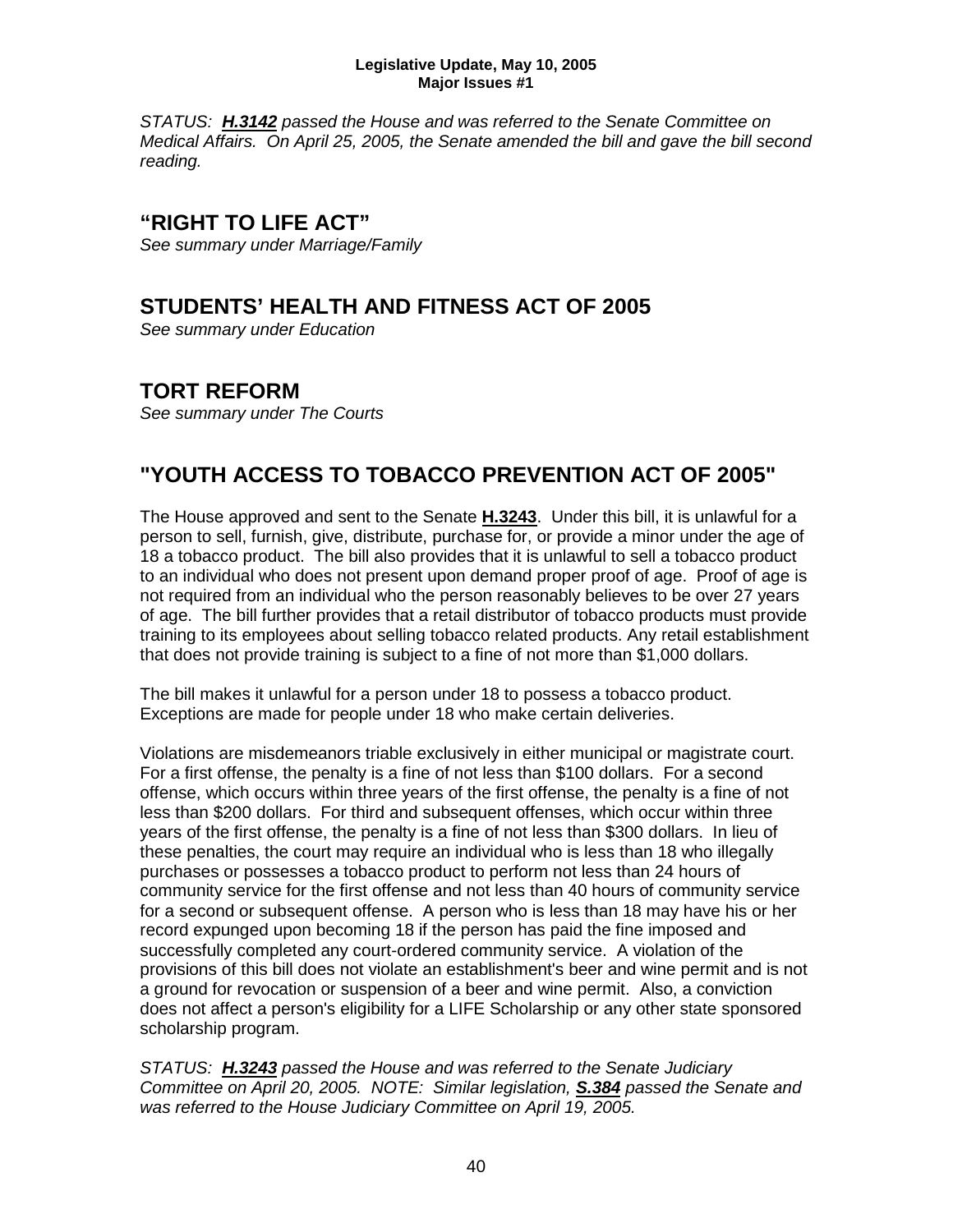## **MARRIAGE/FAMILY**

## **"AUTUMN'S LAW" (CRIMINAL SEXUAL CONDUCT/ TERMINATION OF PARENTAL RIGHTS)**

The House approved and sent to the Senate **H.3222**. This bill pertains to the adoption and termination of parental rights when the child is conceived as a result of criminal sexual conduct or incest. Under the bill, consent or relinquishment for adoption is not required when the biological parent of a child conceived as a result of that parent's criminal sexual conduct or incest as found by a court of competent jurisdiction unless, with respect to a conviction for criminal sexual conduct, the sentencing court made a specific finding on the record that the conviction resulted from consensual sexual conduct where the victim was younger than the actor. If a person is convicted or pleads guilty or no contest to a criminal sexual conduct with a minor offense or a similar offense under laws of another jurisdiction, that person's parental rights to any child conceived as a result of the conduct underlying the conviction or pleas are automatically terminated upon conviction or entry of a plea unless the sentencing court made a specific finding on the record that the conviction resulted from consensual sexual conduct where the victim was younger than the actor. If the biological parent's conviction is reversed on appeal, the bill outlines a procedure for the biological parent to petition the court to restore his or her parental rights.

*STATUS: H.3222 passed the House and was referred to the Senate Judiciary Committee on April 28, 2005. NOTE: Similar legislation, S.227 passed the Senate and was referred to the House Judiciary Committee on April 6, 2005. S.227 provides that in an adoption proceeding the consent or relinquishment of a biological parent is not required, if the child who is the subject of the adoption proceeding was conceived as a result of that parent's criminal sexual conduct or incest, as found by a court of competent jurisdiction. S.227 further provides that it is a ground for termination of parental rights if the child was conceived as a result of criminal sexual conduct of a biological parent, as found by a court of competent jurisdiction.* 

## **COMMON LAW MARRIAGE**

The House approved and sent to the Senate **H.3588**. The bill repeals current law relating to the validity of a marriage contracted without the issuance of a license; the bill provides that a common law marriage in this State may not be recognized on and after January 1, 2006. Exceptions are provided for common law marriages existing as of December 31, 2005.

*STATUS: H.3588 passed the House and was referred to the Senate Judiciary Committee on May 3, 2005.*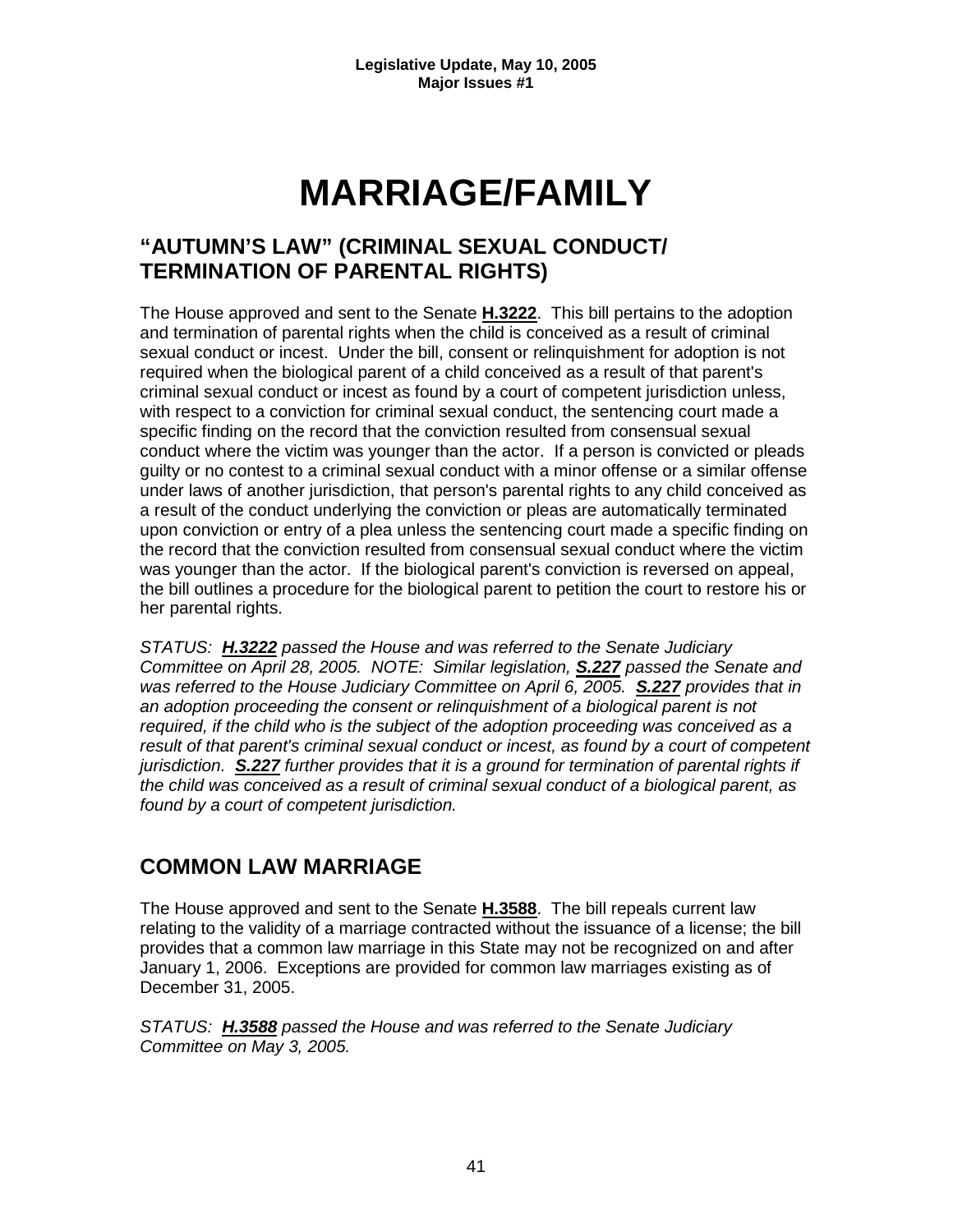### **CRIMINAL DOMESTIC VIOLENCE**

*See summary under Criminal Justice*

## **"RIGHT TO LIFE ACT"**

The House approved and sent to the Senate **H.3213**. This bill provides that the right to due process and the right to equal protection vest at fertilization. The legislation does not prohibit the prescription of a morning after pill to a rape victim.

*STATUS: H.3213 passed the House and was referred to the Senate Judiciary Committee on April 18, 2005.*

## **SAME SEX MARRIAGE**

This joint resolution proposes to submit to the electors at the next general election whether or not the State Constitution should be amended to provide that marriage is exclusively defined as the union between one man and one woman and that all other attempted unions, including those recognized by other jurisdictions, are void.

*STATUS: Having passed the General Assembly, H.3133 (Act 45) became effective April 28, 2005.*

### **UNEMPLOYMENT COMPENSATION FOR JOB LOSS CAUSED BY DOMESTIC VIOLENCE**

*See summary under Business/Economic Development*

## **STATE/LOCAL GOVERNMENT**

## **ADMINISTRATIVE RESTRUCTURING**

The Senate approved **S.80**, a comprehensive bill which makes numerous revisions to the structure of State government including, but not limited to:

#### **1. New or Revised Cabinet Agencies:**

Department of Administration, effective July 1, 2006

This new department would consist of the following:

- (a) the Division of General Services of the Budget and Control Board, except for the real property programs; and
- (b) the Office of Energy of the Budget and Control Board; and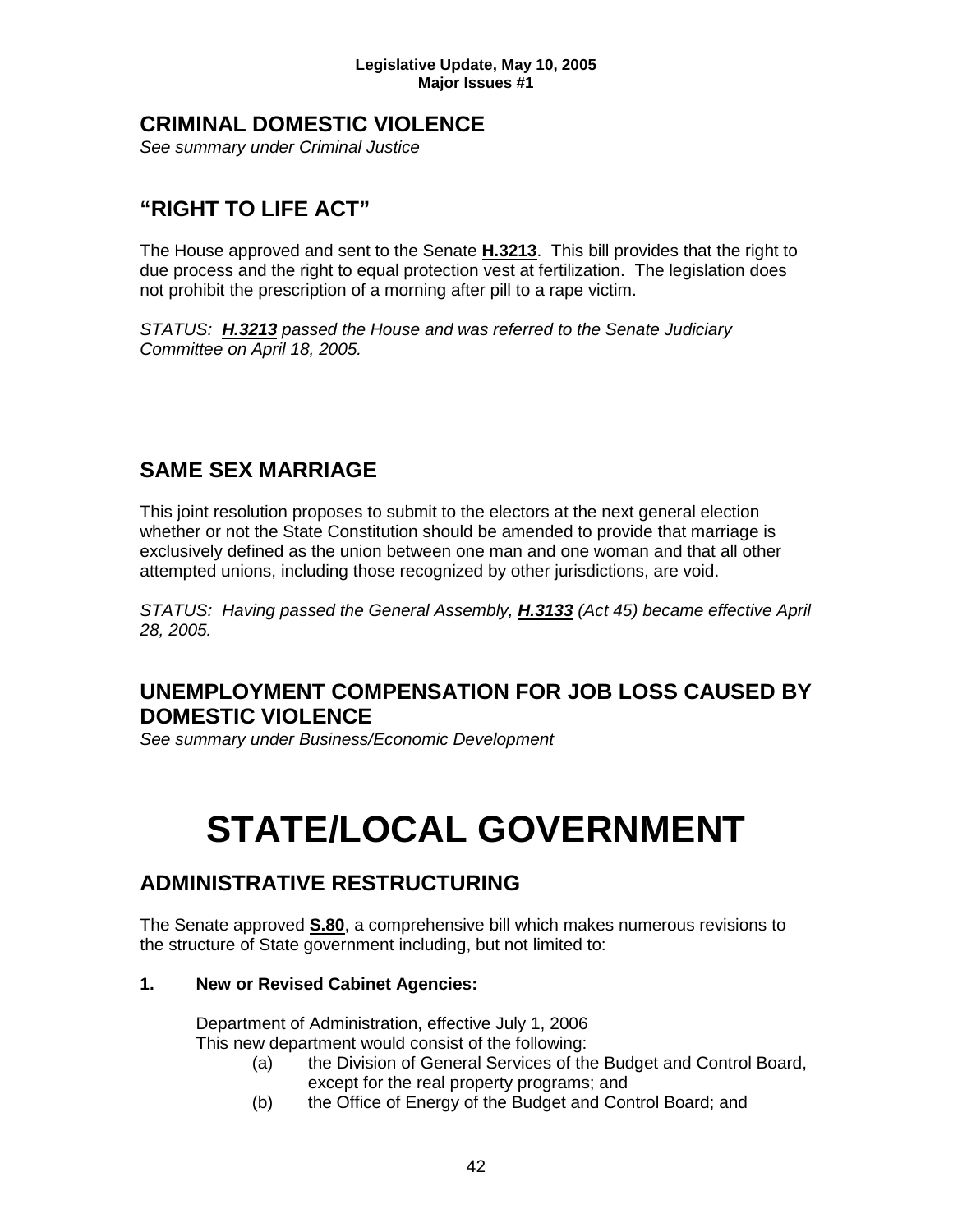- (c) a new Office of State Inspector General. The Office of State Inspector General would:
	- (1) be appointed by the Governor with the advice and consent of the Senate for a term to be coterminous with that of the Governor;
	- (2) be required to have an accounting or business degree and a level of auditing experience;
	- (3) initiate, supervise, and coordinate investigations, recommend polices, and carry out other activities designed to deter, detect, prevent, and eradicate fraud, waste, misconduct, and abuse in the programs, operations, and contracting of all executive agencies.

Department of Behavioral Health Services, effective July 1, 2006

This new department would consist of the following existing departments or agencies:

- (a) Department of Alcohol and Other Drug Abuse Services;
- (b) the Continuum of Care (Governor's Office); and
- (c) Department of Mental Health.

#### Department of Health and Human Services, effective January 1, 2006

- (a) DHHS would be renamed the Department of Health Oversight and Finance.
- (b) The department would administer the Web-Based Client Management System, developed by the Office of Research and Statistics in conjunction with DHHS.

#### **2. Changes in existing agencies:**

- Babynet, effective July 1, 2006
	- (a) This program to benefit infant and toddlers is currently at DHEC.
	- (b) This program would be transferred to the Department of Disabilities and Special Needs.

#### Budget and Control Board, effective July 1, 2006

The Board would have the following new components:

- (a) the Chief Information Officer would be:
	- (1) appointed by the Governor with the advice and consent of the Senate;
	- (2) removable by a majority vote of the Budget and Control Board;
	- (3) responsible for developing policies and standards for the management of information technology in state government and providing management and technical assistance to certain state agencies; and
	- (4) available to assist agencies not under the CIO's authority if requested by the agency. Two groups of agencies would not be under the CIO's authority for obtaining information technology and telecommunications: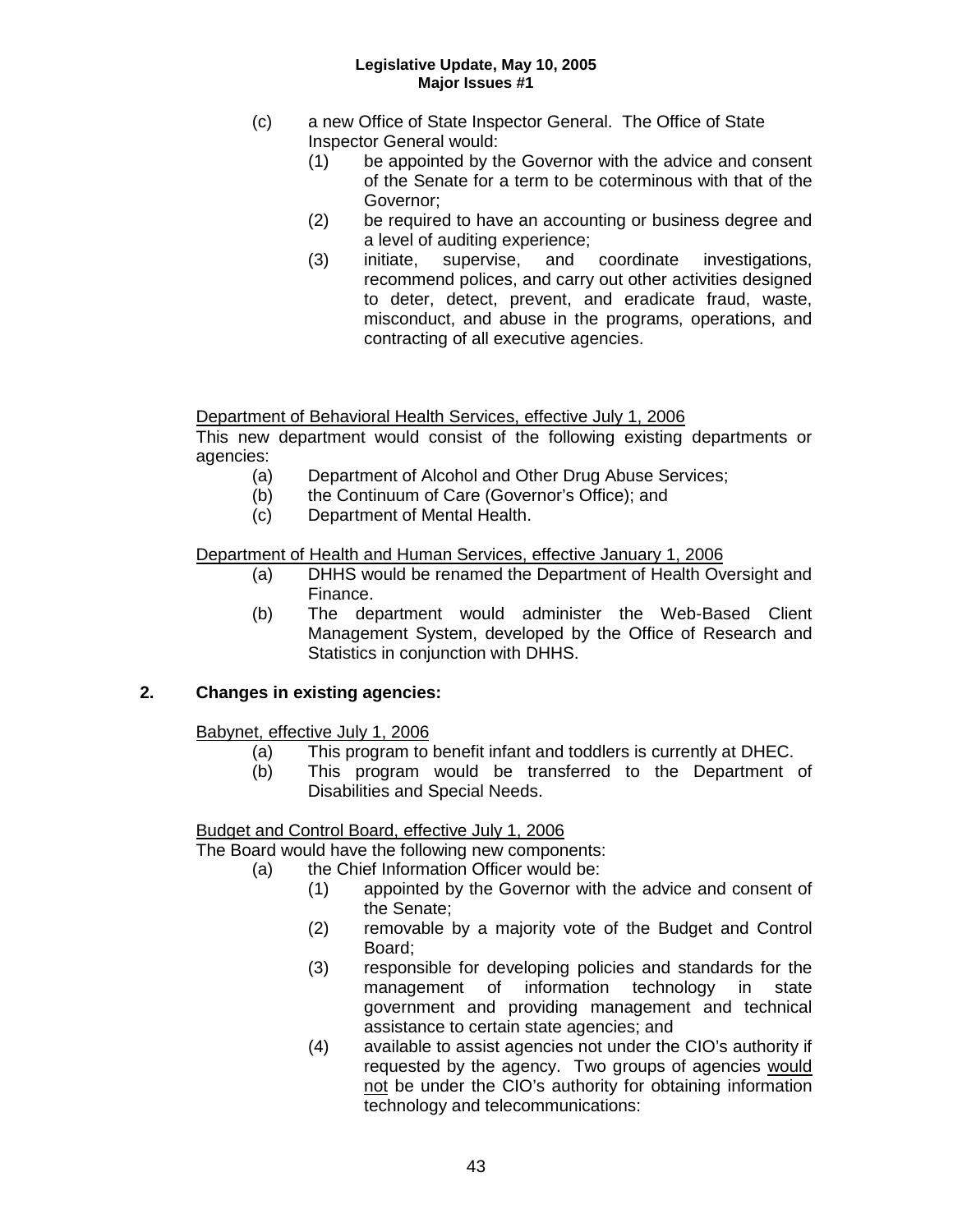- (i) agencies not subject to the procurement code: the General Assembly, the State Senate, the State House of Representatives, the Judicial Branch, the Legislative Council, the Office of Legislative Printing, Information and Technology Systems, the South Carolina Public Service Authority, and the South Carolina State Ports Authority.
- (ii) agencies subject to the procurement code: Department of Transportation, the Medical University of South Carolina, Clemson University, the University of South Carolina and its regional campuses, the state's four-year public colleges and universities, the state's technical schools and colleges, the South Carolina Education Lottery Commission, and an identifiable division of a state agency that has a fiduciary responsibility to use its assets in a manner consistent with constitutionally protected trust funds.
- (b) an organizational entity, the Coordinating Council for Cultural and Information Services that would:
	- (1) not affect the agencies' existing governing bodies;
	- (2) meet at least quarterly and make a report about consolidating certain services in an effort to avoid duplication and increase efficiency and effectiveness;
	- (3) involve the following:
		- (i) Executive Director of the South Carolina Arts Commission;
		- (ii) Director of the South Carolina Department of Archives and History;
		- (iii) Director of the Confederate Relic Room and Museum;
		- (iv) President of South Carolina Educational Television;
		- (v) Director of the South Carolina State Library;
		- (vi) Director of the South Carolina State Museum;
		- (vii) State Archaeologist of the South Carolina Institute of Archaeology and Anthropology, and
		- (viii) Chairman of the Old Exchange Commission.
- (c) a State House, Legislative, and Judicial Facilities Operations Division; and
- (d) a Grants Review Committee for awarding grants to counties and municipalities.

Department of Motor Vehicles, effective July 1, 2005

- (a) all hearing officers of the Department of Motor Vehicles would be transferred to the Administrative Law Court.
- (b) hearing officers would continue to exercise their present responsibilities and other functions and duties provided by the Chief Judge of the Administrative Law Court.
- 3. No changes in the elected status of constitutional officers.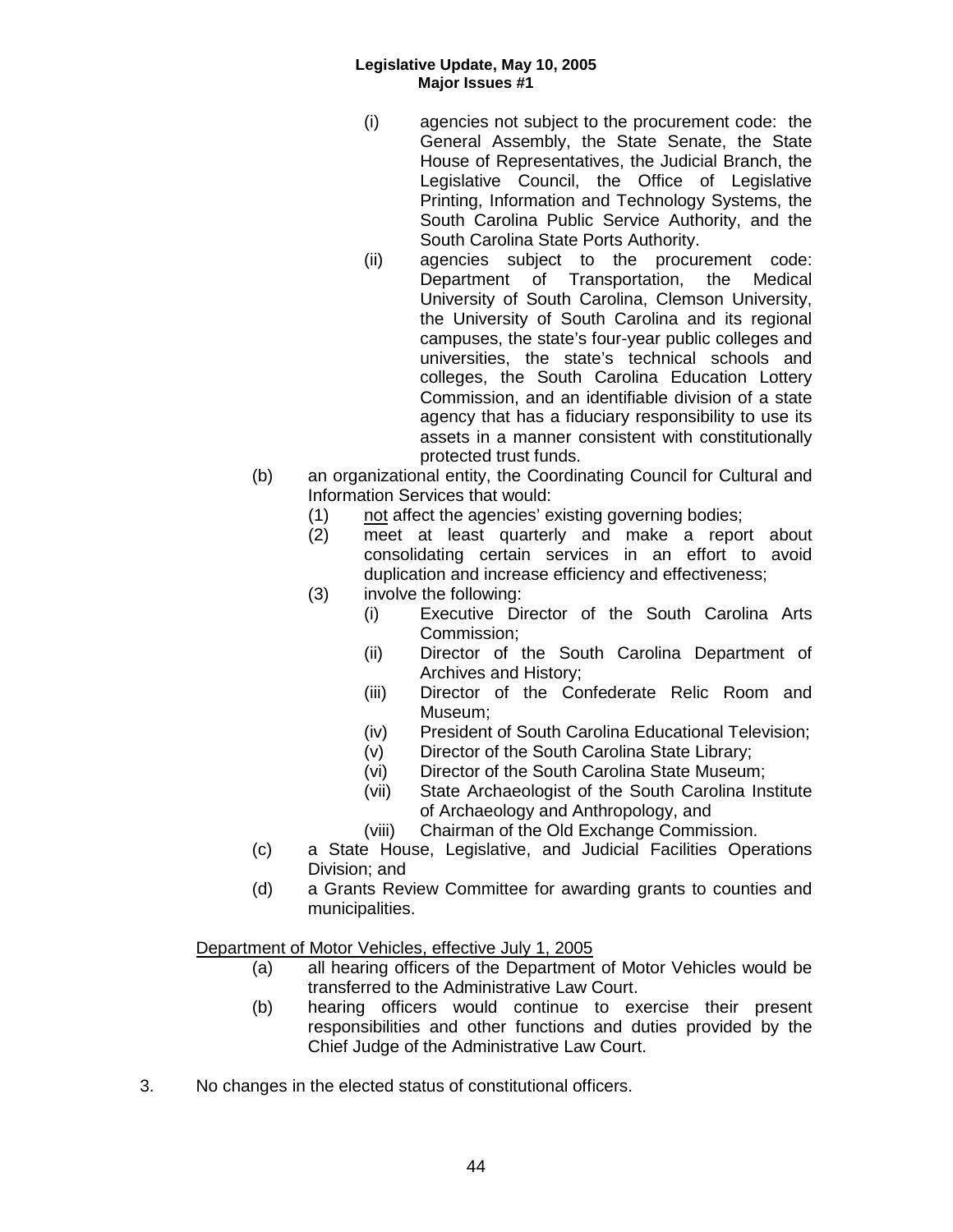*STATUS: S.80 was approved by the Senate and is pending consideration in the House Ways and Means Committee.*

## **CONSTITUTIONAL RESTRUCTURING**

The House approved and sent to the Senate **H.3011**. Currently, the South Carolina Constitution provides for the statewide election of the Secretary of State and Superintendent of Education. **H.3011**, a joint resolution, proposes to submit to the voters at the next general election whether these two offices should be removed from the Constitution's list of elected positions and should instead be appointed by the Governor upon advice and consent of the General Assembly. The joint resolution further provides to submit to the voters whether or not the State Board of Education should be abolished effective upon the State Superintendent of Education being appointed by the Governor.

*STATUS: H.3011 passed the House and was referred to the Senate Judiciary Committee on February 2, 2005.*

## **DISPLAYING THE TEN COMMANDMENTS ON REAL PROPERTY OWNED BY THE STATE**

The House approved and sent to the Senate **H.3817**. This bill provides that an object containing the words of the Ten Commandments may be displayed on real property owned by the state along with other documents of historical significance that have formed and influenced the United States legal or governmental system. The bill further provides that the display of an object containing the words of the Ten Commandments must be in the same manner and appearance generally as other documents and objects displayed and must not be presented or displayed in any fashion that results in calling attention to it apart from the other displayed documents and objects.

*STATUS: H.3817 passed the House and was referred to the Senate Judiciary Committee on April 12, 2005.*

## **MUNICIPAL WATER AND SEWER SERVICE EXTENSION**

The House approved and sent to the Senate **H.3525**, a bill that establishes conditions under which municipalities are to extend sewer and water services. The bill provides that, upon the written request of a property owner requesting the municipality to extend water or sewer service, the municipality shall provide the service and levy an assessment against the property of the owner requesting the service for the costs of the service. The property owner shall agree to pay the costs either by (1) paying the costs before the municipality begins construction or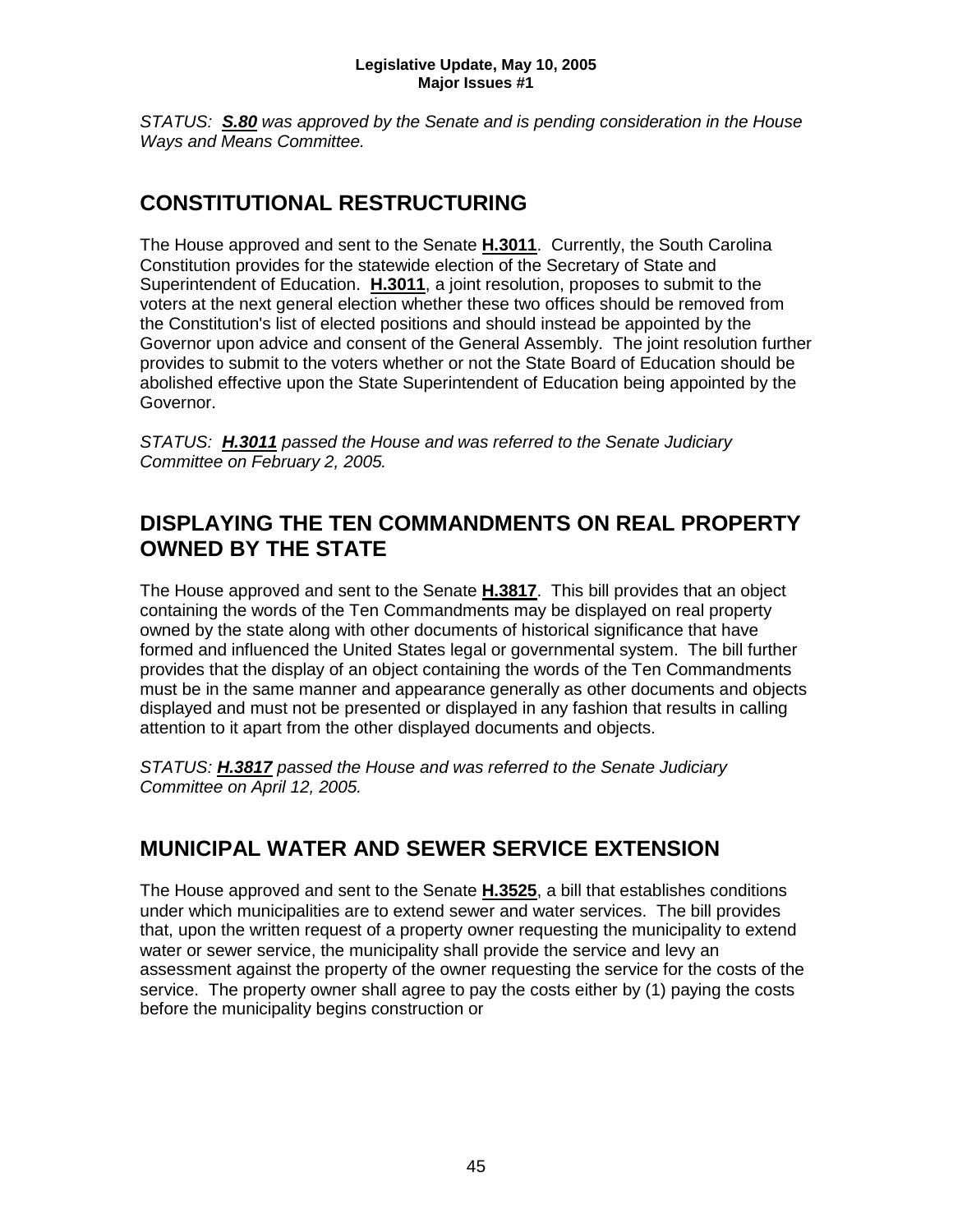(2) insuring the costs in the form of a performance bond before the municipality begins construction. This legislation applies only to property located within the corporate limits of a municipality.

*STATUS: The House of Representatives sent H.3525 to the Senate on May 3, 2005, where the bill was referred to the Judiciary Committee.*

## **NATIONAL GUARD RETIREMENT SYSTEM**

The House approved **H.3813**, a bill which transfers the administration of the National Guard Pension Fund from the Adjutant General's Office to the Retirement Division of the State Budget and Control Board. The bill establishes and provides for the pension fund, to be known as the National Guard Retirement System, and authorizes the State Budget and Control Board to invest and reinvest its funds in the same manner as funds of the South Carolina Retirement System are invested and reinvested.

*STATUS: H.3813 was approved by the House and is pending consideration in the Senate Finance Committee.* 

## **PUBLIC SERVICE AUTHORITY**

The Senate approved and sent to the House of Representatives **S.573**, legislation that revises provisions for the oversight of the South Carolina Public Service Authority. This bill adds the Directors of The South Carolina Public Service Authority to the list of officers who may be removed by the Governor for cause. The legislation also allows a director to be removed for breach of duties. The legislation provides that a director shall discharge his duties: (1) in good faith; (2) with the care an ordinarily prudent person in a like position would exercise under similar circumstances; and (3) in a manner he reasonably believes to be in the best interests of the Public Service Authority. Acting in the best interests of the Public Service Authority includes balancing of the following: (a) preservation of the financial integrity of the Public Service Authority and its ongoing operation of generating, transmitting, and distributing electricity to wholesale and retail customers on a reliable, adequate, efficient, and safe basis, at just and reasonable rates, regardless of the class of customer; (b) economic development and job attraction and retention within the Public Service Authority's present service area or areas within the State authorized to be served by an electric cooperative, or municipally owned electric utility that is a direct or indirect wholesale customer of the authority; and (c) exercise of the powers of the authority in accordance with good business practices and the requirements of applicable licenses, laws, and regulations. The bill provides that the Public Utilities Review Committee has the duty to screen candidates for the Board of Directors of the Public Service Authority and establishes qualifications for members of the Board of Directors.

Governmental immunity provisions are revised so as to provide that the Public Service Authority is not liable for certain losses resulting from conduct of a director of the authority. The bill specifies conduct for which a director of the Public Service Authority is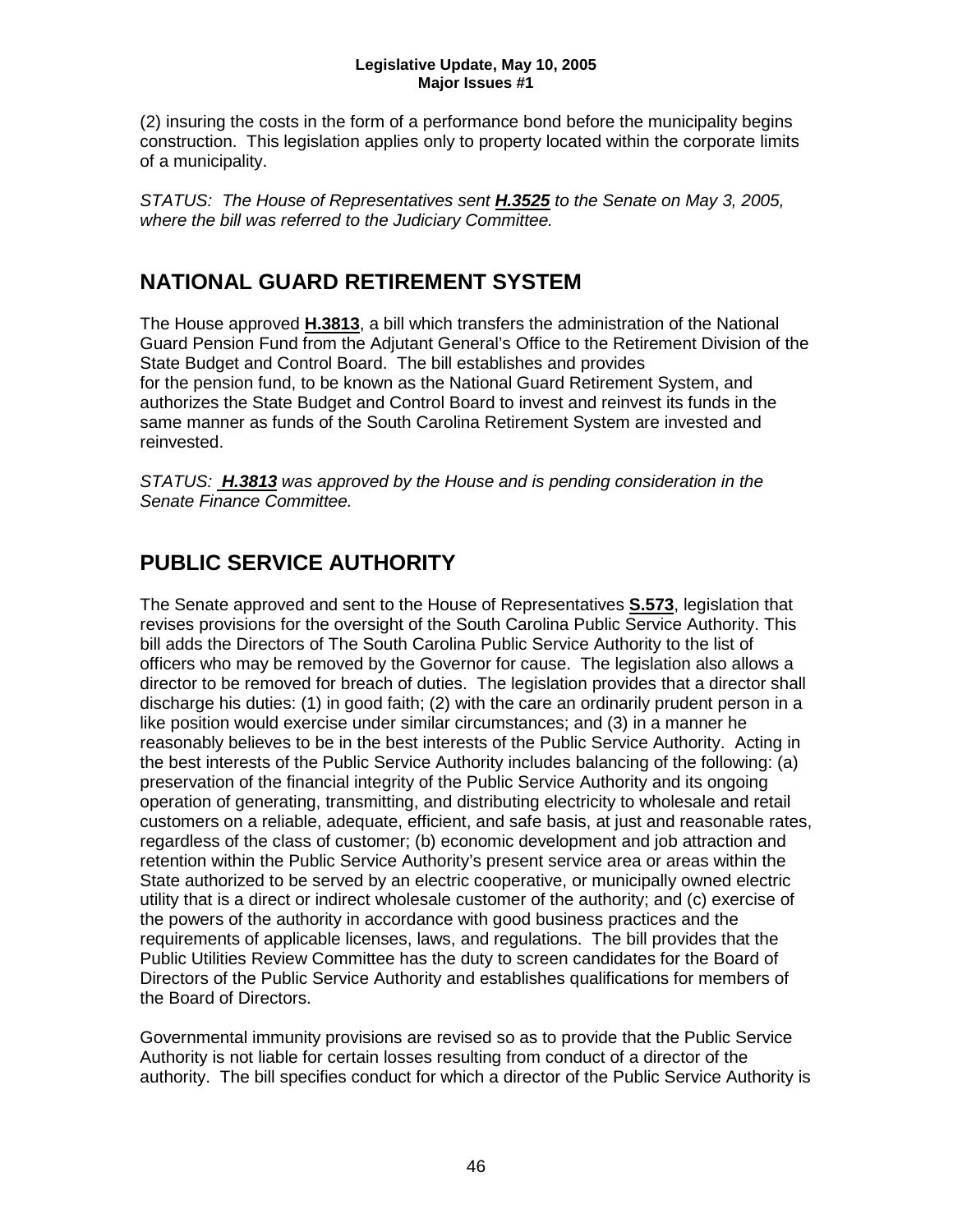not immune from liability and prohibits the Insurance Reserve Fund from providing insurance coverage for that individual liability.

The bill prohibits the Public Service Authority from disposing of certain property without prior approval of the General Assembly or from inquiring into the feasibility of disposing of its property. The bill establishes standards of conduct for directors of the Public Service Authority and defines a conflict of interest transaction. The bill permits customers of the Public Service Authority to sue directors of the authority for breach of duty and provides for damages. The bill provides that only the net earnings not necessary for the operation of and in the best interest of the Public Service Authority shall be paid to the State Treasurer and used to reduce the tax burdens on the people of the State.

*STATUS: S.573 passed the Senate on April 19, 2005, and was sent to the House of Representatives where it has been referred to the Labor, Commerce and Industry Committee.*

## **SHORTENING THE LEGISLATIVE SESSION**

The House approved and sent to the Senate **H.3380**, a **PROPOSED CONSTITUTIONAL AMENDMENT TO SHORTEN THE LEGISLATIVE SESSION BY REVISING ANNUAL COMMENCEMENT**. This joint resolution proposes an amendment to the Constitution of South Carolina, relating to sessions of the General Assembly, so as to provide for annual sessions of the General Assembly commencing at varying times in even-numbered years and odd-numbered years. The proposed amendment provides that the annual session of the General Assembly shall convene at the State Capitol in the City of Columbia on the second Tuesday of January in even-numbered years and on the second Tuesday in February in odd-numbered years. The proposed amendment provides for an organizational session for the Senate in certain years. The proposed amendment provides for other revisions regarding the elimination of certain obsolete language, provisions for the election of officers of the General Assembly, provisions for certain meetings for the introduction and referral to committee of legislation, and provisions for certain committee meetings.

*STATUS: H.3380 passed the House and was referred to the Senate Judiciary Committee on March 1, 2005.*

The House approved and sent to the Senate **H.3378**, a bill which **SHORTENS THE LEGISLATIVE SESSION BY REVISING THE TIME OF ANNUAL ADJOURNMENT.**  The bill changes the date for the mandatory adjournment of the General Assembly from the first Thursday in June to the second Thursday in May. The bill also provides that in any year that the House of Representatives fails to give third reading to the appropriations bill by March 15th, rather than March 31st, the date of adjournment is extended by one statewide day for each statewide day after March 15th, rather than March 31st, that the House fails to give the bill third reading.

*STATUS: H.3378 passed the House and was referred to the Senate Judiciary Committee on March 1, 2005.*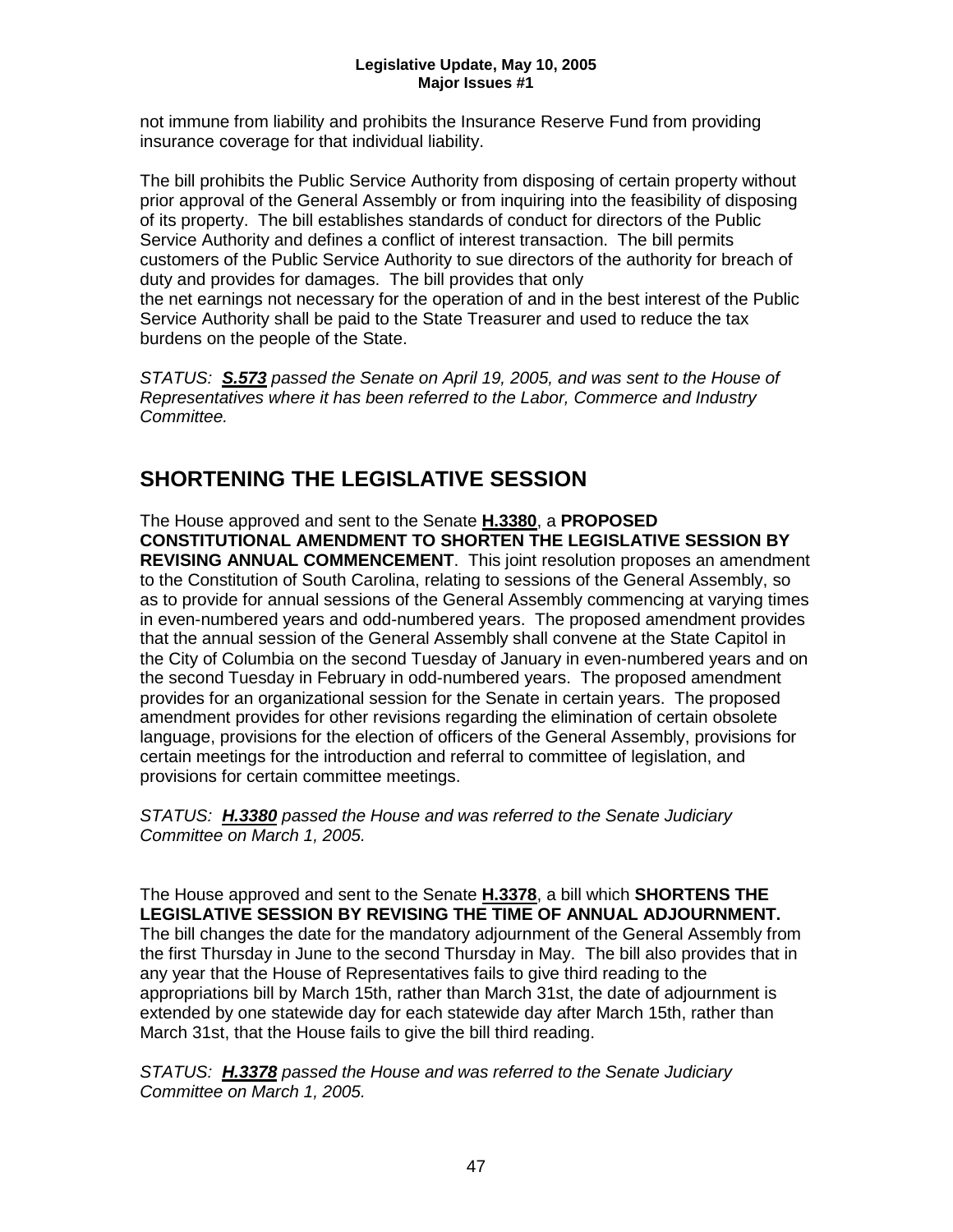## **SOUTH CAROLINA SUNSET COMMISSION**

The House approved and sent to the Senate **H.3150**, a bill that establishes and provides for the South Carolina Sunset Commission (the Commission) and for a separate Sunset Review Division of the Legislative Audit Council (the Division). The Division is created to conduct sunset reviews of certain state agency and department programs, and to report its findings based on the review criteria delineated in the bill. The Division is to conduct these reviews to determine whether the programs have outlived their usefulness or must be changed to address the needs and priorities of South Carolinians and the General Assembly. After the report is published, the bill requires the Commission to conduct a public hearing on the agency and its programs. The report must be filed with the House and Senate by January 15 of each year, and reauthorization of an agency or program must be accomplished in a special provision in the annual general appropriations act. The existence of any state agency or program may be reauthorized by the General Assembly for periods not to exceed twelve years. Any agency or program not reauthorized is terminated. The bill authorizes the General Assembly, if it determines the circumstances warrant it and by concurrent resolution, to advance the termination date and sunset review scheduled for an agency.

*STATUS: H.3150 was approved by the House and is pending consideration in the Senate Judiciary Committee.*

## **STATE RETIREMENT SYSTEM REFORM**

The Senate approved **S.618**, a comprehensive bill which makes significant revisions to the South Carolina Retirement System (the System), including the Teacher and Employee Retention Incentive (TERI) program. These changes include, but are not limited to:

- A provision that retired members of the system must pay the employee contribution to the system if employed by an employer participating in the system, and a TERI program participant does not accrue additional service credit in the system;
- A provision that TERI participants may not receive payment for unused annual leave until they terminate from state employment and end their participation in the TERI program;
- A provision that after June 30, 2005, a payment for unused annual leave is not included in calculating a member's deferred TERI program benefit during the program period;
- A provision that upon termination of employment of members who began participation in the TERI program after June 30, 2005, the System shall recalculate the average final compensation of the member to determine the benefit the member receives after participation in the program. The average final compensation calculated at the commencement of the TERI program must be increased by an amount up to and including 45 days termination pay for unused annual leave received by the member at termination of employment, divided by three.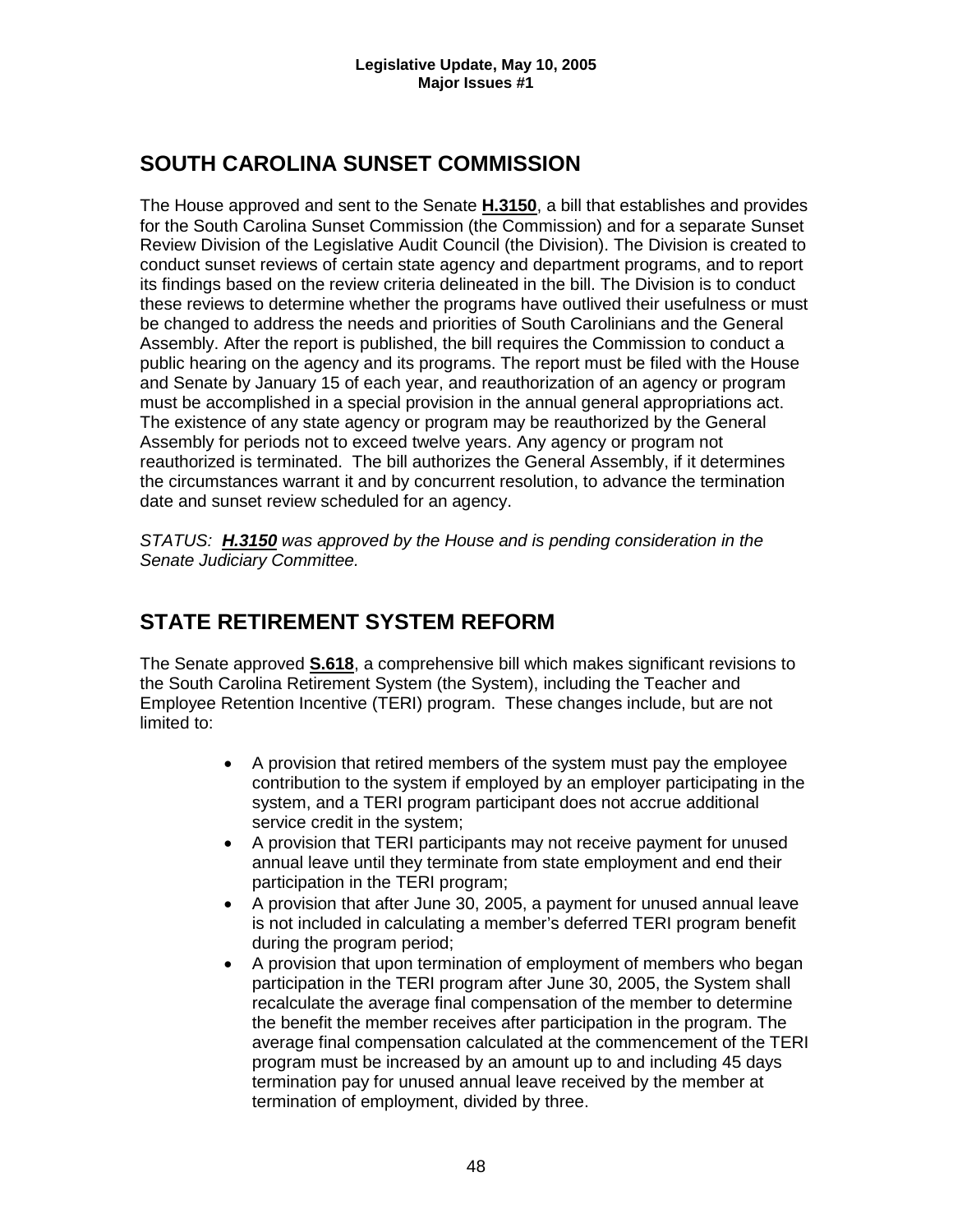- The member's benefit after participation in the TERI program must be calculated using the recalculated average final compensation and the member's service credit, including sick leave, as of the date the member began participation in the program, plus any cost of living increases declared during the TERI program period with respect to the amount of the member's deferred program benefit;
- For members who began participation in the TERI program before July 1, 2005, and after June 30, 2005, the bill includes separate provisions regarding determination of the survivor benefit;
- A provision requiring that a TERI participant must terminate employment no later than the fifth annual anniversary of the date the member commenced participation in the program;
- A provision that TERI participants who began participation in the program after June 30, 2005, are ineligible to be employed by a covered employer except for certain provisions for teachers returning to employment;
- A provision removing the earnings cap for retired members who are returning to employment covered by the System;
- Definitions for "SCRS28 Participant," which is a member of the System who began membership before January 1, 2006, and had contributions on account with the System as of December 31, 2005; and "SCRS30 Participant," which is a member of the System who began membership after December 31, 2005, and rates of retirement deductions from compensation for each of these two categories;
- Provisions creating and providing for two classes of service credit that may be earned by SCRS30 participants;
- Provisions for early retirement election and for calculation of benefits for SCRS28 and SCRS30 participants who have met certain criteria;
- Provisions revising the investment of funds of the System, including establishing and providing for the six-member Retirement System Investment Commission (RSIC) to serve as the trustee of the retirement system and to invest the funds of the retirement system.

*STATUS: S.618 was approved by the Senate and is pending consideration in the House Ways and Means Committee. Also, a House subcommittee is currently working on a separate retirement plan.*

## **TAXATION**

## **ALCOHOL BY THE DRINK**

*See summary under Business/Economic Development*

### **SMALL BUSINESS INCOME TAX REDUCTION**

*See summary under Business/Economic Development*

## **PROPERTY TAX FREEZE**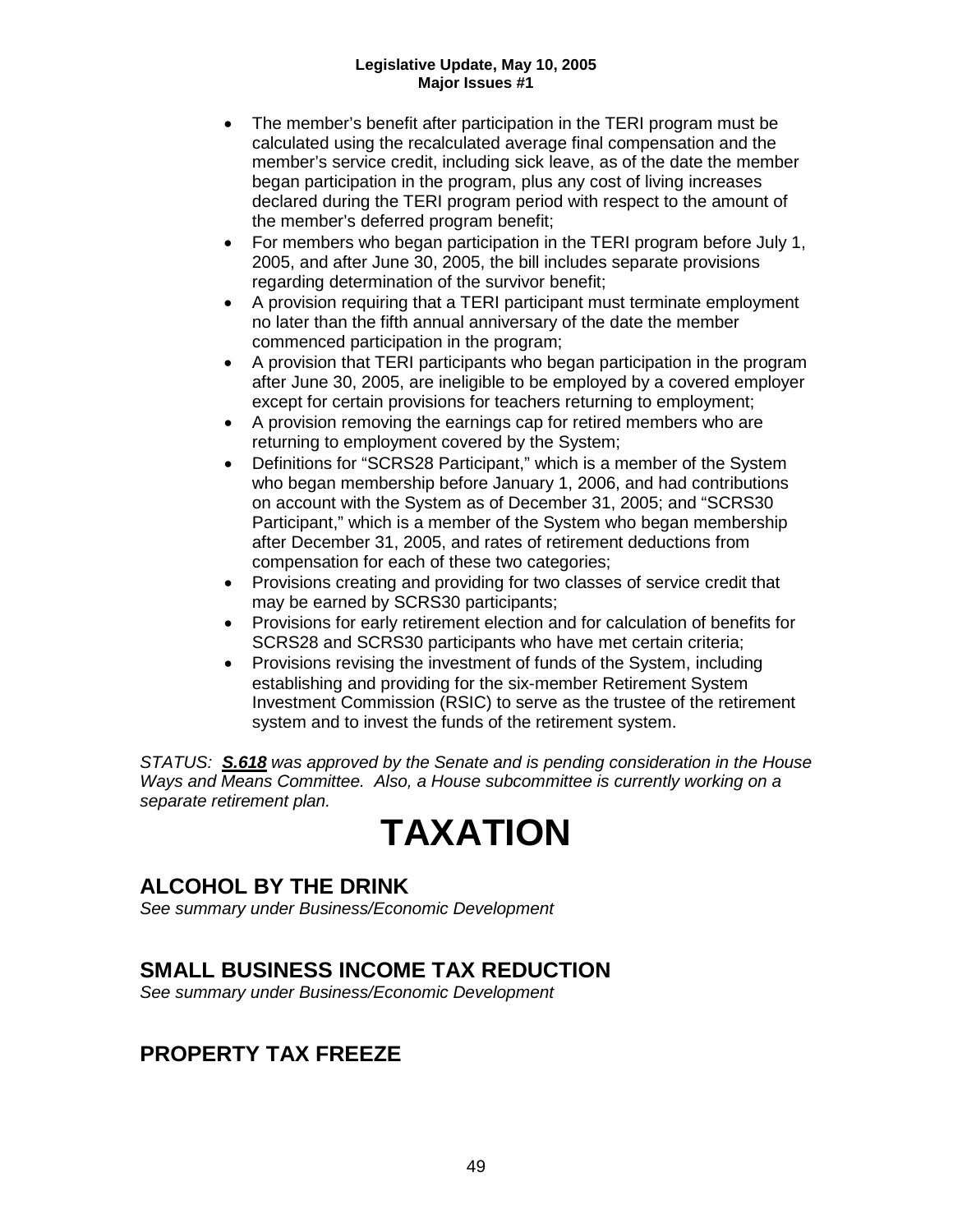The House approved **H.3264**, a bill which exempts from property tax an amount of fair market value of real property located in the county, sufficient to eliminate any increase in fair market value attributable to a countywide appraisal and equalization program.

The bill provides that once the fair market value of the property is first reduced, that reduced value remains the fair market value subject to property tax, regardless of further increases in fair market value of that real property as determined in subsequent countywide appraisal and equalization programs. The bill provides that when real property is transferred so that the property is no longer eligible for the exemption, the property is subject to being taxed in the tax year following the transfer at its value, at current fair market value as determined by the County Assessor. The bill includes relevant notice requirements for closing attorneys in a real estate transfer and includes provisions and procedures required to qualify for the exemption.

The bill repeals a section of law which authorizes the governing body of a county by ordinance to exempt an amount of fair market value of real property located in the county sufficient to limit to fifteen percent any valuation increase attributable to a countywide appraisal and equalization program.

The bill also allows the governing body of a county which implemented in property tax year 2004 the values for real property determined in a countywide reassessment and equalization plan, by ordinance and for property tax year 2005 only, to revert to the values of real property used in the calculation of 2003 property taxes.

*STATUS: H.3264 was approved by the House and is pending consideration in the Senate Finance Committee*.

## **PUT PARENTS IN CHARGE**

*See summary under Education*

## **TRANSPORTATION**

## **AIR CARRIER HUB TERMINAL FACILITIES**

*See summary under Business/Economic Development*

## **"ALL-TERRAIN VEHICLE SAFETY ACT" ("CHANDLER'S LAW")**

The House approved and sent to the Senate **H.3726**. Among other things, this bill provides that a person 16 years of age or younger may not operate an all-terrain vehicle (ATV) within this State unless the person: (1) has successfully completed an ATV safety education course provided by or approved by the Department of Natural Resources, and has been issued a safety certificate; or (2) is operating the ATV as part of a prescribed ATV safety education, training, and skills program and is under the direct supervision of a certified ATV safety instructor.

The bill further provides that a person 16 years of age or younger may not operate, ride, or otherwise be propelled on an ATV within this State unless the person wears a safety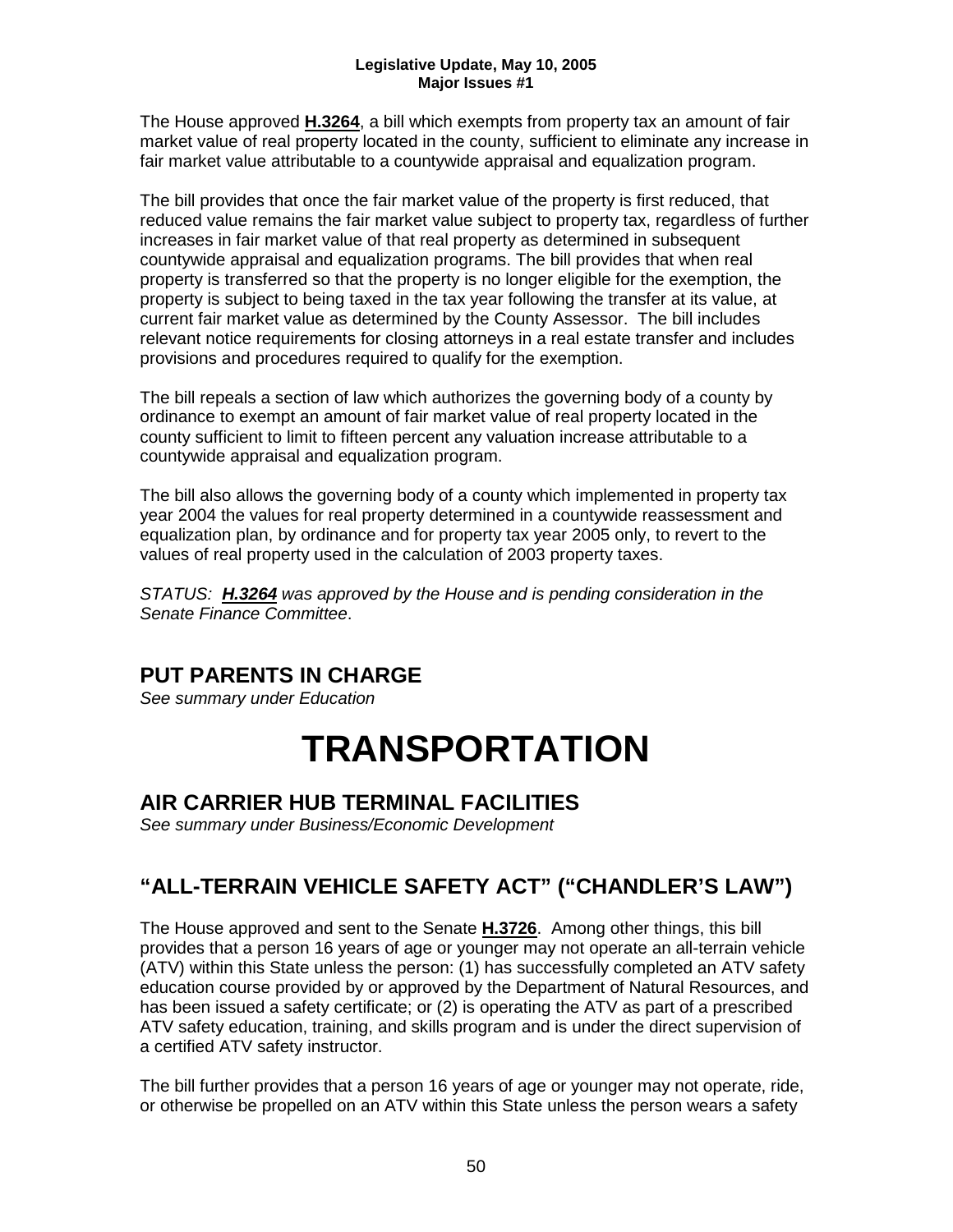helmet and eye protection meeting United States Department of Transportation standards for motorcycles.

Under the bill, ATVs are exempt from ad valorem personal property taxes beginning January 1, 2005.

The restrictions in this legislation apply to operation of an ATV's on those lands open to the public.

Under the bill, it is unlawful to operate an ATV except in compliance with the local regulations and restrictions for an ATV operation. The bill requires a person 16 years of age or younger must be accompanied by an adult.

The bill further provides that it is unlawful to operate an ATV between one-half hour after sunset to one-half hour before sunrise unless it is equipped with operational headlights, and they are on.

Under the bill, it is unlawful to cross an unbridged stream except at a designated ford or crossing. Riding in any water bodies or watercourses is unlawful.

The bill requires that an ATV have an effective muffler system in good working condition; a United States Department of Agriculture Forest Service approved spark arrester in good working condition, and a brake system in good operating condition.

Under this bill, it is unlawful to operate an ATV while under the influence of alcohol or any controlled substance. The bill provides that it is unlawful to operate an ATV in a negligent or reckless manner. Also, it is unlawful to operate an ATV in a manner that damages flora or fauna, roads, trails, firebreaks, signs, gates, guardrails, bridges, fencing, or other public property.

The bill provides that no governmental entity and no property owner is liable for injuries or damage resulting from an ATV operation on lands open to the public for an ATV operation. Under this legislation, the State is immune from liability for any injury or damage as a result of operating an ATV on any lands at any time. Violations of this legislation, unless otherwise specified, are misdemeanors punishable by a fine of not less than \$50 dollars nor more than \$200 dollars.

*STATUS: H.3726 passed the House and was referred to the Senate Committee on Fish, Game and Forestry on May 3, 2005.*

## **PRIMARY ENFORCEMENT OF SEAT BELTS**

As passed by the Senate, **S.1** deletes the current provision which prohibits a law enforcement officer from stopping a driver for a violation of safety belt requirements in the absence of another violation of the motor vehicle laws. The bill authorizes such a stop when the officer has probable cause that a violation has occurred based on his clear and unobstructed view of a driver or an occupant of the vehicle who is not wearing a safety belt (or is not secured in a child restraint system). The bill prohibits searching the driver or his passengers if the vehicle is stopped solely for a violation of safety belt provisions unless the search is for a separate and distinct offense based upon probable cause. The bill revises the fine for violation of safety belt provisions to a maximum of